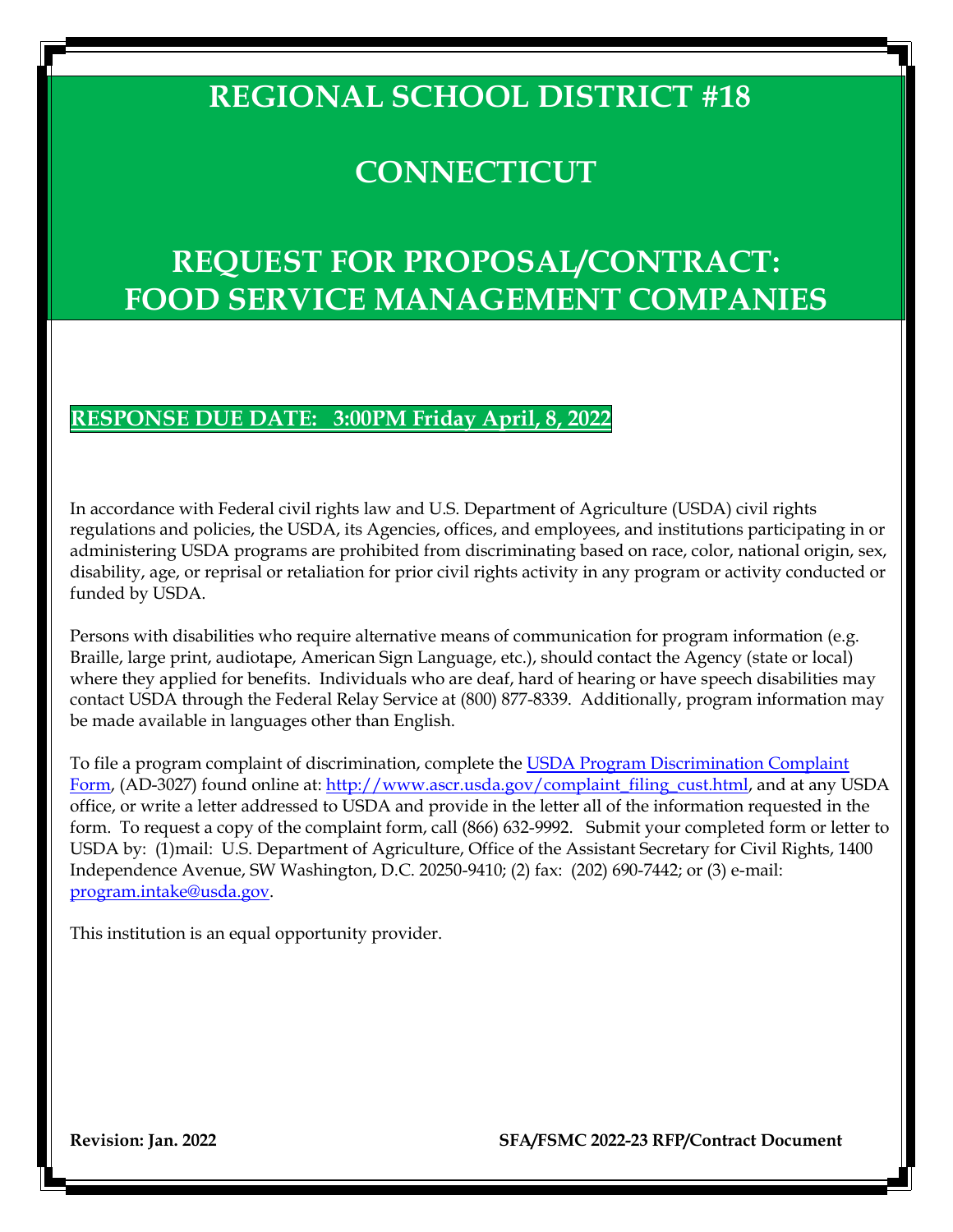| <b>TABLE OF CONTENTS</b> |                                                                     |                |
|--------------------------|---------------------------------------------------------------------|----------------|
| <b>Section A</b>         | General Information                                                 | $\overline{4}$ |
| <b>Section B</b>         | Qualifications                                                      | 8              |
| <b>Section C</b>         | Proposal Format and Contents                                        | 9              |
| <b>Section D</b>         | <b>Program Objectives</b>                                           | 13             |
| <b>Section E</b>         | Specifications                                                      | 14             |
| <b>Section I</b>         | <b>Contract Terms and Conditions</b>                                | 17             |
| <b>Section II</b>        | Relationship of the Parties                                         | 17             |
| <b>Section III</b>       | Food Service Program                                                | 19             |
| <b>Section IV</b>        | <b>USDA Foods</b>                                                   | 22             |
| <b>Section V</b>         | Equipment                                                           | 24             |
| <b>Section VI</b>        | Facilities                                                          | 25             |
| <b>Section VII</b>       | Sanitation and Safety                                               | 26             |
| <b>Section VIII</b>      | Employees                                                           | 27             |
| <b>Section IX</b>        | Free and Reduced Price Lunch Policy and Charging Policy             | 29             |
| <b>Section X</b>         | Meals - Portions, Planning and Purchasing                           | 29             |
| <b>Section XI</b>        | Food Inventory, Storage and Procurement                             | 31             |
| <b>Section XII</b>       | Financial: Accounting, Reporting Systems, Records and Payment Terms | 31             |
| <b>Section XIII</b>      | Licenses, Fees and Taxes                                            | 36             |
| <b>Section XIV</b>       | Performance Bond                                                    | 36             |
| <b>Section XV</b>        | Insurance                                                           | 37             |
| <b>Section XVI</b>       | Contract Term, Renewal and Termination                              | 38             |
| <b>Section XVII</b>      | Special and General Conditions                                      | 40             |
| Schedule: A              | <b>Cost Responsibility Survey</b>                                   | 43             |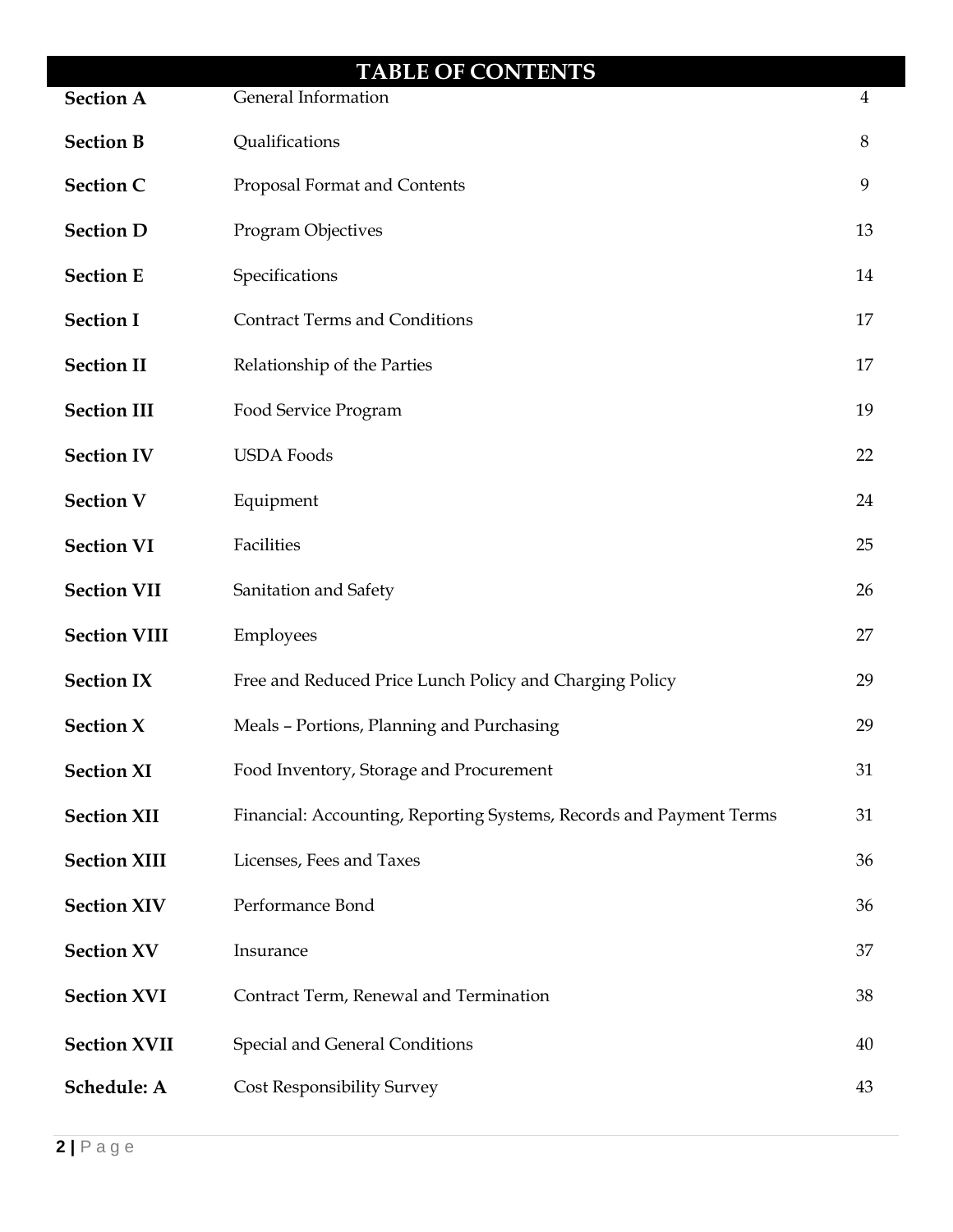| <b>Schedule: B</b> | <b>Procurement Specifications</b>                                                                                                                                                                                                                                                                                                       | 45 |
|--------------------|-----------------------------------------------------------------------------------------------------------------------------------------------------------------------------------------------------------------------------------------------------------------------------------------------------------------------------------------|----|
| Schedule: C        | Meal Price List (2019-20)                                                                                                                                                                                                                                                                                                               | 46 |
| <b>Schedule: D</b> | <b>Reimbursement Rates</b>                                                                                                                                                                                                                                                                                                              | 47 |
| <b>Schedule: E</b> | <b>Financial Schedule</b>                                                                                                                                                                                                                                                                                                               |    |
| Exhibit A          | Schools/Enrollment/Attendance Factor/Free - Reduced<br>Percentage/Serving Times/Waves/Child Nutrition Programs                                                                                                                                                                                                                          |    |
| Exhibit: B         | Reimbursement Claims for the Last 12 Months                                                                                                                                                                                                                                                                                             |    |
| Exhibit: C         | Meal Counts and Sales by School                                                                                                                                                                                                                                                                                                         |    |
| Exhibit: D         | Current Employee Roster by title, Hours Worked by Location and Wage<br><b>Scales</b>                                                                                                                                                                                                                                                    |    |
| Exhibit: E         | Last Year's Audited Financial Statement                                                                                                                                                                                                                                                                                                 |    |
| Exhibit: F         | <b>Current Menus</b>                                                                                                                                                                                                                                                                                                                    |    |
| Exhibit: G         | 2021-22 and 2022-23 School Calendar                                                                                                                                                                                                                                                                                                     |    |
| Exhibit: H         | Brief Narrative Concerning Cleaning, Ala Carte, and Cash Handling                                                                                                                                                                                                                                                                       |    |
| Exhibit: I         | Sample SFA Monitoring FSMC Form                                                                                                                                                                                                                                                                                                         |    |
| Exhibit: J         | <b>Equipment Specifications</b>                                                                                                                                                                                                                                                                                                         |    |
| Exhibit: K         | <b>Current Equipment Amortization Schedule</b>                                                                                                                                                                                                                                                                                          |    |
| Exhibit: L         | Accounts Payable Cut-off Schedule                                                                                                                                                                                                                                                                                                       |    |
| Exhibit M          | Addenda Packet (FSMC must sign and submit with proposal)<br>Certificate of Independent Price Determination<br>Certification Regarding Debarment<br>Certification Regarding Lobbying<br>Disclosure of Lobbying<br>Certification of Clean Air and Water<br><b>Energy Policy</b><br>Non-Collusive Statement<br><b>Student Data Privacy</b> |    |
| Exhibit N          | Sample Invoice                                                                                                                                                                                                                                                                                                                          |    |
| Exhibit O          | Renewal Document                                                                                                                                                                                                                                                                                                                        |    |
| <b>Exhibit P</b>   | USDA Foods Ordered for 2022-23 and Inventory Total                                                                                                                                                                                                                                                                                      |    |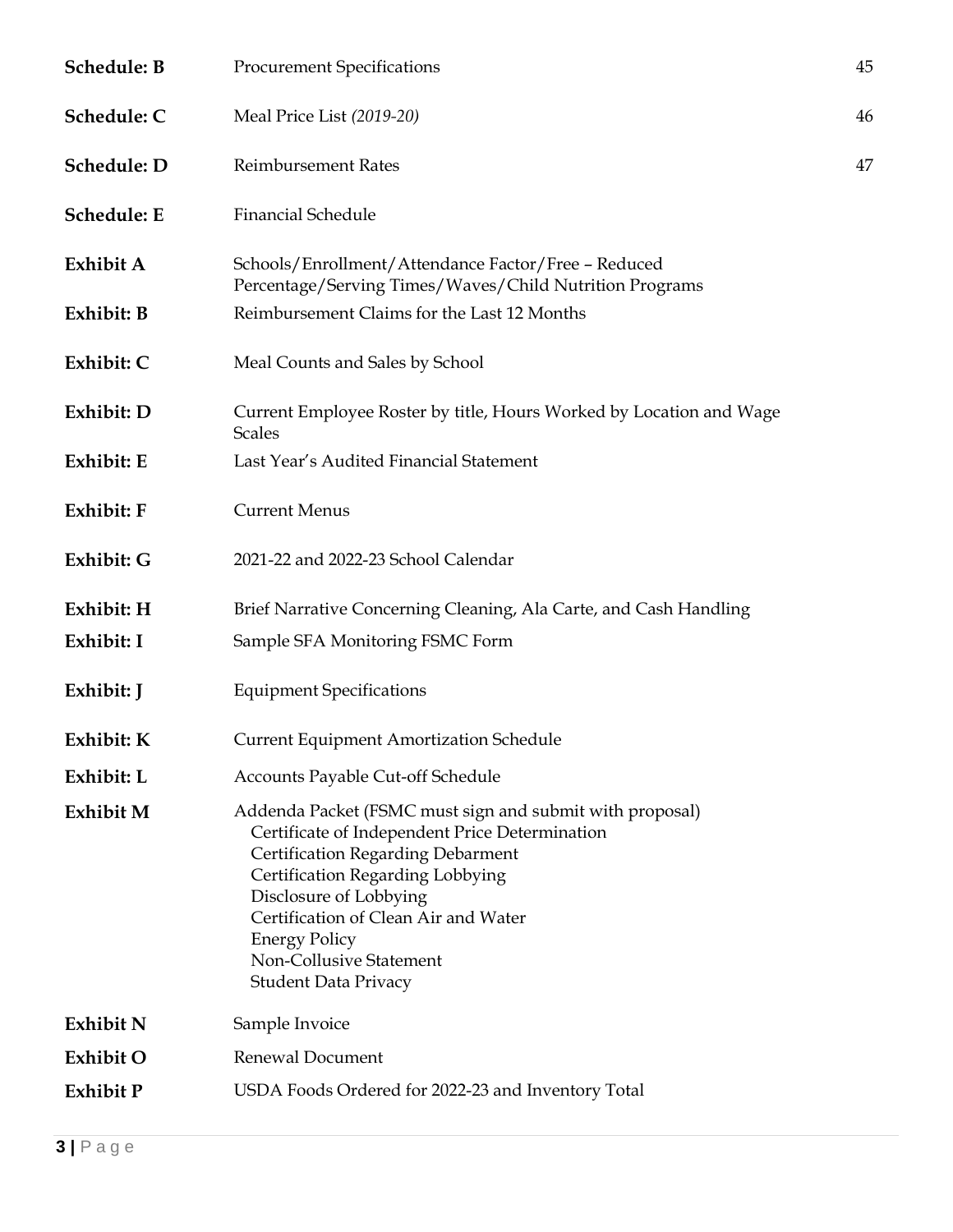#### **SECTION A: General Information**

#### **A.1. Purpose of this request for proposal (RFP):**

The organization or individual responding to this request will be referred to as the Food Service Management Company (FSMC) and the contract will be between the FSMC and Regional School District #18 (RSD #18), hereafter referred to as the School Food Authority (SFA).

This solicitation is for the purpose of entering into a contract for the operation of a food service program for the SFA. Currently, the SFA's food service program includes the following programs and options:

- $\boxtimes$  National School Lunch Program (NSLP)  $\boxtimes$  School Breakfast Program (SBP)  $\Box$ Fresh Fruit and Vegetable Program (FFVP)  $\Box$  At-Risk Afterschool Snack At-Risk Supper Program Child and Adult Care Food Program (CACFP)  $\Box$ Special Milk Program Summer Food Service Program (SFSP)/Seamless  $\boxtimes$  A la Carte Food  $\Box$  Vending Items The SFA requires the FSMC proposal to include the following programs and options in their response:
- $\boxtimes$  National School Lunch Program (NSLP)  $\boxtimes$  School Breakfast Program (SBP)  $\Box$  Fresh Fruit and Vegetable Program (FFVP)  $\Box$  At-Risk Afterschool Snack  $\Box$ At-Risk Supper Program  $\Box$  Child and Adult Care Food Program (CACFP) □ Special Milk Program Summer Food Service Program (SFSP)/Seamless  $\boxtimes$  A la Carte Food  $\Box$  Vending Items

The FSMC will assume responsibility for the efficient management and consulting service of the food program including, but not limited to: menus, purchasing, receiving, storing, setting up cafeteria lines, counter service, cleanup, sanitation, training, hiring and supervising personnel, and presenting food in a way to create optimum student participation at the schools listed in **Exhibit A**.

#### **A.2. Issuing Office**

The Business Office is the issuing office for this document and all subsequent addenda relating to it. The information provided herein is intended to assist the FSMC in the preparation of proposals necessary to properly respond to this RFP. The RFP is designed to provide interested FSMCs with sufficient information to submit proposals meeting minimum requirements, but is not intended to limit a proposal's content or exclude any relevant or essential data there from. The FSMCs may expand upon the specification details to evidence service capability under any agreement within regulatory limits.

Questions related to any portion of this RFP must be directed in writing to the issuing office noted above via postal mail  $\boxtimes$  e-mail **e** fax. **Responses will be provided only to written questions** submitted if provided in accordance with the timeline in Section A4.

#### **A.3. Procurement Method**

The contract will be a **Cost-Reimbursable** contract where the FSMC will be paid on the basis of the direct costs incurred (food, labor and supplies) plus fixed fees (Administrative Fee – corporate overhead costs and Management Fee – negotiated profit). Administrative and Management Fees must be itemized on the Schedule E to ensure there are no duplicate charges.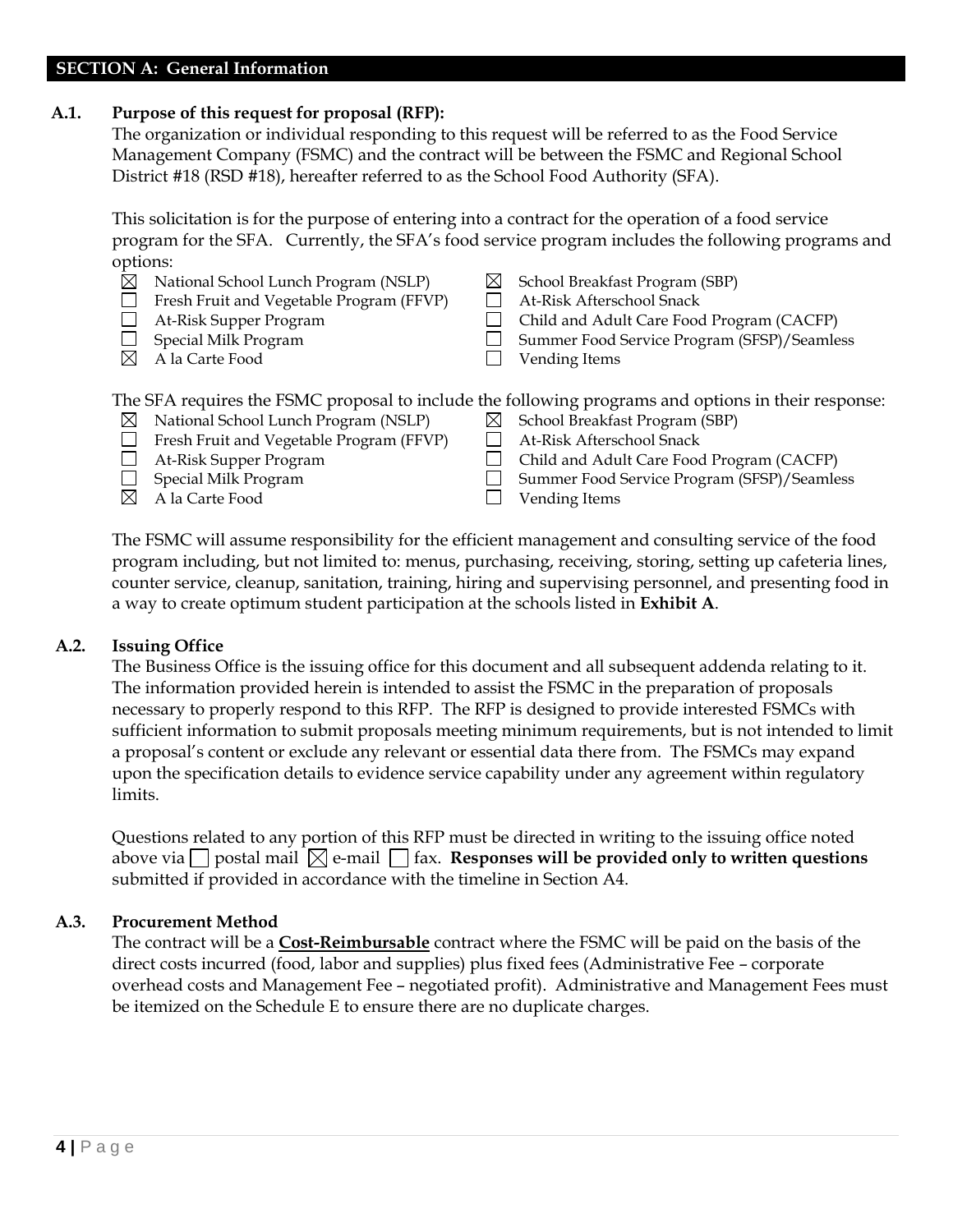## **A.4. Timeline: Response Due Date and Pre-Bid Conference**

All proposals, as outlined in Section C12, must be received by Friday April 8, 2022 **at** 3:00 PM. Any proposals en route, either in the mail or other locations in the SFA's offices will be ineligible for consideration. The proposal must be received at the office of:

Name: Holly McCalla Title: Business Manager

Address: 49 Lyme St.

Old Lyme, CT 06371

Click here to enter text

| Date:               | Description:                                                         |  |
|---------------------|----------------------------------------------------------------------|--|
| 3/2/2022            | Request for Proposals (RFP) Issued                                   |  |
| 3/9/2022            | Pre-Proposal Conference 2:00PM                                       |  |
|                     | $\boxtimes$ Attendance Required<br>Attendance NOT Required           |  |
|                     | Address:                                                             |  |
|                     | 49 Lyme St.                                                          |  |
|                     | Old Lyme, CT 06371                                                   |  |
|                     | Click here to enter text                                             |  |
|                     | Site visitations immediately following the Pre-Proposal Conference   |  |
| 3/11/2022           | Questions from Bidders Due                                           |  |
| 3/15/2022           | Responses from the SFA to the Bidders Questions Due (Written/Posted) |  |
| 4/8/2022            | Proposal Deadline 3:00 PM                                            |  |
| 4/11/2022-4/13/2022 | Review and Evaluation of Proposals                                   |  |
| 4/13/2022           | Award of Contract by School Committee                                |  |
| 4/15/2022e          | Draft contract due to CSDE                                           |  |
| 5/4/2022            | Board of Education (BOE) Approval (if applicable)                    |  |
| 7/1/2022            | Executed Contract due to CSDE                                        |  |

#### **A.5. Consideration and Award**

- a. The SFA may award a contract based upon the initial proposals received without discussion of such proposals. Accordingly, each initial proposal should be submitted with the most favorable price and service standpoint.
- b. In accordance with 2 CFR § 200.319, this procurement transaction will be conducted in a manner providing full and open competition consistent with the standards of this section. In order to ensure objective contractor performance and eliminate unfair competitive advantage, contractors that develop or draft specifications, requirements, statements of work, invitations for bids or requests for proposals must be excluded from competing for this contract. Prohibited restrictions to competition:
	- i. Placing unreasonable requirements in order to limit the number of firms eligible to do business;
	- ii. Requiring unnecessary experience or excessive bonding;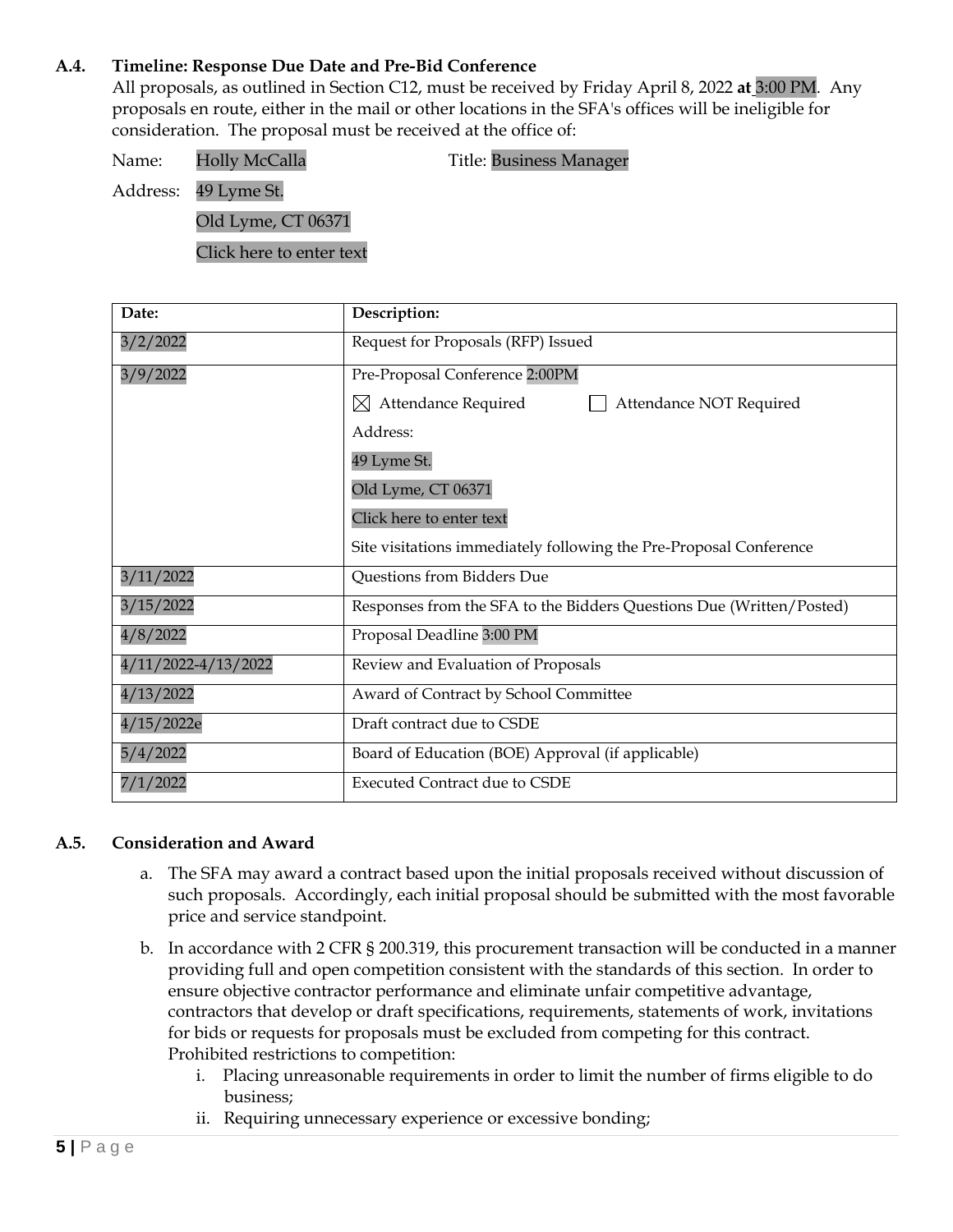- iii. Noncompetitive pricing practices between firms or between affiliated companies;
- iv. Noncompetitive contracts to consultants that are on retainer contracts;
- v. Organizational conflicts of interest;
- vi. Specifying a "brand name" product instead of allowing "an equal" product to be offered and describing the performance or other relevant requirements of the procurement; and
- vii. Any arbitrary action in the procurement process.
- c. In accordance with 2 CFR § 200.319(c), the SFA will not conduct the procurement process in a manner that uses statutorily or administratively imposed state, local or tribal geographic preferences in the evaluation of bids or proposals, except in those cases where applicable federal statutes expressly permit such preferences.
- d. SFAs are prohibited from entering into a contract with a FSMC that provides recommendations; develops or drafts specifications, requirements or statements of work; participates in developing requests for proposals or contract terms; or otherwise sets conditions or develops other documents for use in conducting this procurement.
- e. The SFA reserves the right to reject any or all proposals received or any parts thereof for any reason whatsoever, to waive any informality in any proposal or in any provision in the RFP.
- f. The SFA will award the contract, in writing, to the most responsible FSMC whose proposal is most responsive and advantageous to the SFA with price and other factors considered, provided that nothing herein shall be deemed to waive any requirement of federal, state or local law. A responsible FSMC is one in which contractor integrity, compliance with public policy, record of past performance, and financial, technical and other resources indicate an ability to perform successfully under the terms and conditions required by this solicitation. A responsive bid/proposal is one that conforms to all the material terms and conditions of the solicitation. [2 CFR § 200.318 and 2 CFR § 200.320]
- g. FSMCs or their authorized representatives are expected to fully inform themselves as to the conditions, requirements and specifications before submitting proposals. Failure to do so will be at the FSMC's own risk and cannot secure relief on a plea of error. This must include the contract terms and conditions as noted in Sections 1 - 17 of this document.
- h. Under no circumstances will the SFA be responsible for the cost of preparing any bid or proposal.
- i. A Contract MUST be executed prior to July 1, 2022. Payments from the non-profit school food service account are prohibited prior to approval by the Connecticut State Department of Education (CSDE) **and** contract execution (signed by both the SFA and the FSMC).
- j. Submitted proposals must not include overtly overly responsive items including but not limited to: funding scholarship programs, purchasing or gifting tickets, providing monetary gifts for unsolicited equipment, etc. The practice of including a requirement in solicitation documents or including contract clauses for the delivery of unsolicited funds, services, or items for anything that does not directly benefit the non-profit school food service account is unallowable.
- k. Bid Protest: The SFA shall act in accordance with 2 CFR § 200.318(k). Any action, which diminishes full and open competition, seriously undermines the integrity of the procurement process and may subject the SFA to bid protests. SFAs are responsible for properly responding to protests and concerns raised by potential FSMCs. SFAs must in all instances disclose all information regarding a protest to the CSDE. SFA's are highly encouraged to attach their bid protest procedures to this RFP.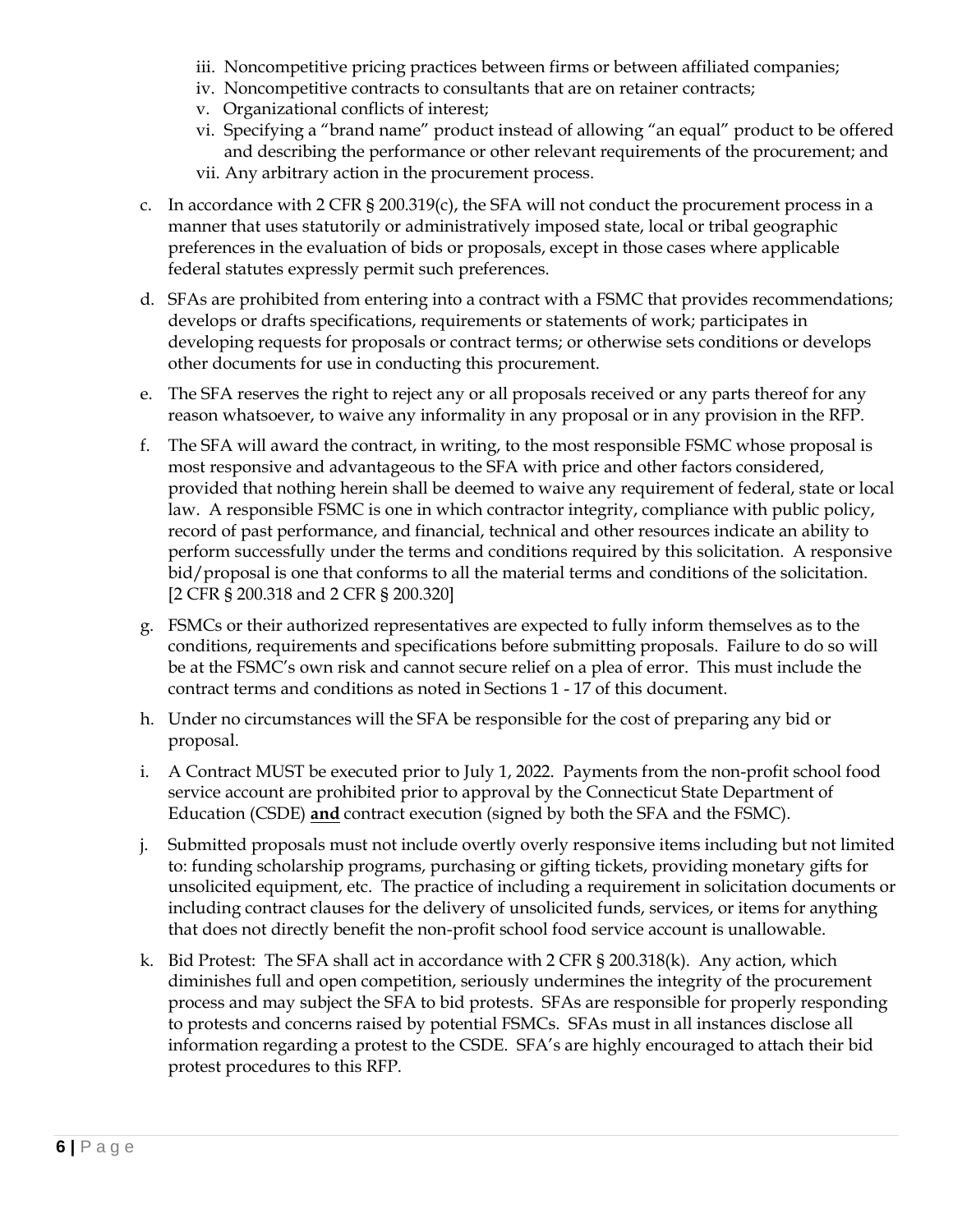- l. The SFA will conduct this procurement in accordance with its Code of Conduct that prohibits a real or apparent conflict of interest and disciplinary action to be applied for violations of such standards. [2 CFR §200.318(c)]
- m. The SFA must take all necessary affirmative steps to assure that minority businesses, women's business enterprises, and labor surplus area firms are used when possible.
- n. A cost plus a percentage of cost and percentage of construction cost methods of contracting will not be used in the award of this contract. [2 CFR § 200.324 (d)]
- o. The SFA must make available upon request, for the USDA or state agency, pre-procurement review, procurement documents, such as RFPs, IFBs, or independent cost estimates, when:
	- i. The SFA's procurement procedures or operation fails to comply with the procurement standards of this part;
	- ii. The procurement is expected to exceed the Simplified Acquisition Threshold and is to be awarded without competition or only one bid or offer is received in response to a solicitation.
	- iii. The procurement specifies a "brand name "product;
	- iv. The proposed contract is more than the Simplified Acquisition Threshold and is to be awarded to other than the apparent low bidder under a sealed bid procurement; or
	- v. A proposed contract modification changes the scope of a contract or increases the contract amount by more than the Simplified Acquisition Threshold.

# **A.6. Award Criteria**

- a. It is the intent of the SFA to select the proposal that will best meet its needs and is most advantageous to the non-profit school food service program of the SFA. All responsive proposals will be evaluated and ranked. The contract may then be awarded to the company submitting the top-ranked proposal. The primary determining factor in the award shall be the price, further defined in this section.
- b. Proposals will be scored by a committee using the criteria and assigned points as detailed below.
- c. The committee must be comprised of three (3) or more qualified evaluators.
- d. Each evaluator must score each proposal individually.
- e. Scores from all evaluators shall be averaged for one final score per proposal.
- f. The proposals shall then be ranked from highest to lowest.
- g. The highest scoring responsive and responsible bidder shall be

 $\boxtimes$  selected to enter into negotiations.

# Or

 $\Box$  recommended to the Board of Education to enter into negotiations (BOE must not select another bidder without written justification regarding scoring, the responsiveness of the bidder and the determination of the bidder as responsible).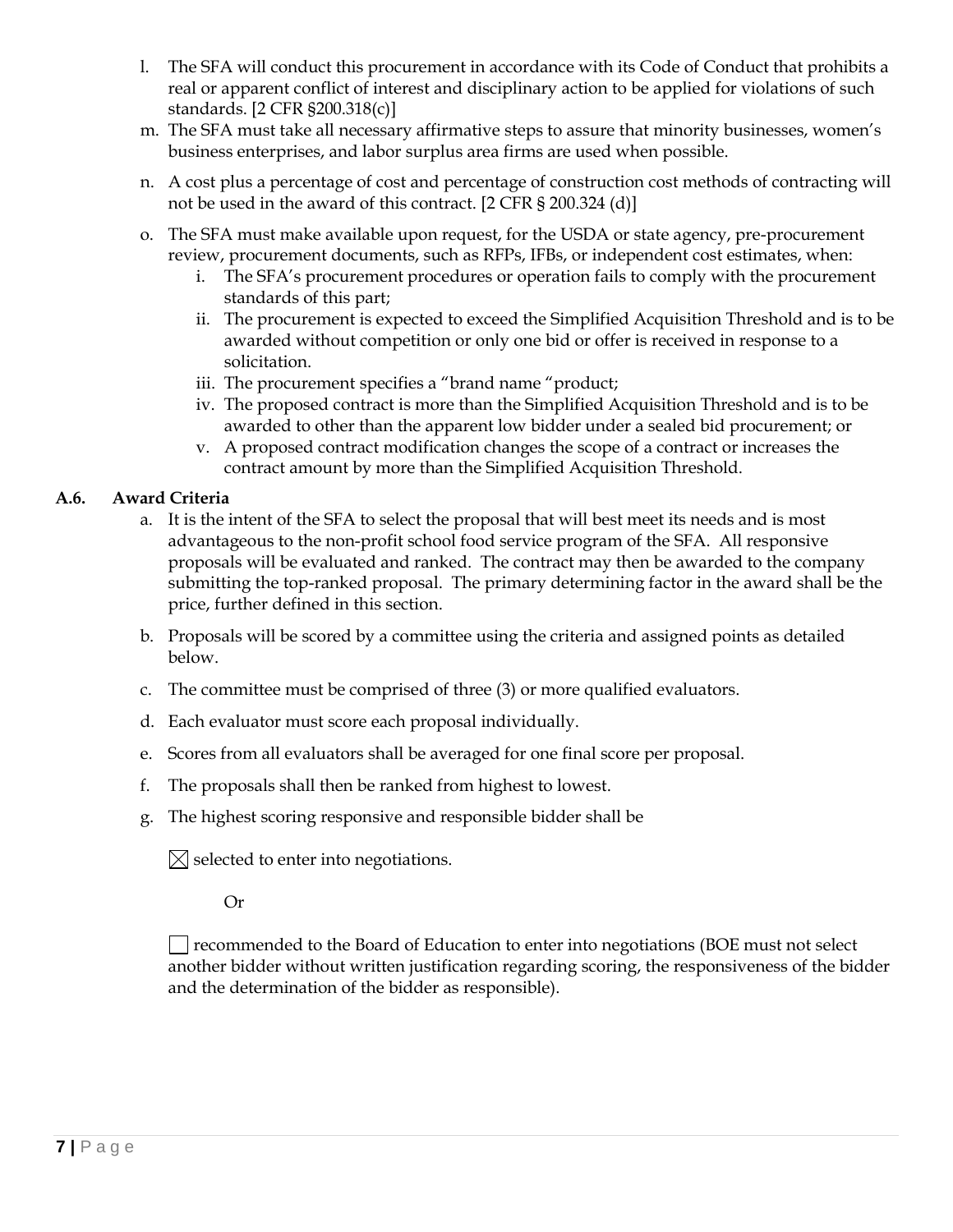| Criteria                                                                                                                                                                                                                                                                                                                                                                                                                                                                    | Points     |
|-----------------------------------------------------------------------------------------------------------------------------------------------------------------------------------------------------------------------------------------------------------------------------------------------------------------------------------------------------------------------------------------------------------------------------------------------------------------------------|------------|
| Price/Costs (this criterion must be the primary factor in the award decision and<br>must be assigned the highest point value - profit must be reviewed and evaluated as a<br>separate element of the proposal and its criteria must be lower than Price/Cost).<br>Price/Costs shall be determined by the vendor's completed schedule E and<br>documents submitted in response to Section C3 of this RFP. Direct costs as noted in<br>12.11B must be reviewed and evaluated. | 15         |
| Experience, References and Service Capability: Review proposed FSD qualifications -<br>must meet USDA Professional Standards (Hiring Standards)                                                                                                                                                                                                                                                                                                                             | 14         |
| Financial Condition/Stability, Business Practices                                                                                                                                                                                                                                                                                                                                                                                                                           | 8          |
| Accounting and Reporting Systems                                                                                                                                                                                                                                                                                                                                                                                                                                            | 7          |
| Personnel Management and Training                                                                                                                                                                                                                                                                                                                                                                                                                                           | 8          |
| Promotion of the School Food Service Program                                                                                                                                                                                                                                                                                                                                                                                                                                | 6          |
| Involvement of Students, Staff, Patrons and the Community                                                                                                                                                                                                                                                                                                                                                                                                                   | 1          |
| Menus, Concepts of Service, Food Quality and the Use of USDA Foods                                                                                                                                                                                                                                                                                                                                                                                                          | 12         |
| Support for Connecticut's Farm to School Program                                                                                                                                                                                                                                                                                                                                                                                                                            | 5          |
| Immediate availability of local staffing in the event of unexpected absences.                                                                                                                                                                                                                                                                                                                                                                                               | 14         |
| Live, interactvie nutritional information                                                                                                                                                                                                                                                                                                                                                                                                                                   | 5          |
| Administrative/Management fees                                                                                                                                                                                                                                                                                                                                                                                                                                              | 5          |
| <b>Total Points</b>                                                                                                                                                                                                                                                                                                                                                                                                                                                         | <b>100</b> |

# **A.7. Oral Presentations**

- a. An oral presentation by a FSMC to supplement a proposal will not be required. If these presentations are required,
	- i. they will be scheduled by the SFA subsequent to the receipt of proposals and prior to the award;
	- ii. the FSMCs will not be allowed to alter or amend their proposals through the presentation process;
	- iii. presentations will be scored against measureable standards based on content alone; and iv. the SFA must include the scoring criteria with this RFP.
- **A.8.** Site Visits to Proposers: Site visits to FSMC sites shall be scheduled as required.

# **SECTION B: Qualifications The following qualifications and conditions must be met and/or addressed in the FSMC's proposal:**

- **B.1.** The FSMC must be of sufficient size and expertise to furnish the resources needed to manage and continuously improve the food services operation. The qualification data shall be submitted by each FSMC along with the sealed proposal.
	- a. The FSMC must be licensed to do business in the state of Connecticut.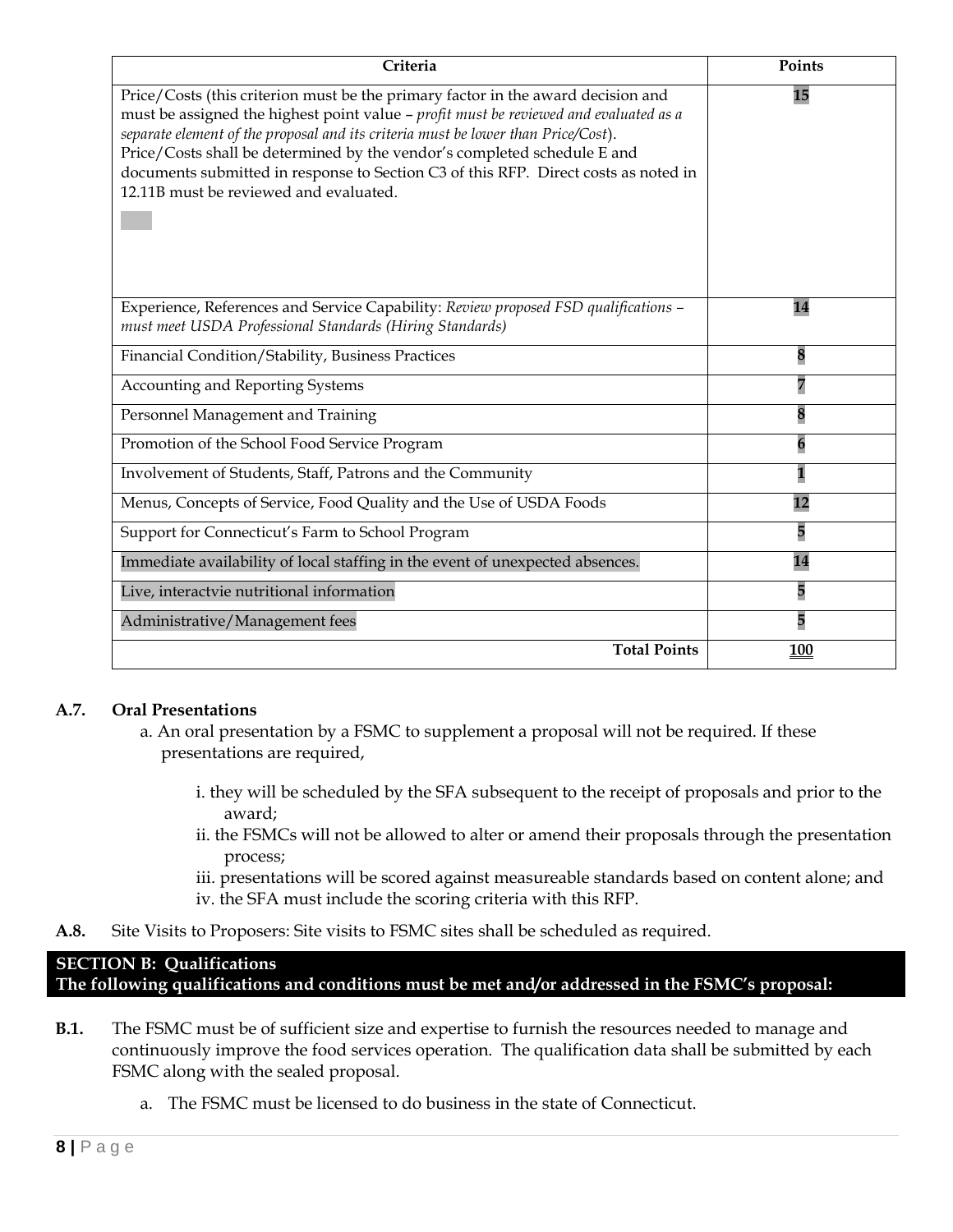- b. The FSMC or its principals must have been doing business for three consecutive years or more with school districts.
- c. If a performance bond is required (see section XIV Performance Bond), the FSMC must be able to provide a performance bond should the FSMC be awarded the contract. A surety letter from an acceptable bonding or surety company indicating ability to obtain the bond must be included with the proposal.
- d. Each FSMC shall include financial statements from three operating units that most closely match the characteristics of the SFA.
- e. Annual reports of financial statements certified by a licensed public accountant for the last year must be included with the proposal along with a three (3) year financial summary.
- f. The FSMC must submit three (3) Administrative Review Overview Reports from FSMC run Connecticut SFAs. These must be from the most recent Administrative Reviews conducted. If FSMC has less than three accounts, FSMC must substitute schools of similar size and operation located in another state.
- **B.2.** The FSMC must have extensive involvement and experience in the school food services field in the areas of: designing and planning serving and dining areas; selecting and procuring commodities and food service equipment; nutrition; menu planning; on-site production; quality control; employee supervision; staff and management training; employee motivation; marketing and public relations. The inclusion of model programs in these areas is encouraged to be included in the proposal.
- **B.3.** All proposals shall be valid and may not be withdrawn for sixty (60) days after submission.

# **B.4. Bonding Requirement**

The FSMC shall submit with its proposal, a bid guarantee for five percent (5%) of the total bid price in the form of a firm commitment such as a bid bond, certified check, cashier's check or postal money order. Bid guarantees will be returned to: (a) unsuccessful FSMCs after award of the contract; and (b) the successful FSMC upon execution of such further contractual documents (e.g., insurance coverage) and bonds as required by the proposal.

# **SECTION C: Proposal Format and Contents**

**Proposals must be concise and in outline format. Pertinent supplemental information should be referenced and included as attachments. All proposals must include/address the following:**

# **C.1. Letter of Transmittal, which includes:**

- a. An introduction of the FSMC.
- b. The name, address and telephone number of the person to be contacted, along with others who are authorized to represent the company in dealing with the SFA and this RFP.
- c. A description of the FSMC's ability and desire to meet the requirements of the RFP, and a positive assertion of the FSMC's intention to do so.
- d. Any other responsive information not otherwise included in the proposal.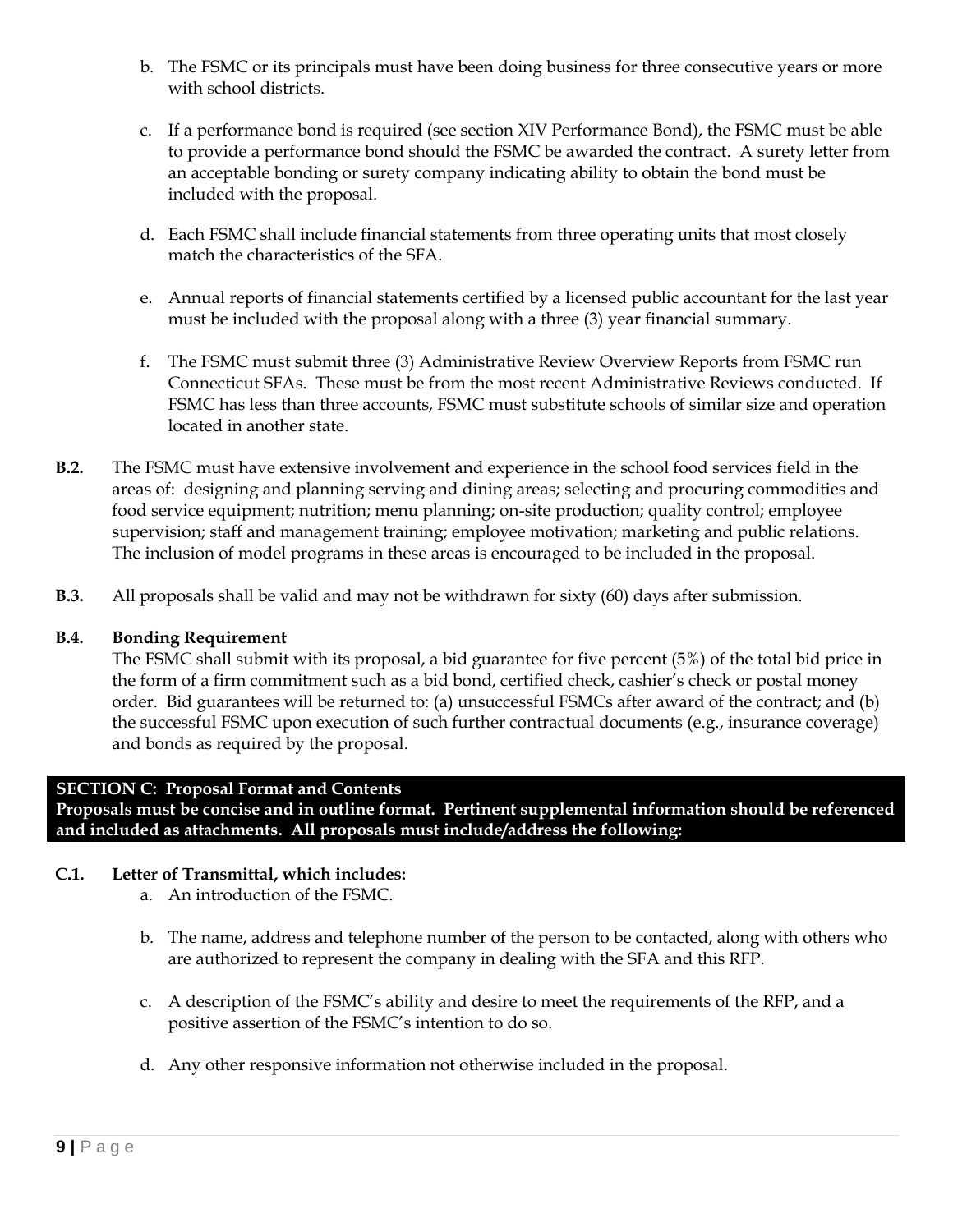## **C.2. Executive Summary, which:**

- a. Briefly describes the FSMC's approach to the proposal and clearly indicates any options or alternatives.
- b. Indicates any major requirements that cannot be met by the FSMC.
- c. Highlights the major features of the proposal and identifies any supporting information considered pertinent and responsive.

# **C.3. Price/Cost Information**

- a. List and describe any and all costs to the SFA for any Management Fee (FSMC's profit) to be charged as a flat rate or on a per meal basis.
- b. List and describe any and all costs to the SFA for the Administrative Fee (FSMC's overhead and other off-site costs not otherwise paid by the SFA) to be charged as a flat rate or on a per meal basis.
- c. If consulting services are not covered in Administrative Fee, list those services along with the extra charges.
- d. List payment terms and arrangements.
- e. Complete budgeted financial forms provided in Schedule E and provide a summary of the following:
	- 1. Financial Budget Projections;
	- 2. Income Summary;
	- 3. Labor Cost Summary: Management/Administrative/Clerical;
	- 4. Individual School Labor Cost Summary; and
	- 5. Miscellaneous Expense Summary.

#### **C.4. Experience, References and Service Capability:**

- a. Describe the FSMC's experience in managing food service operations in public schools, childcare institutions (if applicable via CACFP), and/or as part of the SSO/SFSP or comparable experience.
- b. Include a list of similar operations and locations of operating school food service programs (a minimum of three (3) required), or comparable operations. List names and telephone numbers of SFA administrators, or comparable contacts, capable of commenting on performance.
- c. Provide documentation on any accounts lost or not renewed and the reasons for such during the last five years.
- d. Include a resume or listing of the qualifications for the proposed Food Service Director (FSD) for the SFA which must meet USDA Hiring Standards and Professional Standards. [7CFR §210.30] FSD must have qualifications that meet a student enrollment of:  $\boxtimes$  2,499 or less 2,500 – 9,999 10,000 or more
- e. Include the resume and background of person who will supervise the work of the Food Service Director and how the FSMC will ensure optimal performance.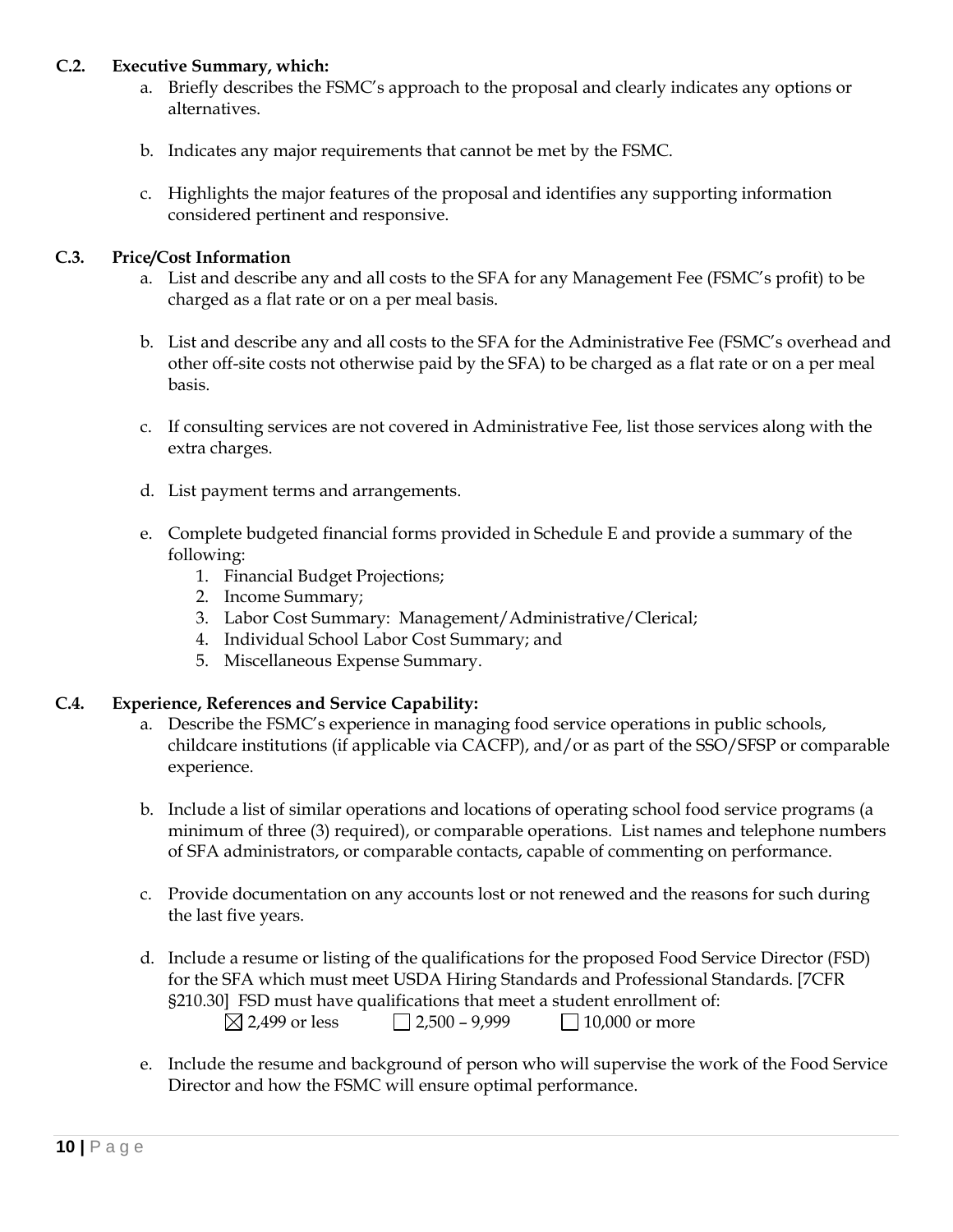- f. Include a table of the FSMC organization and a plan for managing, supervising and staffing.
- g. Include a FSMC organization chart including all positions that are non-school based.
- h. Include a transition plan, which shall indicate the activities, procedures, timetable, and support personnel involved in the implementation of services.
- i. Include three (3) Administrative Review Overview Reports
	- 1. Must be Connecticut SFAs of similar size and operation. If FSMC has less than three accounts, FSMC must substitute schools of similar size and operation located in another state.
	- 2. Must be the most recent reviews conducted.

# **C.5. Financial Condition**

- a. Provide data to indicate the financial condition of the company.
- b. Provide audited financial statements for each of the last three (3) years.
- c. Detail the financial parameters of the program.

# **C.6. Accounting and Reporting Systems**

- a. Describe complete accounting procedures used to address:
	- 1. Inventory control and management including purchasing.
	- 2. Method of collecting, reconciling, and reporting sales.
	- 3. Internal control of cash handling.
	- 4. Internal audit procedures.
	- 5. All regular accounting forms used, with detailed explanations.
	- 6. All regular reports used, with detailed explanations.
- b. Provide examples of the reports the FSMC will provide the SFA and the frequency of each. List other assistance the FSMC will provide the SFA (and costs, if extra).
- c. Provide a sample of a monthly invoice to the SFA, if different from Exhibit N. FSMC's invoice must have same components as sample.
- d. Describe the FSMC's process for reporting rebates, discounts and credits on monthly invoices. Provide a detailed sample.

# **C.7. Personnel Management and Training**

- a. Describe the FSMC's personnel management philosophy, particularly regarding food service directors and their relationship to existing staff.
- b. Describe training and development programs provided for employees and management personnel to meet the USDA Professional Standards for School Nutrition Professionals requirements.
- c. Explain how the FSMC works to improve employee morale and reduce turnover.
- d. Describe the FSMC's employee evaluation process (include forms) and disciplinary action process (include forms).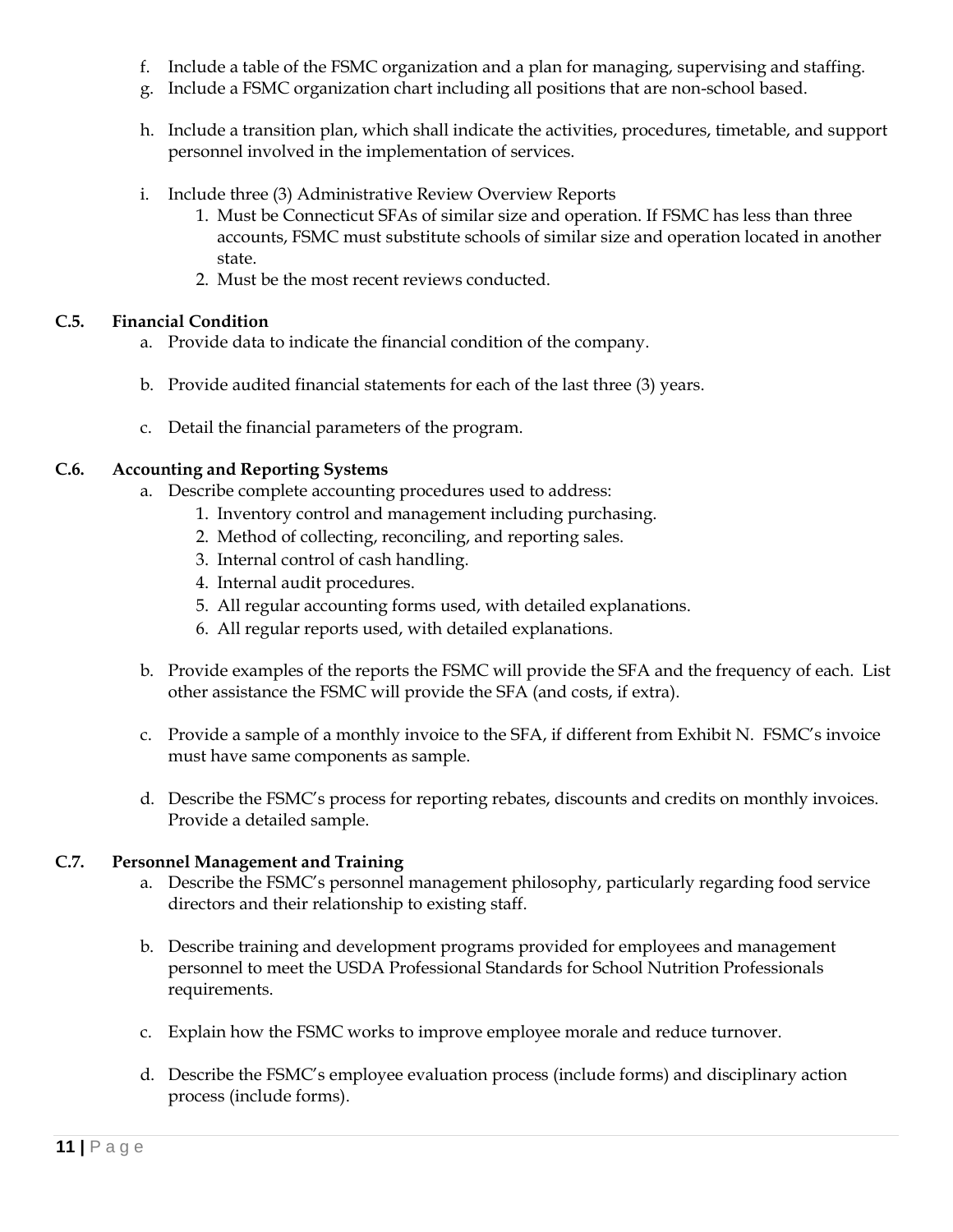e. Describe the proposed benefits package for employees.

# **C. 8. Innovation and Promotion of the School Lunch Program**

- a. Describe how the FSMC's proposed school food service program for the SFA differs from the SFA's current school food service program. Describe the costs and benefits of the proposed program. Describe how the FSMC would implement changes with specific, relevant examples. The proposal must include a staffing model.
- b. Describe how the FSMC proposes to expand the SFA's participation in the CT Farm to School Program.
- c. Describe how the FSMC would involve employees to use their expertise and experience in making future innovations.
- d. Provide examples of service and merchandising programs.
- e. Describe the FSMC's philosophy regarding promotion (increasing awareness and participation) of the school food service program. How would the FSMC implement this philosophy in our SFA? Provide specific, relevant examples.

# **C.9. Involvement of Students, Staff and Patrons**

- a. Describe the FSMC's philosophy and plans regarding involvement of students, teachers, building administrators and parents in program evaluation, menu development, menu item preference and acceptance and discussion of nutritional issues, etc.
- b. Provide specific, relevant examples of involvement effort and results, by SFA client, where applicable.

# **C.10. Menu Selection, Use of USDA Foods, Food Quality and Portion Size**

- a. Describe the FSMC's philosophy regarding each of the following:
	- 1. Menu selection.
	- 2. Use of USDA foods.
	- 3. Food Quality.
	- 4. Portion Quantities.
	- 5. Procurement and use of CT-grown/locally-grown produce pursuant to Public Act No. 16-37 and noted in Schedule B.
- b. Describe how the FSMC will ensure they will meet the Buy American Provision.
- c. Supply sample menus to be implemented including portion sizes. Prepare sample menus using (SFA to select option below):
	- SFA-developed menus

**OR**

 $\boxtimes$  FSMC-developed menus

e. Provide Specification sheets with grade, weight, nutritional qualities, and item labels for all products not included in the SFA's Schedule B as noted in E.10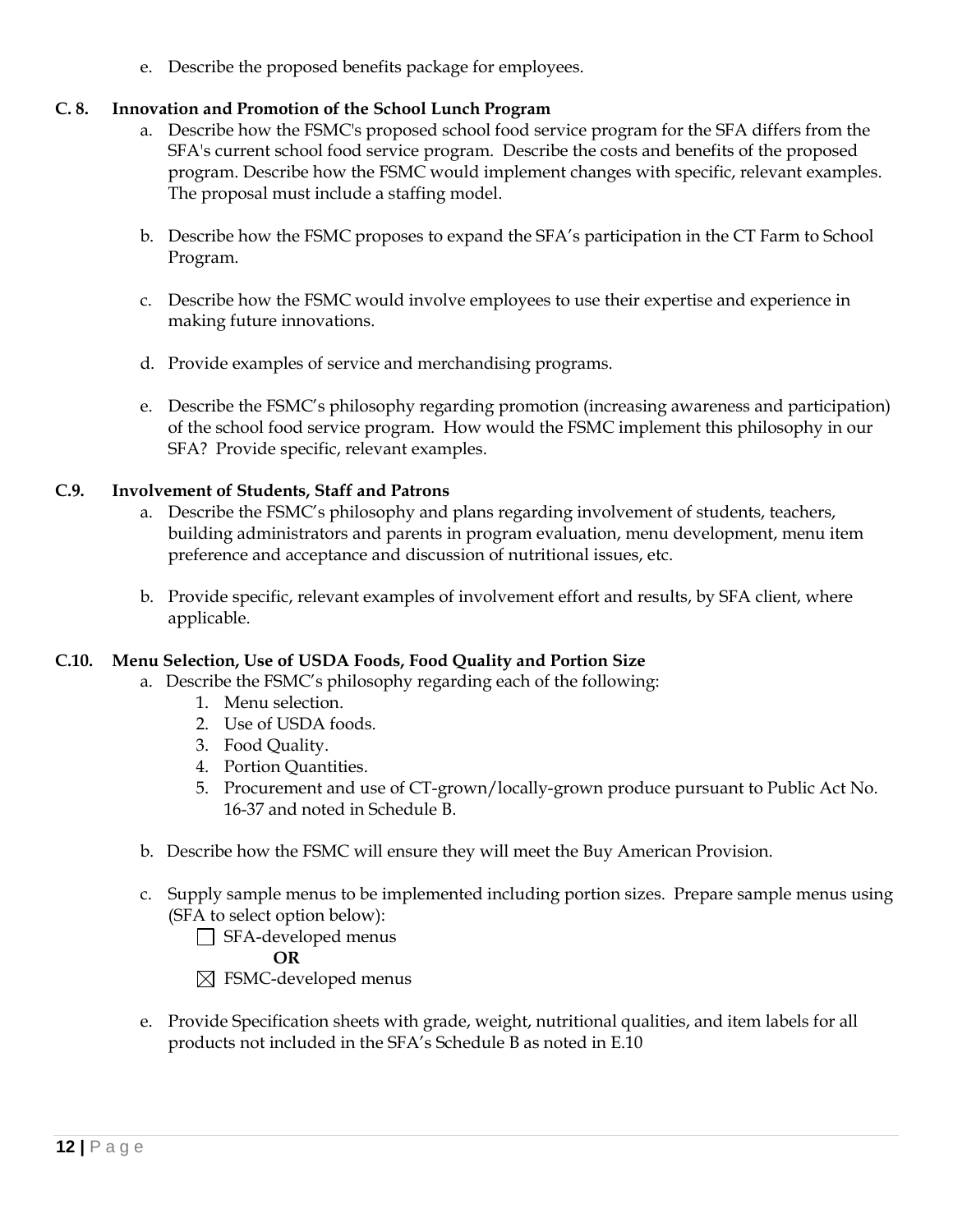# **C.11. Performance and Proposal Bond**

- a. The FSMC shall submit with its proposal, a bid guarantee for five percent (5%) of the total bid price in the form of a firm commitment such as a bid bond, certified check, cashier's check or postal money order. Bid guarantees will be returned to: (a) unsuccessful FSMCs after award of the contract; and (b) to the successful FSMC upon execution of such further contractual documents (e.g., insurance coverage) and bonds as required by the proposal.
- b. The FSMC shall submit a surety letter of intent or equal from a bonding company which demonstrates the FSMC's ability to acquire a performance bond as described in Section XIV of the contract, should it be awarded.

# **C.12. Submission of Proposal**

- a. Schedule E must be completed and submitted. FSMC must not use own document.
- b. Exhibit M documents attached must be signed, dated and submitted. FSMC must not use own documents.
- c. Clarification of interpretation must be made to the SFA prior to submission of a proposal.
- d. Three (3) hardcopies and one (1) digital copy (cd, flash drive or other electronic document transfer) of the entire proposal must be submitted by the due date and time. (SFA must submit one copy of each proposal to the CT State Department of Education which must be a digital copy [e.g. via upload, CD, flash drive])

### **SECTION D: Program Objectives**

**The successful FSMC shall conduct the food service program in a manner which best fulfills the following program objectives. The FSMC may submit proposals with value-added features directly related to supporting a program objective. The FSMC must clearly state any value added feature and its relation to a specific program objective.**

- **D.1.** To provide appealing and nutritionally sound meals, compliant with all USDA regulations including all aspects of the Healthy, Hunger-Free Kids Act of 2010 and an a la carte program for students as economical as possible. In order to offer a la carte food service, the FSMC must also offer free, reduced price and full price reimbursable meals to all eligible children (according to eligibility).
- **D.2.** To promote nutritional awareness and interface with the SFA's academic and instructional programs in health and nutrition.
- **D.3.** To increase participation at all levels of the program by improving food quality; effectively maintaining equipment and facilities; engaging students, parents, and the school community in the food service program; planning and implementing successful menus and menu variation; and implementing effective marketing techniques.
- **D.4.** To provide a management staff and structure, with the necessary expertise to ensure that the school food program is consistently of the highest quality and held in positive regard by students, staff and the public.
- **D.5.** To establish a formal structure to routinely and continuously gather input from students, staff, the public and food service employees to ensure the most effective and efficient operation possible.
- **D.6.** To establish and conduct management and staff training programs, which will ensure staff development, proper supervision, adherence to health code requirements, and consistent quality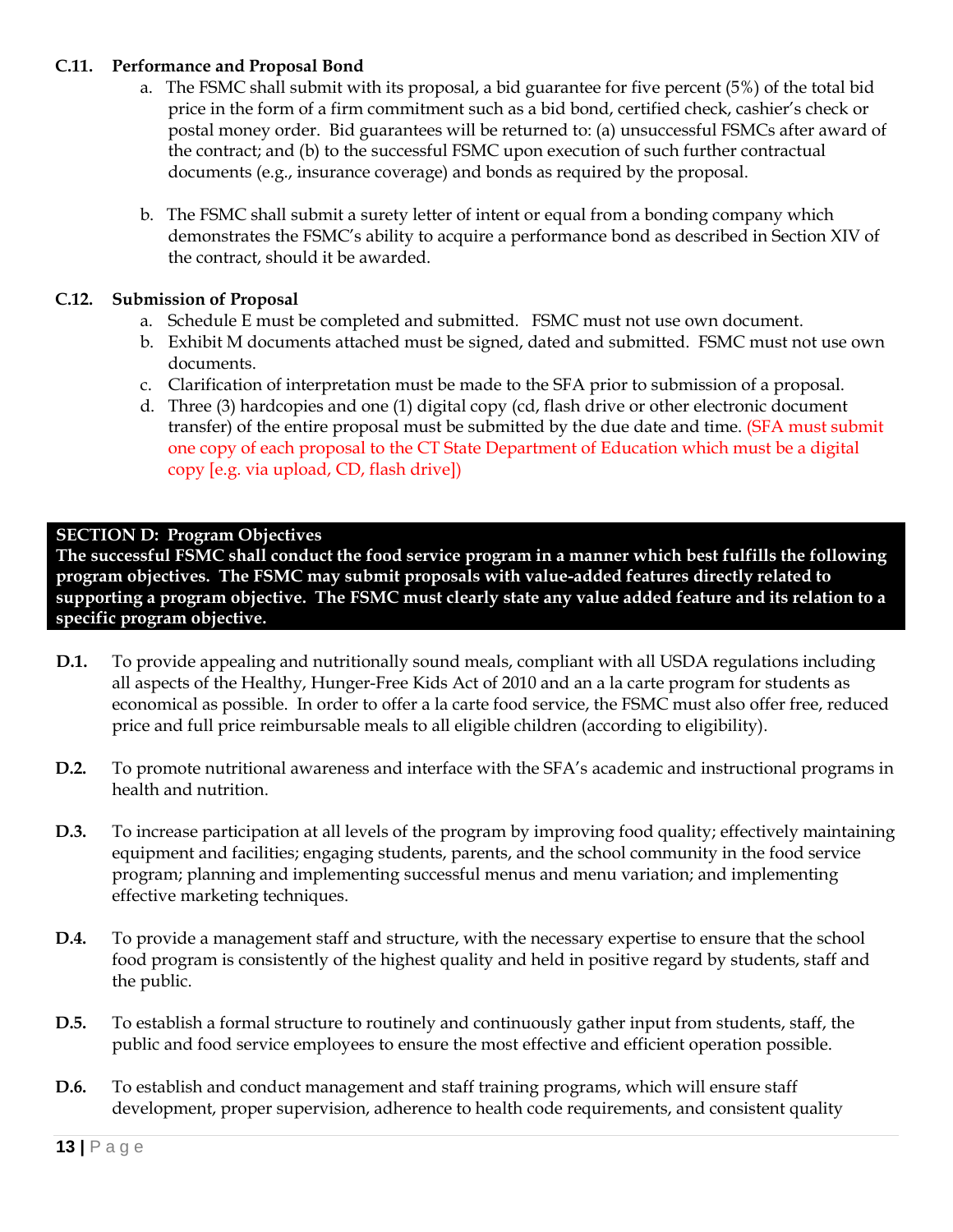control both in production and service that meets or exceeds the USDA Professional Standards for Food Service Professionals.

- **D.7.** To provide a financial reporting system that meets federal and state requirements.
- **D.8.** To provide SFA Administration with monthly operating statements and information regarding the food service program.
- **D.**9. To support Connecticut's Farm to School Program established in section 22-38d of the Connecticut General Statutes and Public Act No. 16-37 including the purchase of Connecticut-grown farm products.

## **SECTION E: Specifications**

- **E.1.** The SFA participates in the programs noted in Section A1. USDA Foods from the Federal Food Distribution Program are available for use in the lunch program and it is the intent of the SFA that such items be included in the menus to the greatest extent possible.
- **E.2.** The FSMC shall meet all requirements of the USDA programs noted in Section A1, and any other requirements promulgated by the state of Connecticut. The FSMC shall provide all meals in accordance with all applicable meal patterns for age and grade groupings. This may include preschool meal patterns.<https://portal.ct.gov/SDE/Nutrition/Menu-Planning>
- **E.3.** The FSMC costs shall include all expenses associated with the operation of the food service program as submitted in the financial budget of the RFP (e.g. on-site costs, food costs, labor costs, value of USDA Foods used, management fee and administrative fee).
- **E.4.** The FSMC shall receive for its service the following fee(s):
	- $\boxtimes$ Management fixed fee
	- $\boxtimes$ Administrative fixed fee

provided its operation is sufficient to support the fees or unless otherwise approved by the SFA.

- **E.5.** The FSMC shall submit a budget to the Business Manager or equivalent in March of each year, earlier if requested, to be used by the SFA in its budget process and to demonstrate its ability to meet the guaranteed financial agreement.
- **E.6.** Meal prices shall be approved by the SFA. The SFA shall retain ultimate control over meal prices and any other related or appropriate elements of the food service program. The FSMC will be responsible for completing the paid lunch equity tool (PLE).
- **E.7.** It is expressly understood that all presently employed (SFA and/or FSMC) food service employees will be given the opportunity to interview for positions within the SFA as employees of the FSMC.
- **E.8.** The FSMC shall supply with this proposal a full description of the proposed benefit package, including but not limited to, levels of coverage, co-pay features and any other options and limitations.
- **E.9.** The FSMC shall procure on behalf of the SFA, in support of Connecticut's Farm to School Program, Connecticut-grown farm products pursuant to section 22-38d of the Connecticut General Statutes and Public Act No. 16-37. Specifications are established in Schedule B.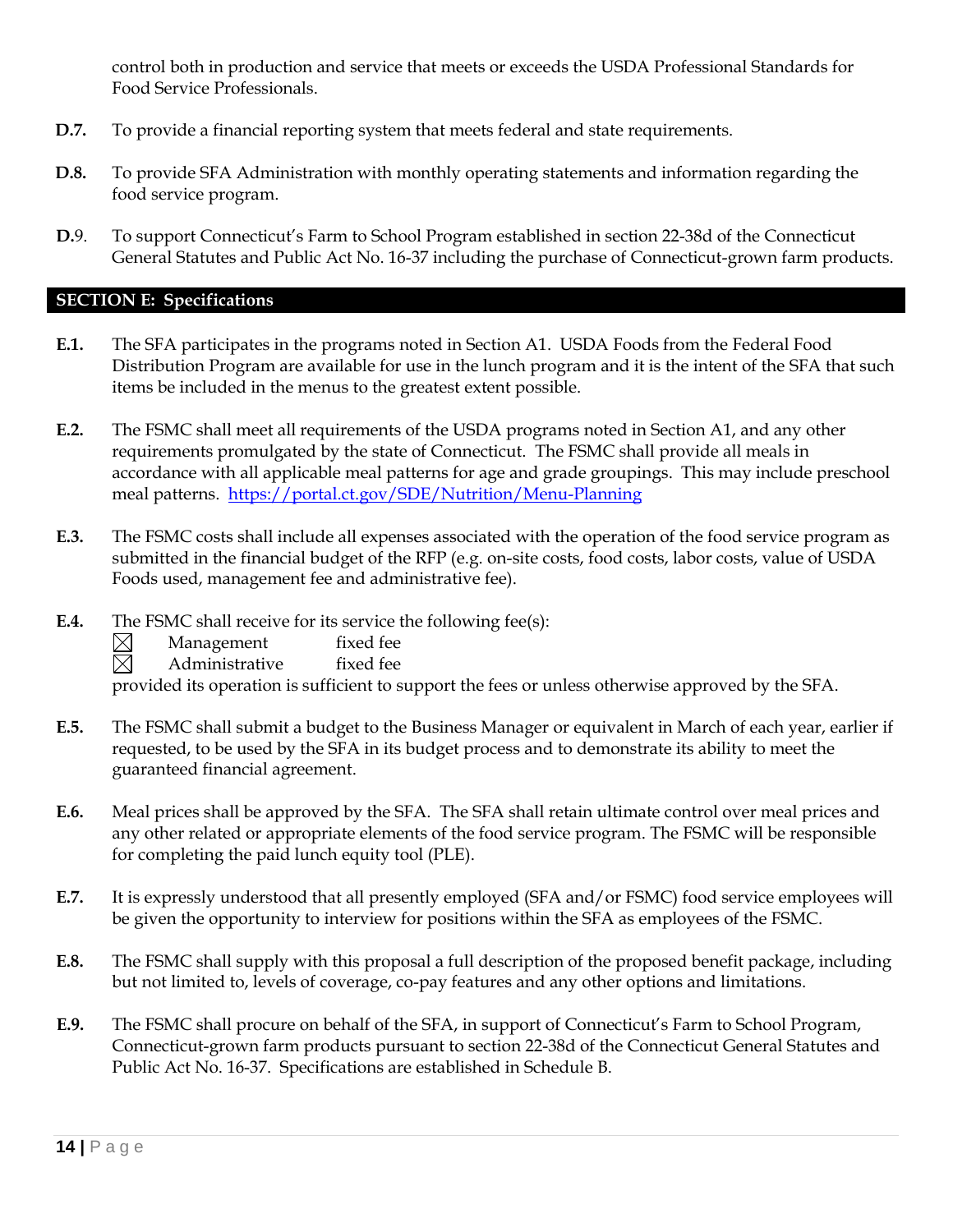- **E.10.** The FSMC shall procure products based on the specifications established in Schedule B. FSMC must include, as part of the bid response, a specifications sheet with grade, weight, nutritional qualities, and item labels for all products not included in the SFA's Schedule B.
- **E.11.** All proposals shall include a completed Schedule E.
- **E.12.** The Contract shall be for a period of one year with the option for four (4) additional one-year renewals:  $\boxtimes$  July 1 – June 30 Prior to school year – June 30 Aprox start date – June 30
- **E.13.** Terms of the contract are listed below in Section 1; however, the SFA may develop additional terms and or conditions with the successful FSMC, derived from the program objectives and or specifications listed in section D and E respectively, through negotiation and shall be consistent with the rights reserved by the SFA as described herein. Any additional terms or conditions must not conflict with any of the terms set forth in Section 1 and must be consistent with all applicable laws and regulations. Negotiations must not change the scope of services or contract terms materially.

The SFA may request the FSMC provide additional food service programs including the NSLP, SBP, CACFP, At-risk Afterschool Snacks and/or Suppers, and/or SFSP/SSO to the current program or other non-profit organizations (including delivery). The SFA may request service to additional sites. Additionally, the SFA may opt to participate in the Community Eligibility Provision (CEP).

- **E.14.** The FSMCs are requested to mark any specific information contained in their proposal which the FSMC is claiming should not be disclosed to the public, along with a citation to the applicable provision of the Connecticut Freedom of Information Act or other applicable statute on which the FSMC is basing its claim of confidentiality or non-disclosure. Information marked as "not to be disclosed to the public" must meet the standards set forth in the Freedom of Information Act. Pricing and service elements of the successful proposal will not be considered proprietary. Provided that nothing herein shall be construed to relieve any SFA or the CSDE from its obligations under any applicable freedom of information laws or other legal obligations concerning document disclosure, including, but not limited to, civil discovery demands. In the event a request for information/documentation is made pursuant to the Connecticut Freedom of Information Act (or other applicable statute or regulation), and the FSMC objects to the release of the requested information, the FSMC shall bear all reasonable costs and fees incurred in asserting such objection.
- **E.15.** The SFA either participates or intends to apply for FFVP funding so the FSMC shall provide, with the proposal, a FFVP cycle menu. For each subsequent year in which the SFA receives FFVP funding, the FSMC must submit a cycle menu to the SFA prior to the beginning of the school year. **OR**
	- $\boxtimes$  The SFA does not participate and does not intend to apply for FFVP funding.

# **E.16. Equipment**

 $\Box$  The FSMC shall provide proposals for the equipment listed on Exhibit J. If requesting the purchase of equipment, it is the SFA's responsibility to provide the specification of each and all items requested.

 $\Box$  Equipment dollar value to be purchased

 $\Box$  in each year of the contract: up to Enter Dollar Value. All equipment purchased must be given up to five years to be paid off without regard to the contract year it was purchased. SFA payments must only begin once the equipment has been placed in service.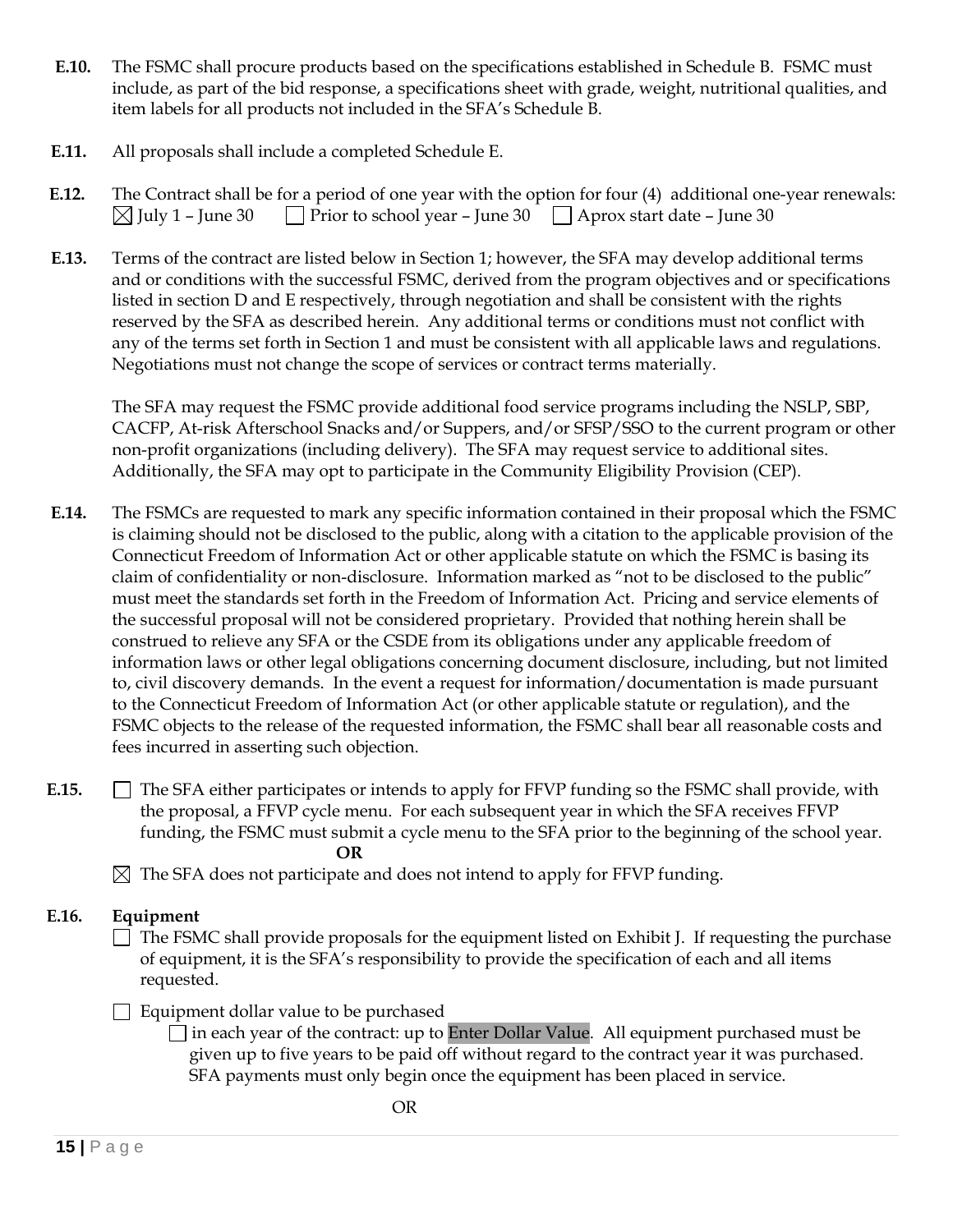$\Box$  over the life of the contract up to Enter Dollar Value. All equipment purchased must be given up to five years to be paid off without regard to the contract year it was purchased. SFA payments must only begin once the equipment has been placed in service.

 $\boxtimes$  The SFA is not requesting any equipment purchases in this RFP.

# **E.17.** Additional specifications requested by SFA.

The FSMC is requested to have a live, interactive phone/tablet application tied to menu items providing info such as ingredient lists, calories, fat and nutritional values.

The FSMC is required to have a local (within 75 mile radius) workforce from which to pull in the event of an unexpected staffing shortage in the SFA for any reason.

FSD with experience in a CT School district and required standards

Monthly meetings, in person or virtual, with FSD and Regional Director if necessary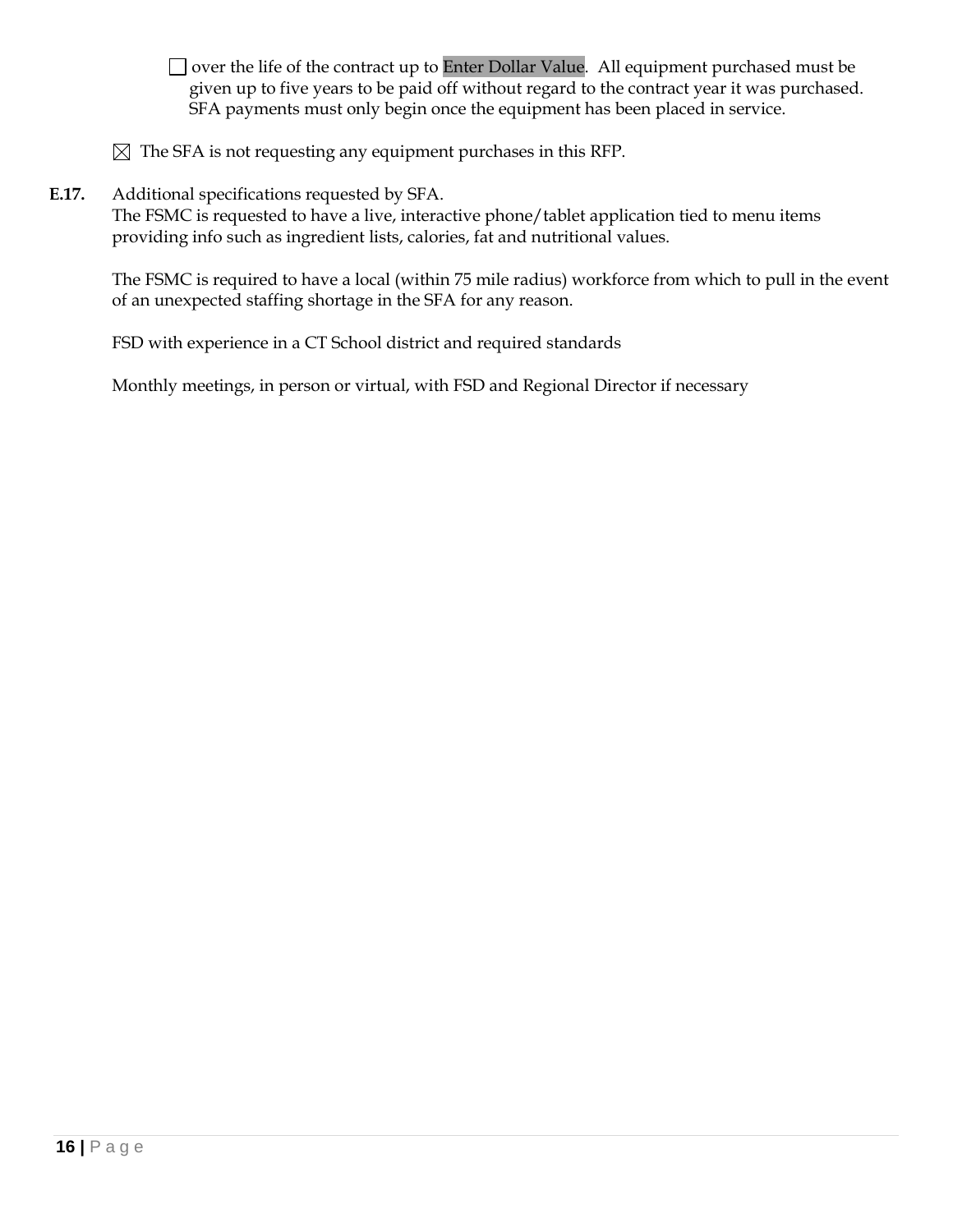#### **SECTION I: General**

**1.1** The FSMC shall comply with all laws, ordinances, rules, and regulations of all applicable federal, state, county, and city governments (*unless local laws conflict with any noted here)*, bureaus, and agencies, regarding purchasing, sanitation, health, and safety of the food service operations including those requirements and regulations adopted by the Connecticut Commissioner of Education or State Board of Education and the United States Department of Agriculture and any conditions or amendments thereto. The FSMC shall procure and maintain all necessary licenses and permits. The SFA shall cooperate, as necessary, for the FSMC's compliance and procurement efforts. **The FSMC shall conduct program operations in accordance with 7 CFR Sections: (check all that apply)** 

**210 (National School Lunch Program);**

- **210.10 (Afterschool Snack Program);**
- **215(Special Milk Program);**
- **220 (School Breakfast Program);**
- **225 (Summer Food Service Program);**
- **226 (Child and Adult Care Food Program);**
- **42 U.S.C. 1769 (Fresh Fruit and Vegetable Program);**
- **245, 250 (The Healthy, Hunger-Free Kids Act of 2010);**
- **FNS instructions and policies; and**
- **CSDE Operational Memoranda and policies.**
- **1.2** The SFA shall be entitled to all receipts of the food service program.
- **1.3** All net income accruing to the SFA from the food service program shall remain in the program and be deposited by the FSMC into the nonprofit school food service account.
- **1.4** The FSMC shall be an independent contractor and not an employee of the SFA; nor are the employees of the FSMC employees of the SFA.
- **1.5** The FSMC, as an independent contractor, shall have the exclusive right to operate the school food service program and/or special milk program on behalf of the SFA.

## **SECTION II: Relationship of the Parties**

- **2.1** The FSMC shall be an independent contractor and shall retain control over its employees and agents. Nothing in this contract shall be deemed to create a partnership, agency, joint venture or landlordtenant relationship.
- **2.2** FSMC Responsibilities.
	- A. The FSMC shall maintain such records as the SFA will need to support its Claim for Reimbursement; make all records available to the SFA upon request; and retain all records for a period of three (3) years after the SFA submits the final Claim for Reimbursement for the fiscal year for inspection and audit by representatives of the SFA, State Agency (SA), USDA and Office of Inspector General, at any reasonable time and place. In instances where audit findings have not been resolved, the records must be retained beyond the 3-year period until resolution of the issues raised by the audit. These records will be maintained at the FSMC offices. If records are maintained at the FSMC offices, FSMC must provide these documents monthly to the SFA in electronic form. [Recordkeeping, 2 CFR  $\S$  200.334,  $\S$  250.54 and  $\S$  210.16(c)(1)]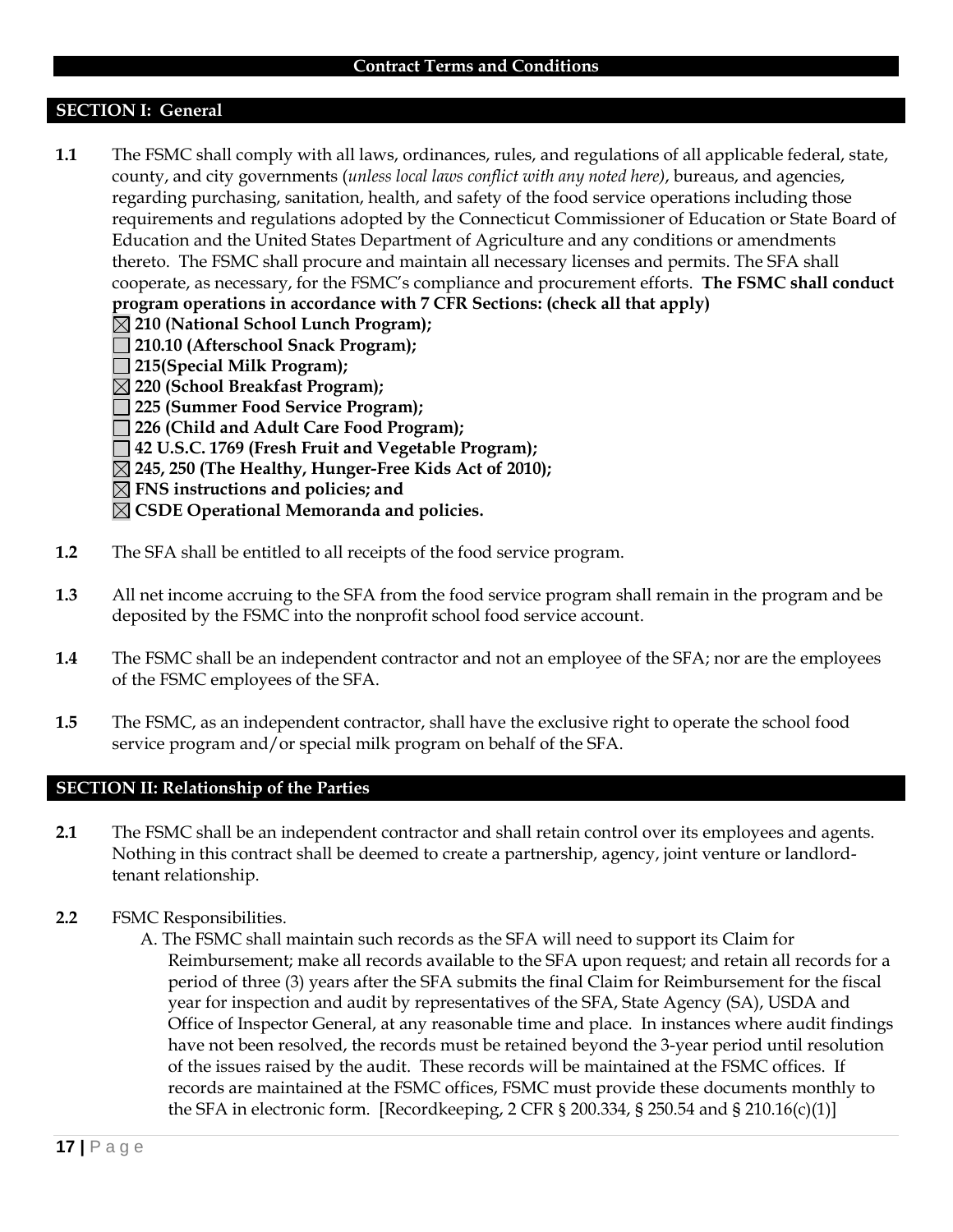- B. The FSMC shall, to the maximum extent possible, utilize USDA Foods made available by the SFA solely for the purpose of providing benefits for the SFA's food service operation. [7 CFR §  $210.16(a)(6)$ ]
- C. The FSMC shall have state and/or local health certification for any facility outside the school in which it proposes to prepare meals and the FSMC shall maintain this health certification for the duration of the contract. The FSMC must meet all applicable state and local health regulations in preparing and serving meals at the SFA facility. [7 CFR § 210.16(c)(2)]
- D. The FSMC shall prepare and serve a variety of appetizing, high quality, wholesome, and nutritious meals and a la carte items for the SFA's students, employees, and visitors in accordance with the terms and conditions of this contract. The FSMC agrees that it will perform the work described in this contract in full compliance with all applicable laws, rules, and regulations adopted or promulgated by any federal or state regulatory body or governmental agency.
- E. The FSMC agrees to meet all requirements and performance standards that may be specified by rule or regulation by any administrative officials or bodies charged with enforcement of any state or federal laws on the subject matter of this contract.
- F. The FSMC agrees to assume full responsibility for the payment of all contributions, assessments, both state and federal, including, but not limited to, wages, pension benefits, federal, state and local employment taxes, unemployment taxes, social security, and worker's compensation costs, as to all employees engaged by it in the performance of the contract.
- G. The FSMC agrees to furnish the SFA, upon request, a certificate or other evidence of compliance with state or federal laws regarding contributions, taxes, and assessments on payrolls.

# **2.3** SFA Responsibilities.

- A. The SFA shall ensure that the food service operation is in conformance with the CSDE/SFA *Agreement for Child Nutrition Programs* (ED-099) and any addenda. [7 CFR § 210.16(a)(2)]
- B. The SFA shall monitor the food service operation through periodic on-site visits to ensure the food service is in conformance with program regulations. [7 CFR § 210.16(a)(3)] **SFA shall monitor each site a minimum of twice per school year. The monitoring process shall include the completion of the sample CSDE monitoring form (Exhibit I or one approved by CSDE).**
- C. The SFA shall retain control of the quality, extent, and general nature of its food service and the prices to be charged for meals. [7 CFR § 210.16(a)(4)] The SFA shall retain control of the nonprofit school food service account and overall financial responsibility for the nonprofit food service operation, including control for setting of all prices, including price adjustments, for meals served under the nonprofit school food service account, including but not limited to, pricing for reimbursable meals, a la carte service, vending machines, and adult meals.
- D. The SFA shall retain signature authority on the CSDE/SFA *Agreement for Child Nutrition Programs* (ED-099) and any addenda, free and reduced price policy statement and Claims for Reimbursement. [7 CFR § 210.16(a)(5)]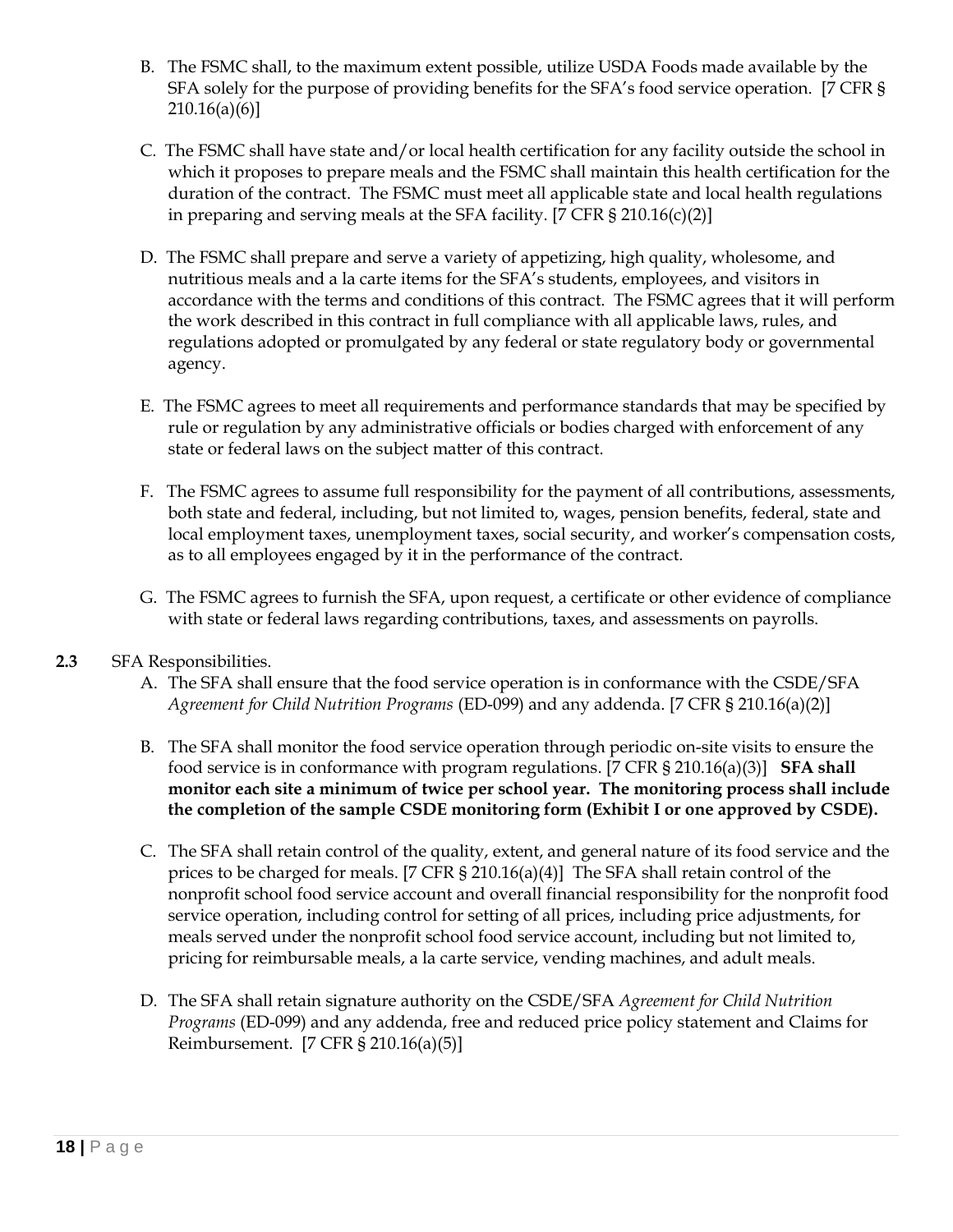- E. The SFA shall retain title to all USDA Foods and ensure that all USDA Foods: are made available to the FSMC, including processed USDA Foods; accrue only to the benefit of the SFA's nonprofit school food service account; are fully utilized therein [7 CFR § 210.16(a)(6)]
- F. The SFA shall maintain all applicable health certifications and assure compliance with all state and local regulations governing FSMC preparation or service of meals at a SFA facility. [7 CFR § 210.16(a)(7)]
- G. The SFA shall establish and maintain an advisory board composed of parents, teachers, and students to assist in menu planning. [7 CFR § 210.16(a)(8)]
- H. The SFA shall make reasonable modifications with regard to all matters under its supervision and control, and the FSMC shall comply with them as soon as reasonably possible after proper notification is given.
- I. The SFA shall implement internal controls and ensure prompt resolution of findings from program administrative reviews and audit findings. [7 CFR § 210.8(a)]
- J. The SFA shall maintain responsibility for the implementation of the free and reduced price policy. [7 CFR § 245]
- K. The SFA shall develop, distribute, and collect the parent letter and application for free and reduced price meals (as appropriate). [7 CFR § 245.6]
- L. The SFA shall determine eligibility and verify applications for free and reduced price meals benefits and conduct any hearings related to such determinations. [7 CFR § 245.6, 6a, 7, 10]
- M. The SFA shall assure that the maximum amount of USDA Foods are received and utilized by the FSMC. [7 CFR § 210.9(b)(15)]
- N. The SFA shall maintain responsibility for procuring processing agreements, private storage facilities, or any other aspect of financial management relating to USDA Foods. [7 CFR § 250.53]

#### **SECTION III: Food Service Program**

- **3.1** The FSMC shall prepare and serve meals for the schools listed on Exhibit A (Schools/Enrollment/Attendance Factor/Free – Reduced Percentage/Serving Times/Waves/Child Nutrition Programs). If not determined to be a material change, the SFA and the FSMC may agree to add other locations.
- **3.2** All meals will be provided in accordance with the approved calendar, attached as Exhibit G. For the first twenty-one (21) days of food service, the FSMC will adhere to the 21-day cycle menu agreed upon by FSMC and the SFA. Changes thereafter may only be made with approval of the SFA. [7 CFR § 210.16  $(b)(1)$ ]
- **3.3** The FSMC shall provide nutritious, high-quality (check only available options)
	- $\boxtimes$  breakfasts (SBP)  $\boxtimes$  lunches (NSLP)
	- $\Box$ Snacks (At-Risk Afterschool Snack - NSLP) milk service only (SMP)
	- $\boxtimes$ a la carte food (Smart Snacks) vending (Smart Snacks)
	- $\Box$ breakfast/lunch (SFSP/Seamless)  $\Box$  fruit/vegetables (FFVP
	- $\Box$ supper (At-Risk Afterschool Program – CACFP)
- 
- 
- 
-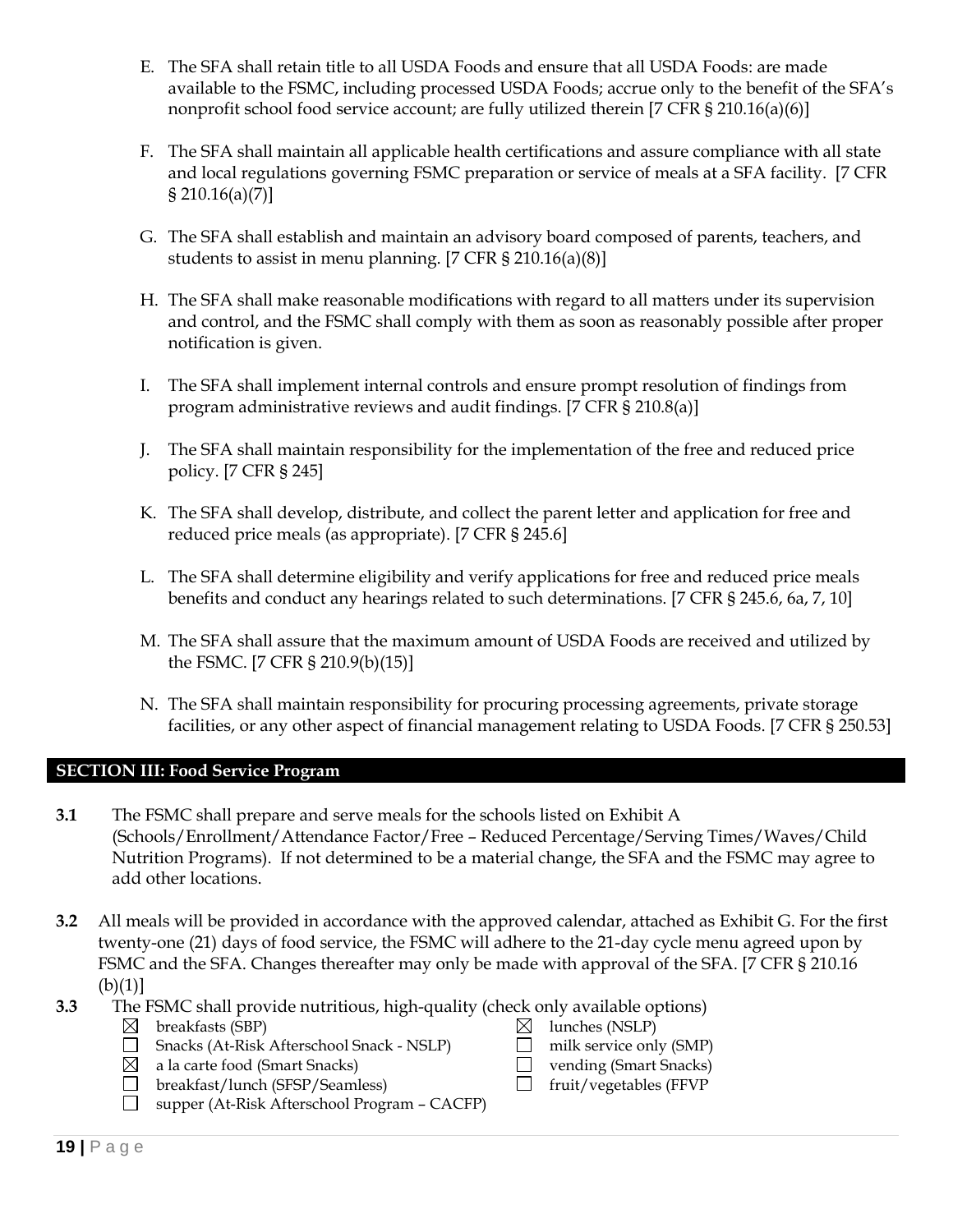in accordance with the following terms:

In order to offer a la carte food service, the FSMC must also offer free, reduced price and paid reimbursable meals to all eligible children (according to eligibility). [7 CFR § 210.16(a)]

- A. All reimbursable  $\Box$  lunches,  $\Box$  breakfasts and  $\Box$  snacks shall meet the qualifications for USDA reimbursement as described in 7 CFR § 210.10, 220.8, 225.16, and 226.20, et seq.
- B. Special Milk Program (SMP)
	- $\boxtimes$  SFA does not participate in the SMP

**OR**

- $\Box$  All reimbursable milks shall meet the qualifications for the USDA reimbursement under 7 CFR § 215
- C. The SFA shall administer the application process for all free and reduced price meals, and shall establish and notify parents and guardians of program criteria for eligible students. Both the SFA and the FSMC shall be responsible for protecting the anonymity of students receiving free or reduced price meals.  $[7 \text{ CFR } $ 210.16 \text{ (a)} 5]$
- D. The FSMC shall collect gross sale receipts, on behalf of the SFA for (check box(es) for which the FSMC is responsible),  $\boxtimes$  meals,  $\boxtimes$  a la carte items, and  $\Box$  vending items. Gross cash receipts shall be turned over to the SFA or deposited in the SFA's account on a daily basis.
- E. The SFA and FSMC shall purchase domestic commodities and products for use in meals served in the NSLP to the maximum extent practicable and in compliance with the Buy American Provision under 7 CFR § 210.21(d)(2) and 7 CFR § 250.
- **3.4** In cooperation with the SFA, the FSMC shall conduct on-going nutrition awareness programs for students, teachers, parents, and other interested parties.
- **3.5** In accordance with USDA regulations, the FSMC shall make reasonable meal modifications for children whose physical or mental impairment restricts their diet, based on a written medical statement signed by a recognized medical authority. [7 CFR 210.10 (m), 7 CFR 220.8 (m), and 7 CFR 15b]
- **3.6** The FSMC shall cooperate with the SFA's Advisory Board, consisting of students, parents, SFA staff, and a FSMC representative in developing menus and other food service program initiatives.
- **3.7** Catering

**□** SFA will not be requesting catered food service

**OR**

 $\boxtimes$  Upon request by the SFA, the FSMC shall provide catered food service at times and prices mutually agreed upon. The SFA may, if a price cannot be agreed upon or the FSMC cannot provide the service, obtain outside catering services. The FSMC shall submit catering invoices by the end of the month in which services were rendered. Costs of catered functions shall not be supported by the nonprofit school food service account funds and USDA Foods will not be used. The FSMC shall provide the SFA with copies of invoices and an invoice control log within ten (10) days after the end of each month. Catering invoices must be reflective of actual catering costs. A percentage of sales or cost is unallowable. Invoices must be noted as "unallowable costs" and must be paid from an account other than the non-profit school food service account. USDA Foods will not be used for any functions outside of the non-profit school food service account.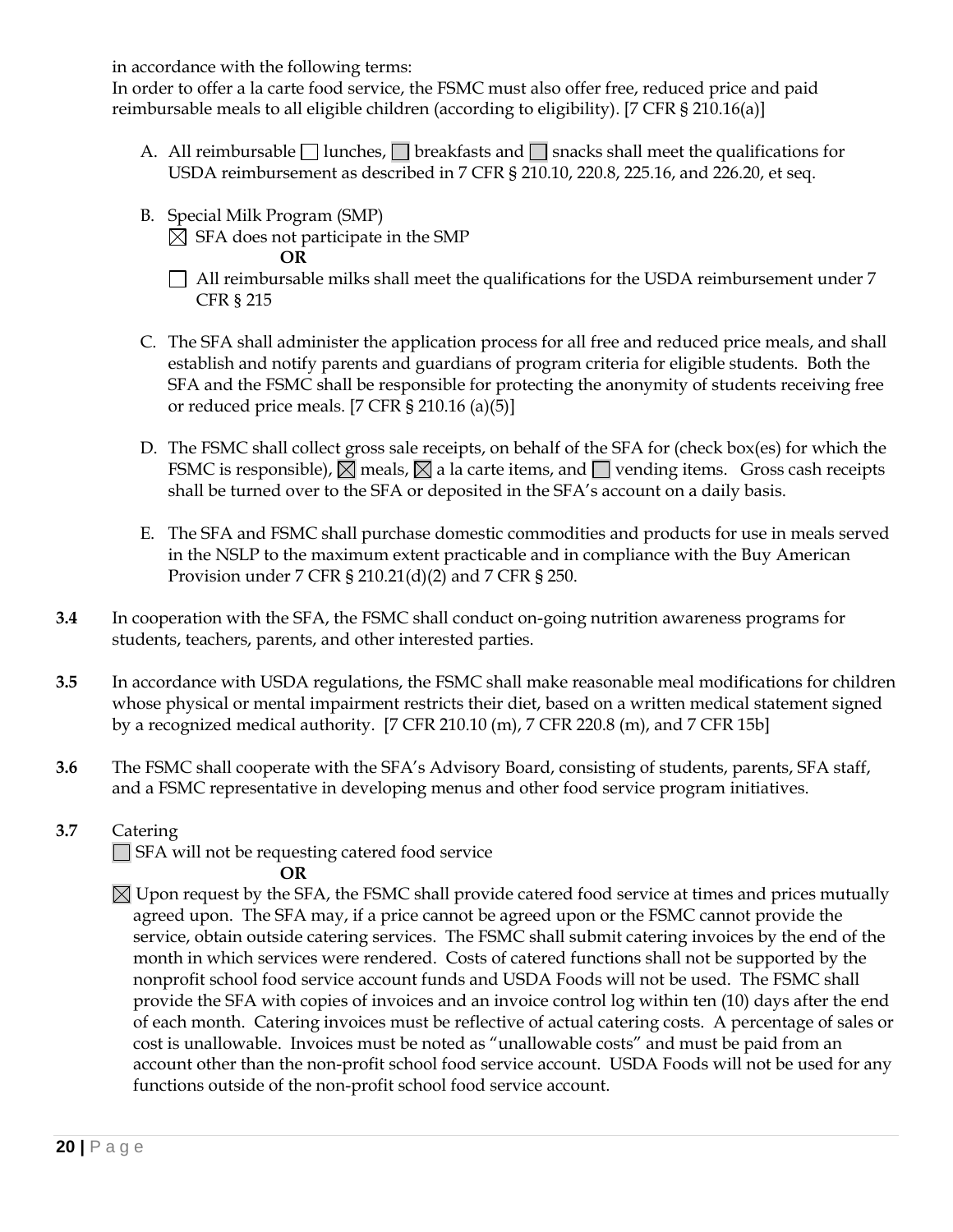**3.8** Fresh Fruit and Vegetable Program (FFVP) (Check one option below):  $\boxtimes$  SFA does not participate in the FFVP

**OR**

FSMC will document and track all FFVP expenditures separately and make this documentation easily accessible for the SFA to review monthly.

- A. FSMC will ensure it documents allowable costs to include but not limited to; actual labor costs, administrative costs and fresh fruit and vegetable costs.
- B. FSMC and SFA will ensure no more than ten percent (10%) of each awarded school's grant will be claimed for administrative costs (planning and managing the program).
- C. FSMC will ensure it expends all FFVP funds received per school.
- **3.9** Clean Air Act Federal Water Pollution Control Act. In performance of this contract, the FSMC shall comply with the Clean Air Act (42 U.S.C. 7401-7671q) and the Federal Water Pollution Control Act (33 U.S.C. 1251-1387), Environmental violations shall be reported to the USDA and Regional Office of the Environmental Protection Agency. The FSMC agrees not to utilize a facility listed on the EPA's "List of Violating Facilities." [Appendix II to CFR § 200 (G)]
- **3.10** Energy Policy and Conservation Act. The SFA and the FSMC shall recognize mandatory standards and policies relating to energy efficiency, which are contained in the state conservation plan issued in compliance with the Energy Policy and Conservation Act. [P.L. 94-163]
- **3.11** Davis-Bacon Act. In performance of this contract, the FSMC shall be in compliance with the Davis-Bacon Act (40 U.S.C. 3141-3144 and 3146-3148) and Copland "Anti-Kickback" Act (40 U.S.C. 3145)
- **3.12** Debarment and Suspension. The FSMC shall complete and submit to the SFA the Certification Regarding Debarment. The certification must accompany the four (4) additional one-year renewals. Debarment, Suspension, Ineligibility and Voluntary Exclusion, 2 CFR § 180 as adopted and modified by USDA regulations at 2 CFR § 417 – The SFA must check the Excluded Parties List System (EPLS), collect a certification, or include a clause in the contract. [Appendix II to CFR § 200 (H)]
- **3.13** Byrd Anti-Lobbying Amendment (31 U.S.C. 1352). The FSMC shall complete and submit a Certificate Regarding Lobbying and a Disclosure of Lobbying Activities to the SFA. These certifications must accompany the four (4) additional one-year renewals. [Appendix II to CFR § 200 (I)]
- **3.14** Rights to Inventions Made Under a Contract or Agreement. In performance of this contract, the FSMC shall comply with the requirements of 37 CFR Part 401.
- **3.15** Summer Food Service (if applicable)
	- Summer food Service Program (SFSP) Seamless Summer Option (SSO) A. Dates of participation:
		- B. FSMC shall deliver meals to each of the annually selected and approved sites. Meals provided shall be in compliance with all applicable USDA, state and local regulations.
		- C. The FSMC agrees to provide the SFSP Meals Inclusive or  $\Box$  Exclusive of milk at a set, identified price per meal type and agrees to  $\Box$  Deliver Meals or  $\Box$  Have Meals available for Pick-up at an agreed upon time. The Meals shall be made available Unitized or  $\Box$  Non-Unitized per 7 CFR 225.6(h)(3).
		- D. The FSMC shall not subcontract for the total meal, with or without milk, or for the assembly of the meal for the CACFP or SFSP. 7 CFR 226.21(e) and 225.6(h)(2)(ii)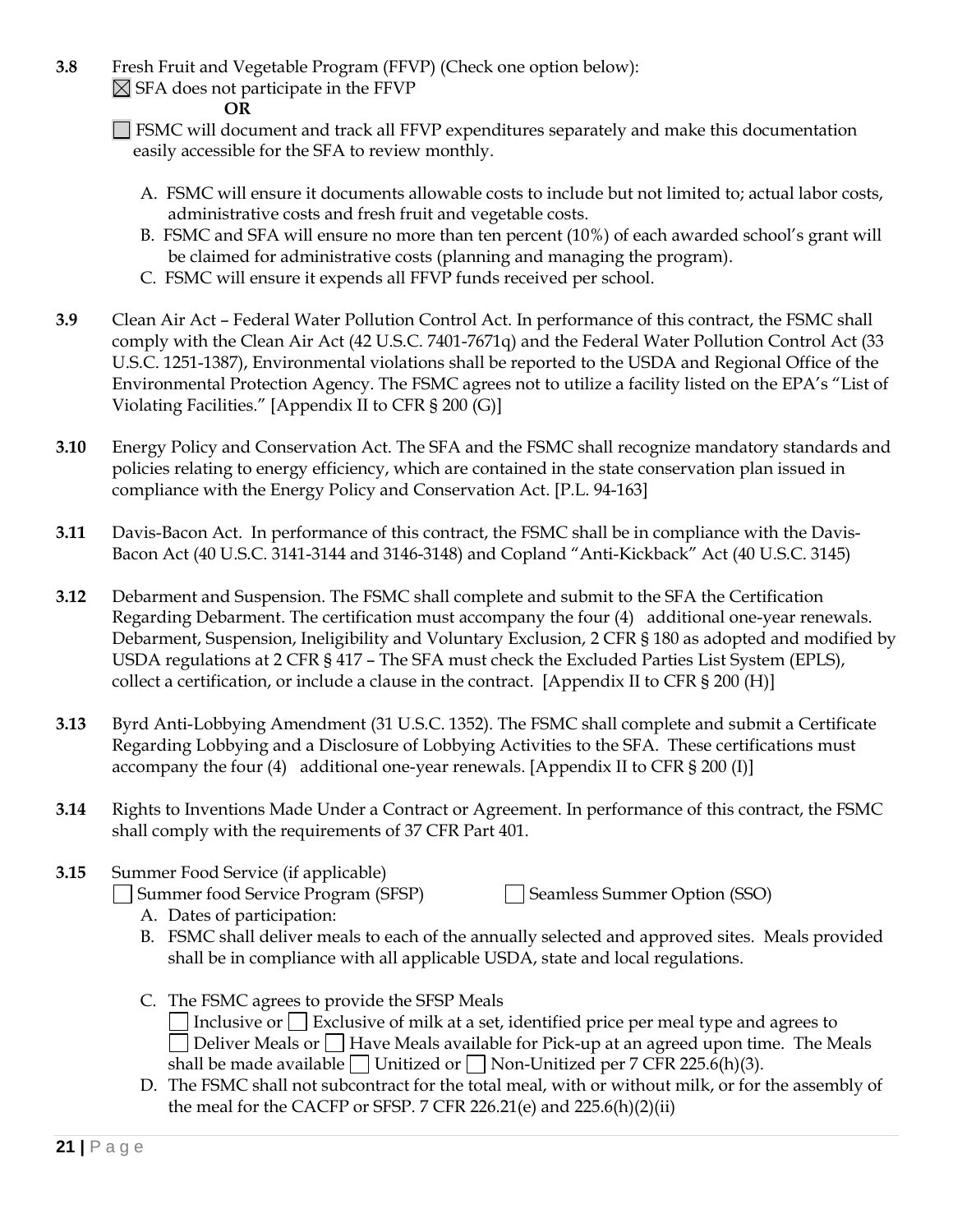#### **Section IV: USDA Foods**

- **4.1** The FSMC will provide the following services in relation to USDA Foods *(Check only those duties below that the FSMC will provide):* 
	- $\boxtimes$  Preparing and serving meals **or**  $\Box$  the monitoring of preparing and serving meals.
	- $\boxtimes$  Ordering or selection of USDA Foods, in coordination with the SFA in accordance with 7 CFR § 250.58(a).
	- $\boxtimes$  Storage and inventory management of USDA Foods in accordance with 7 CFR § 250.52.
	- $\boxtimes$  Payment of processing fees and or submittal of refund requests to a processor on behalf of the SFA, or remittance of refunds for the value of USDA Foods in processed end products to the SFA, in accordance with subpart C of 7 CFR § 250.50.
- **4.2** The FSMC must credit the SFA for the value of all USDA Foods received for use in the SFA's meals service in a school year, including the value of USDA Foods contained in processed end products if the FSMC procures processed end products on behalf of the SFA, or acts as an intermediary in passing the USDA Foods value in processed end products on to the SFA.
- **4.3** The FSMC shall credit for USDA Foods by disclosure, i.e., the FSMC shall credit the SFA for the value of USDA Foods by disclosing, in its billing for food costs submitted to the SFA, the savings resulting from the receipt of USDA Foods for the billing period. Crediting by disclosure does not affect the requirement that the FSMC shall only bill the SFA for net allowable costs. The FSMC shall use the actual values assigned in the USDA's Web Based Supply Chain Management (WEBSCM) system.
- **4.4** All USDA Foods shall be used only in the SFA's food service operations. Commercially purchased foods of the same generic identity, of U.S. origin, and of equal or better quality than the donated foods may be used in the SFA's food service operations.
- **4.5** The FSMC must meet the general requirements in 7 CFR § 250.52 for the storage and inventory management of USDA Foods. Additionally, the FSMC must ensure that its system of inventory management does not result in the SFA being charged for USDA Foods (7 CFR §250.53(b)).
- **4.6** Upon the termination of this contract, the FSMC must return all unused USDA Foods, including but not limited to ground beef, ground pork, and processed end products to the SFA.
- **4.7** The SFA must ensure that the FSMC has credited it for the value of all USDA Foods received for use in the SFA's meal service in the school year. The FSMC agrees to cooperate and provide information reasonably requested by the SFA.
- **4.8** The FSMC must ensure compliance with the requirements of subpart D of 7 CFR § 250 and with the provisions of the distributing and/or the SFA's processing agreements in the procurement of processed end products on behalf of the SFA, and will ensure crediting of the SFA for the value of USDA Foods contained in such end products at the processing agreement value.
- **4.9** The FSMC shall not enter into the processing agreement with the processor required in subpart C of 7 CFR § 250.
- **4.10** The distributing agency, sub-distributing agency, or SFA, the Comptroller General, the USDA, or their duly authorized representatives, may perform on-site reviews of the FSMC's food service operation,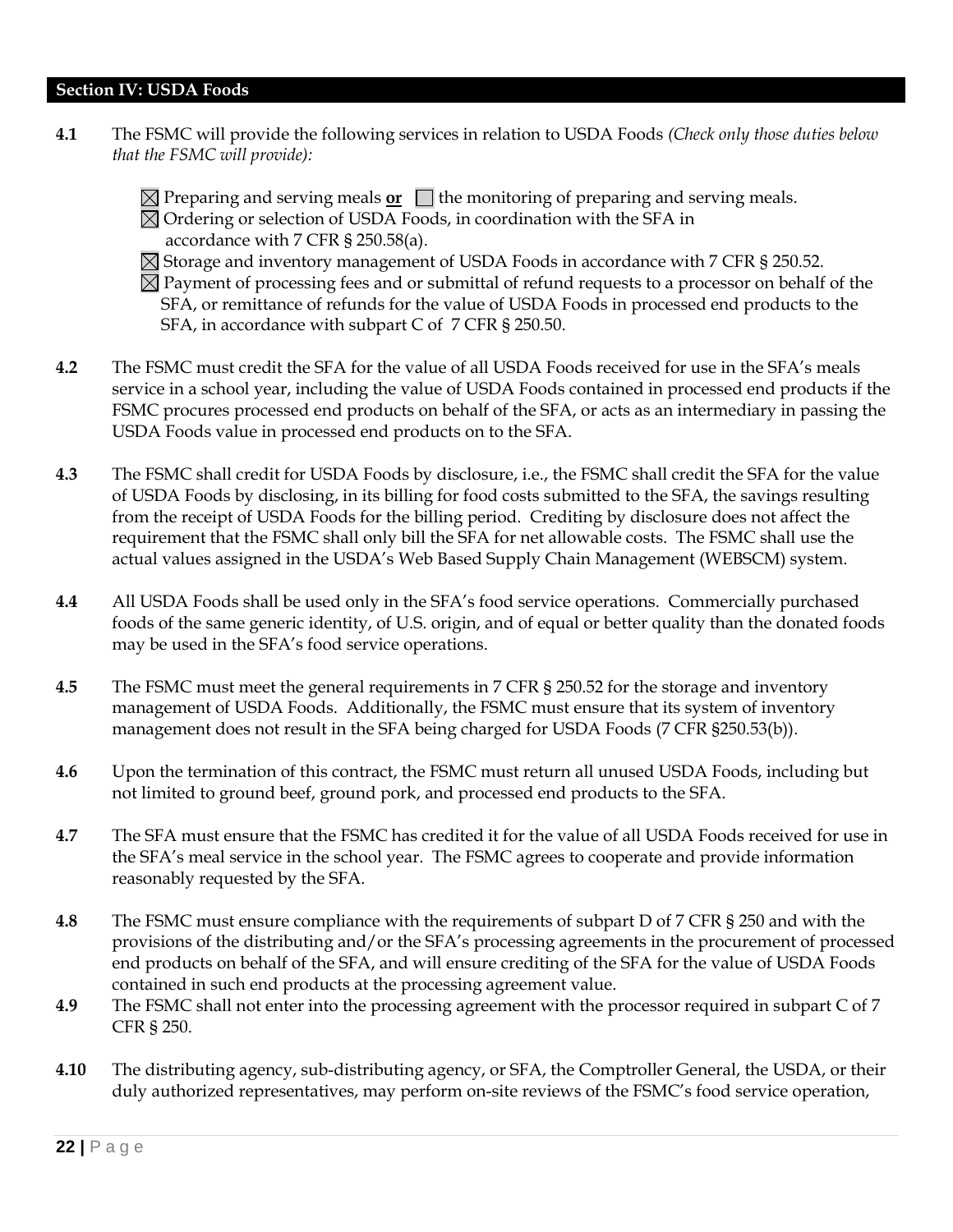including the review of records, to ensure compliance with requirements for the management and use of USDA Foods.

- **4.11** The FSMC shall maintain records to document its compliance with 7 CFR § 250.54(b).
- **4.12** Any extension or renewal of the contract is contingent upon fulfillment of all provisions in this contract relating to USDA Foods.
- **4.13** The FSMC must maintain the following records relating to the use of USDA Foods:
	- A. The USDA Foods and processed end products received from, or on behalf of, the SFA, for use in the SFA's food service operations;
	- B. Documentation that it has credited the SFA for the value of all USDA Foods received for use in the SFA's food service operations in the school year, including, in accordance with the requirements in 7 CFR § 250.51(a), the value of USDA Foods contained in processed end products; and
	- C. Documentation of its procurement of processed end products on behalf of the SFA, as applicable.
- **4.14** The SFA shall ensure that the FSMC is in compliance with the requirements of this section through its monitoring of the food service operation, as required in 7 CFR §§ 210, 225, or 226, as applicable.
- **4.15** The SFA shall conduct a reconciliation at least annually (and upon termination of the contract) to ensure that the FSMC has credited it for the value of all USDA Foods received for use in the SFA's food service in the school year, including, in accordance with the requirements in 7 CFR § 250.51(a), the value of USDA Foods contained in processed end products.
- **4.16** All USDA Foods received by the SFA and made available to the FSMC shall accrue only to the benefit of the SFA's non-profit school food service program and shall be used therein.
- **4.17** The FSMC shall have records available to substantiate the use of USDA Foods in reimbursable meal pattern meals.
- **4.18** The FSMC shall select, accept and use in as large quantities as may be used in SFA's non-profit school food service program, the type and quantities of available federally donated commodities, subject to the approval of the SFA.
- **4.19** Title of products purchased or processed using USDA Foods must remain within the SFA. Any charges incurred by the FSMC when processing or purchasing products containing government commodities shall be processed for payment by the FSMC and charged back to the SFA as a food cost.

#### **SECTION V: Equipment**

- **5.1** Prior Equipment/Investment Clause
	- $\Box$  The FSMC must absorb the current equipment loan balance for the cost of prior purchases of nonexpendable equipment used in the school food service program. A copy of the SFA's current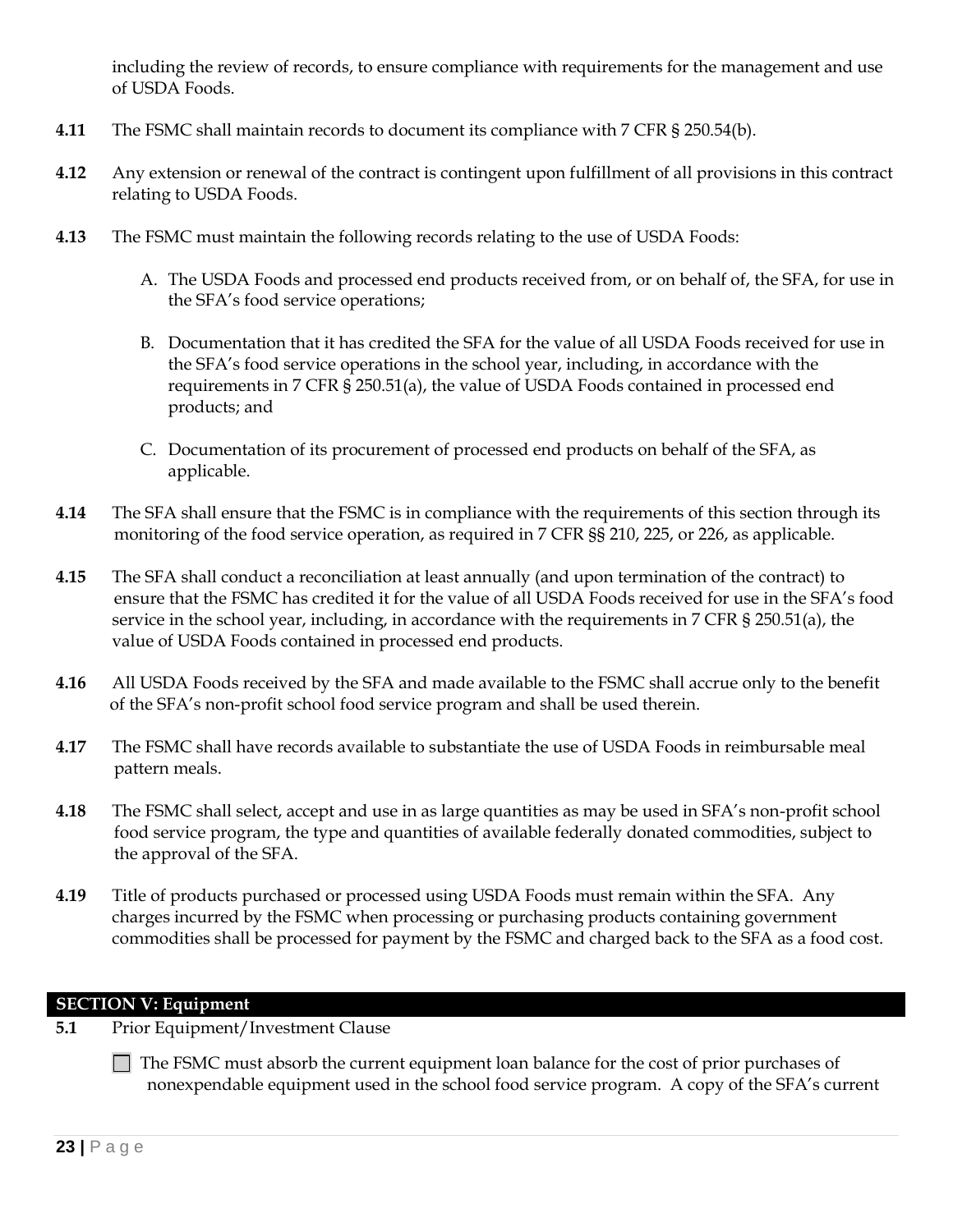Equipment Cost Loan Amortization Schedule is attached as Exhibit K. The repayment schedule must not exceed five (5) years from initial amortization schedule.

#### **OR**

 $\boxtimes$  SFA does not require FSMC to absorb the current equipment loan balance for the cost of prior purchases of nonexpendable equipment used in the school food service program.

- **5.2** Equipment Purchases
	- Equipment purchases were requested through the RFP.

The FSMC shall purchase equipment on behalf of the SFA as noted:

 $\Box$  in Exhibit J  $\Box$  as a total value or  $\Box$  as an maximum annual amount to be purchased which was requested in the RFP and included in the FSMC's proposal in response to the RFP. **FSMC must properly procure requested equipment** in an amount not to exceed \$Click to enter dollar value (MUST BE REVIEWED ANNUALLY). The FSMC shall amortize the investment on a straight-line basis over five (5) years, commencing with the date each piece of equipment is placed in service. Such amortization shall be charged as an Operating Expense. Title to the investment shall be vested with the SFA when it is placed in service. Payment must not commence prior to equipment being placed in service.

If the Agreement expires or is terminated prior to the complete amortization of the investment, the SFA shall on the expiration date, or within five (5) days after receipt by either party of any notice of termination or non-renewal of this Agreement either: (i) retain the investment and continue to make payments to the FSMC that purchased the equipment in accordance with the agreed upon monthly amortization schedule; (ii) return the investment to the FSMC in full release of the unamortized portion of the investment; (iii) require the successor FSMC to repay the exiting FSMC the full unamortized amount and repay successor FSMC based on new amortization schedule, not to exceed five (5) years from initial amortization schedule; or (iv) pay the unamortized balance in full to the FSMC that purchased the equipment.

**OR**

 $\boxtimes$  The SFA did not request equipment purchases for this contract.

- **5.3** The FSMC may only charge the SFA for reasonable, necessary and allocable purchases. Any silence, absence or omission from the contract document specifications concerning any point shall be regarded as meaning that only the best commercial practices are to prevail, and that only materials (food, supplies, etc.) and workmanship of a quality that would normally be specified by the SFA be used.
- **5.4** The FSMC may recommend to the SFA the purchase of new or replacement equipment as needed. The FSMC shall account for all equipment and protect it from pilferage or destruction, and will coordinate the repair or replacement of any equipment not functioning properly with the designated SFA personnel that has repair responsibility.
- **5.5** The FSMC shall operate and care for all equipment and food service areas (walls, windows, lights, etc.) in a clean, safe and healthy condition in accordance with standards acceptable to the SFA and comply with all applicable laws, ordinances, rules and regulations of federal, state and local authorities, normal wear and tear accepted.
- **5.6** The FSMC shall notify the SFA of any equipment belonging to the FSMC on SFA premises within ten (10) days of its placement on the SFA premises.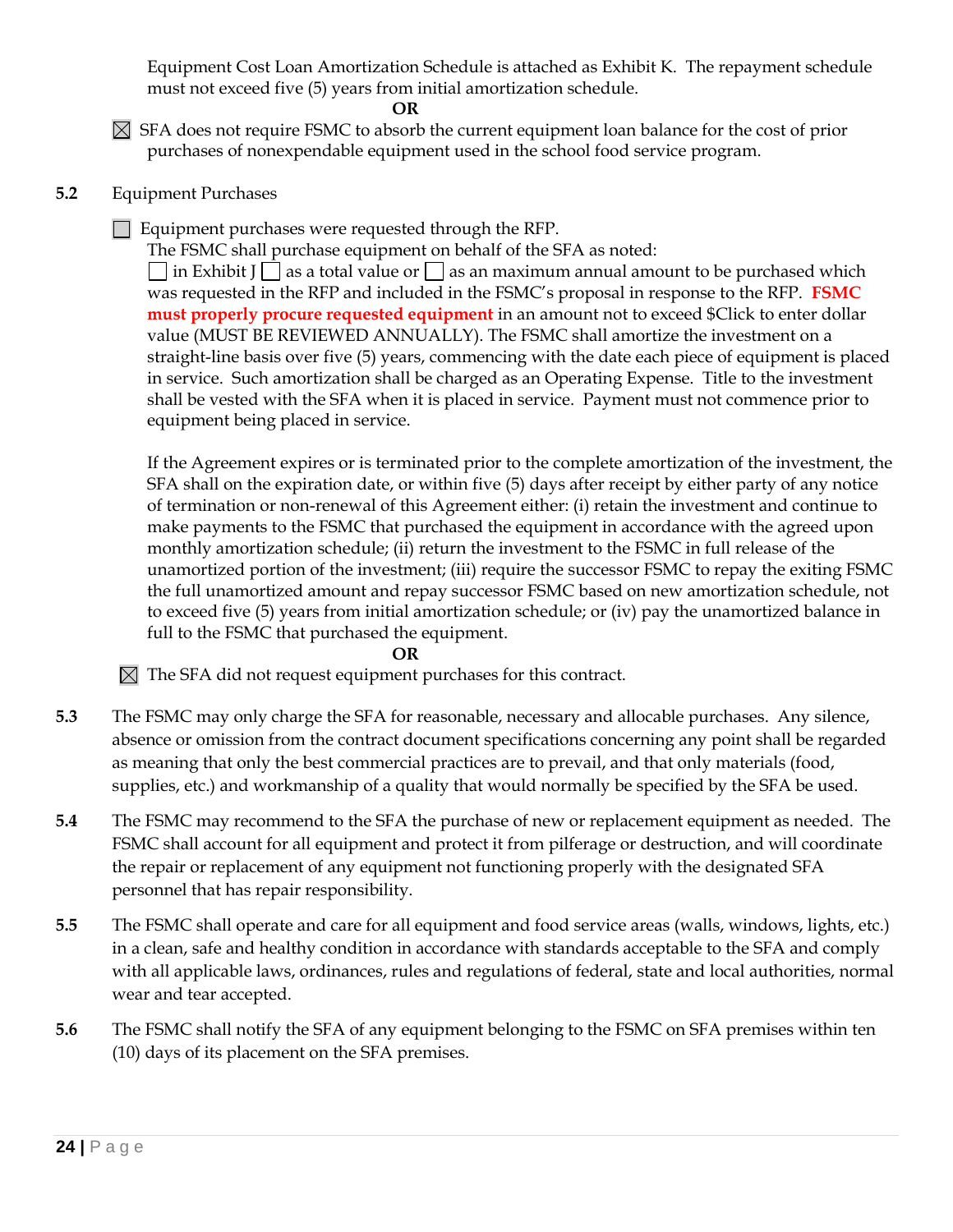- **5.7** The FSMC, upon termination of the contract, shall surrender all equipment and furnishings belonging to the SFA and/or purchased through this agreement in good repair and condition, normal wear and tear accepted.
- **5.8** The SFA shall be responsible for repairs to all permanent fixtures such as faucets, lights, sewers, air conditioning, heating and all other electrical work not considered as being food equipment.
- **5.9** The SFA shall be responsible for any losses which may arise due to equipment malfunction or loss of electrical power not within the control of the FSMC.
- **5.10** The SFA shall not be responsible for loss or damage to equipment owned by the FSMC and located on the SFA premises with the exception of loss or damage caused by SFA beyond normal wear and tear.
- **5.11** The SFA will provide the initial physical inventory of supplies and equipment available for use by the FSMC.
- **5.12** The SFA shall furnish and install any equipment or make any structural changes needed to comply with federal, state and local laws.
- **5.13** Each party shall, at no cost to the other, make all repairs, alterations, modifications, or replacements which may be necessary to correct any conditions of premises or equipment owned, leased or controlled by such Party which violate applicable building, sanitation, health, or safety law, ordinance, rule or regulation.
- **5.14** All food preparation and serving equipment owned by the SFA shall remain on the premises of the SFA unless otherwise stated in writing by the SFA.
- **5.15** Transportation Equipment and Vehicle.*Select one option below:*
	- $\boxtimes$  SFA does not require transportation equipment or vehicles.
	- The Select one option shall provide transportation vehicles and equipment to be used in the food service program. Maintenance, fuel, insurance, and equipment for transportation shall be the responsibility of the Select one option.

#### **SECTION VI: Facilities**

- **6.1** The SFA shall furnish at its expense, space, light, heat, power, hot and cold water and other utilities as are necessary for the operation of the food services to be furnished hereunder.
- **6.2** The SFA shall make available without cost to the FSMC, areas of the premises agreeable to both parties in which the FSMC shall render its services; such areas as are reasonably necessary for providing efficient food service. The SFA is responsible for maintaining the facilities in a good state of repair and free from vermin.
- **6.3** The SFA retains the right to rent food service facilities during non-school hours or weekends, provided that such rental does not interfere with the normal food service operation. When such activities take place, the SFA may require that a member(s) of the food service staff designated by the food service director be on duty, and be reimbursed. If the SFA approves the use of the facilities for extracurricular activities before or after the SFA's regularly scheduled meal periods, the SFA shall return facilities and equipment to the FSMC in the same condition as received, normal wear and tear accepted.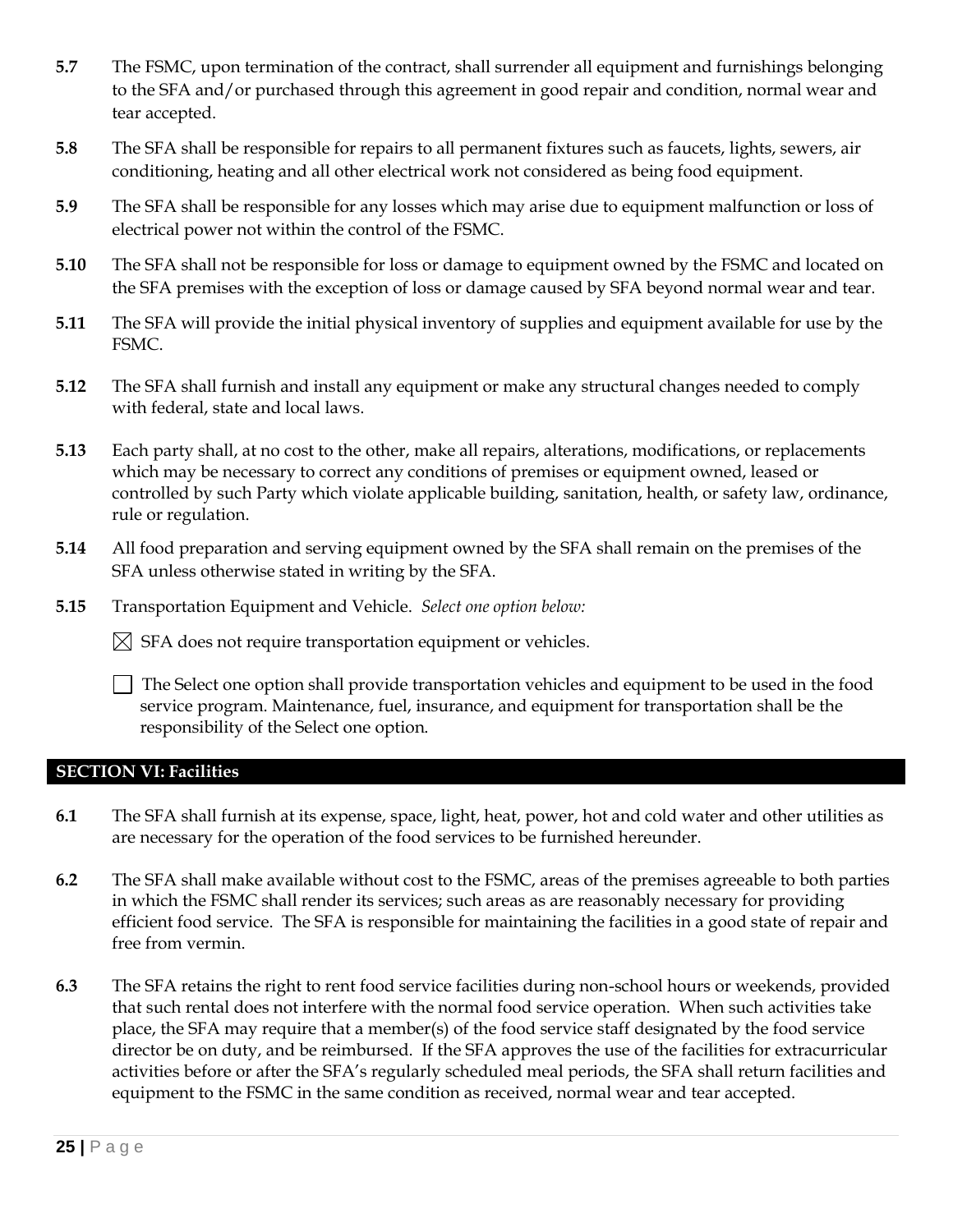- **6.4** The FSMC shall not use the SFA's facilities to produce food, meals or services for other organizations without the approval of the SFA. If such usage is mutually agreeable, there shall be a signed agreement which stipulates the fees to be paid by the FSMC to the SFA for such facility usage.
- **6.5** The SFA shall have unlimited access to all areas used by the FSMC for purposes of inspections and audits.
- **6.6** The SFA shall provide, without cost to the FSMC, suitable office facilities, including furniture and equipment, for use by the FSMC in performance of this contract. The FSMC shall take reasonable care of the office facilities and equipment, and shall return them to the SFA in good condition upon termination of this contract, normal wear and tear accepted.

#### **SECTION VII: Sanitation and Safety**

- **7.1** The FSMC shall be responsible for usual and customary cleaning and sanitation of the SFA's food service facilities to include: housekeeping, preparation, storage and equipment. The FSMC will also make adjustments to practices and operation of equipment as required.
- **7.2** The FSMC shall be responsible for housekeeping and sanitation in areas used for food preparation, storage, and service, and shall clean and sanitize dishes, pots, pans, utensils, equipment, and similar items.
- **7.3** The FSMC shall comply with all local and state sanitation requirements in the preparation and service of food.
- **7.4** The FSMC shall maintain safety programs for employees as required by federal, state, and local authorities, including the FSMC's corporate policies.
- **7.5** The FSMC shall clean the kitchen area, equipment, including but not limited to sinks, counters, tables, chairs, silverware and utensils.
- **7.6** The SFA shall be responsible for cleaning of floors in the dining, serving and kitchen areas, walls, ceilings, tables and chairs in the cafeteria/dining area.
- **7.7** The FSMC shall cooperate in the SFA recycling program.
- **7.8** The FSMC shall place garbage and trash in appropriate containers in the designated areas.
- **7.9** The SFA shall designate a refuse collection area and the FSMC shall be responsible for transporting refuse to the designated refuse collection area. The SFA shall remove all garbage and trash from the designated areas.
- **7.10** The SFA shall be responsible for painting and miscellaneous repairs within the kitchen and dining areas.
- **7.11** The SFA shall be responsible for the required cleaning and maintenance of dining areas, as well as periodic cleaning of all ceiling and light fixtures, air ducts, and hood vent systems (as per local ordinance). The SFA shall also provide and maintain adequate fire extinguishing equipment for food service areas and provide necessary pest control. If the SFA is unable to perform any of its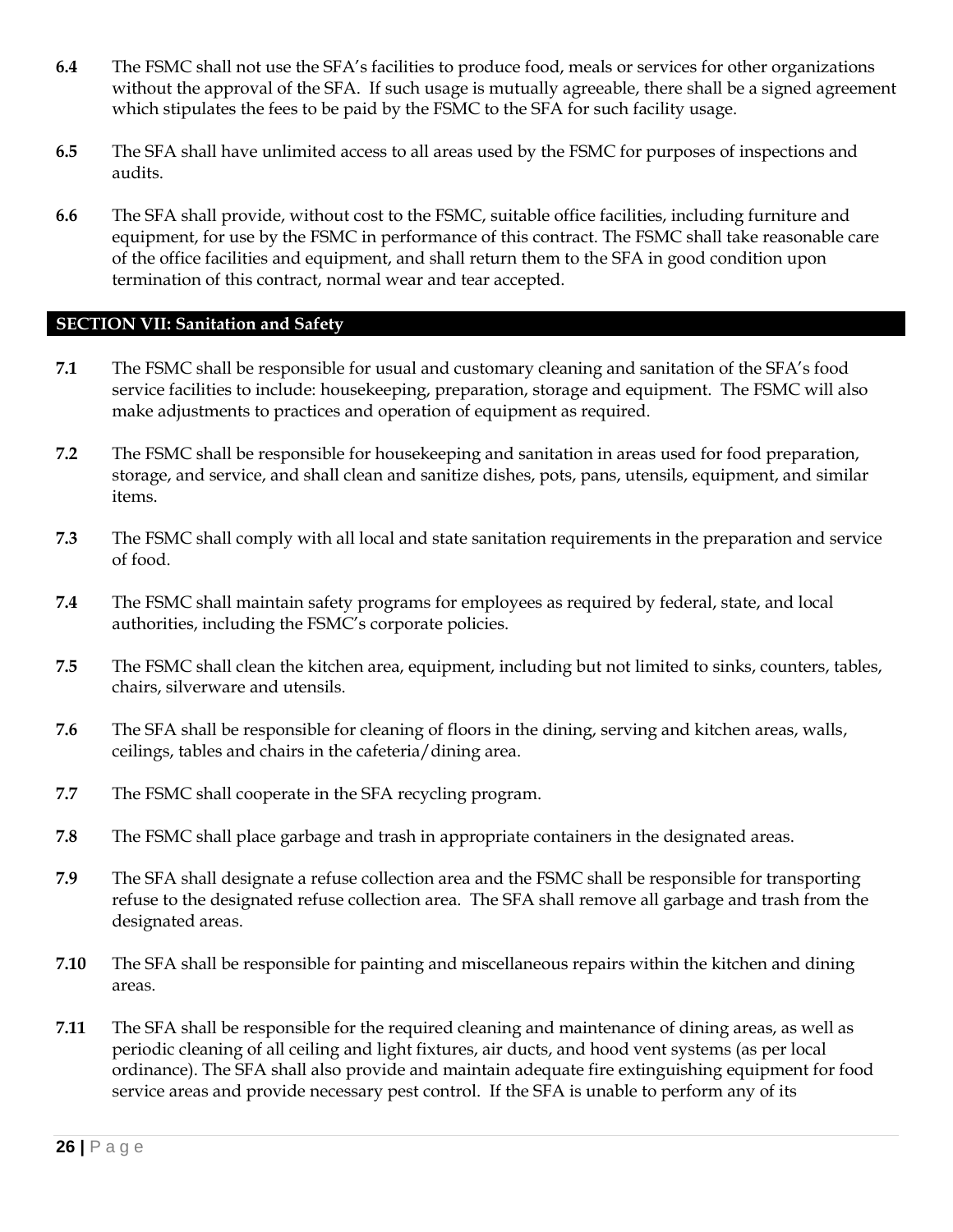responsibilities described in this paragraph, the FSMC may, with the written approval of the SFA, temporarily assume those responsibilities and shall bill the SFA for any costs incurred.

- **7.12** The SFA shall provide, at the SFA's expense, maintenance personnel and outside maintenance services, parts, and supplies as is necessary to properly maintain the food service facilities and equipment.
- **7.13** The SFA shall obtain necessary health permits and certification for its facilities. The premises and equipment provided by each party in performance of this contract shall comply with all applicable building, safety, sanitation, and health laws; and shall satisfy all permit requirements, ordinances, rules, and regulations, including the federal Occupational Health and Safety Act of 1970 or applicable state act and standards promulgated thereunder. The FSMC shall take reasonable and proper care of all premises and equipment in its custody and control and shall use them in a manner that will not cause violation of applicable laws, ordinances, rules, and regulations, including any reporting and record-keeping requirements. If at any time the FSMC is notified by an authorized government agency that the SFA's premises or equipment are not in compliance with any law, ordinance, rule, or regulation, the FSMC shall immediately inform the SFA of such notification.

## **SECTION VIII: Employees**

- **8.1** The FSMC shall provide sufficient and qualified management and professional employees to manage the food service operations and supervise all employees employed therein who meet the USDA Professional Standards for Food Service Professionals.
- **8.2** Non-Management Employees.  $\boxtimes$  All non-management food service employees shall be employees of the FSMC.

**OR**

All non-management food service employees shall be employees of the SFA; will be directed and supervised by FSMC Food Service Director

**8.3** Student Workers.

 $\boxtimes$  The SFA does not utilize student workers in the food service program.

**OR**

The SFA has a policy of providing work experience for its students as part of the educational curriculum and as such, the SFA may assign students for work in the food service operation in such numbers as are agreed upon between the SFA and the FSMC.

- **8.4** The FSMC shall prepare and process the payroll for and shall pay its employees directly. The FSMC further warrants that it shall withhold or pay as appropriate all applicable federal and state employment taxes and payroll insurance with respect to its employees, specifically including, but not limited to, any income, social security, and unemployment taxes and workers' compensation payments.
- **8.5** Contract Work Hours and Safety Standards Act: The FSMC and its employees shall comply with all wage and hours of employment requirements of federal and state laws and regulations, including the Contract Work Hours and Safety Standards Act, Appendix II to § 200 (E). All employees of the FSMC shall be paid in accordance with the Fair Labor Standards Act, as amended and any other applicable statutes. In addition, the FSMC will comply with all applicable federal and state employment statutes, including those statutes pertaining to labor relations.
- **8.6** The FSMC shall establish schedules, wage rates, and benefit programs for all employees.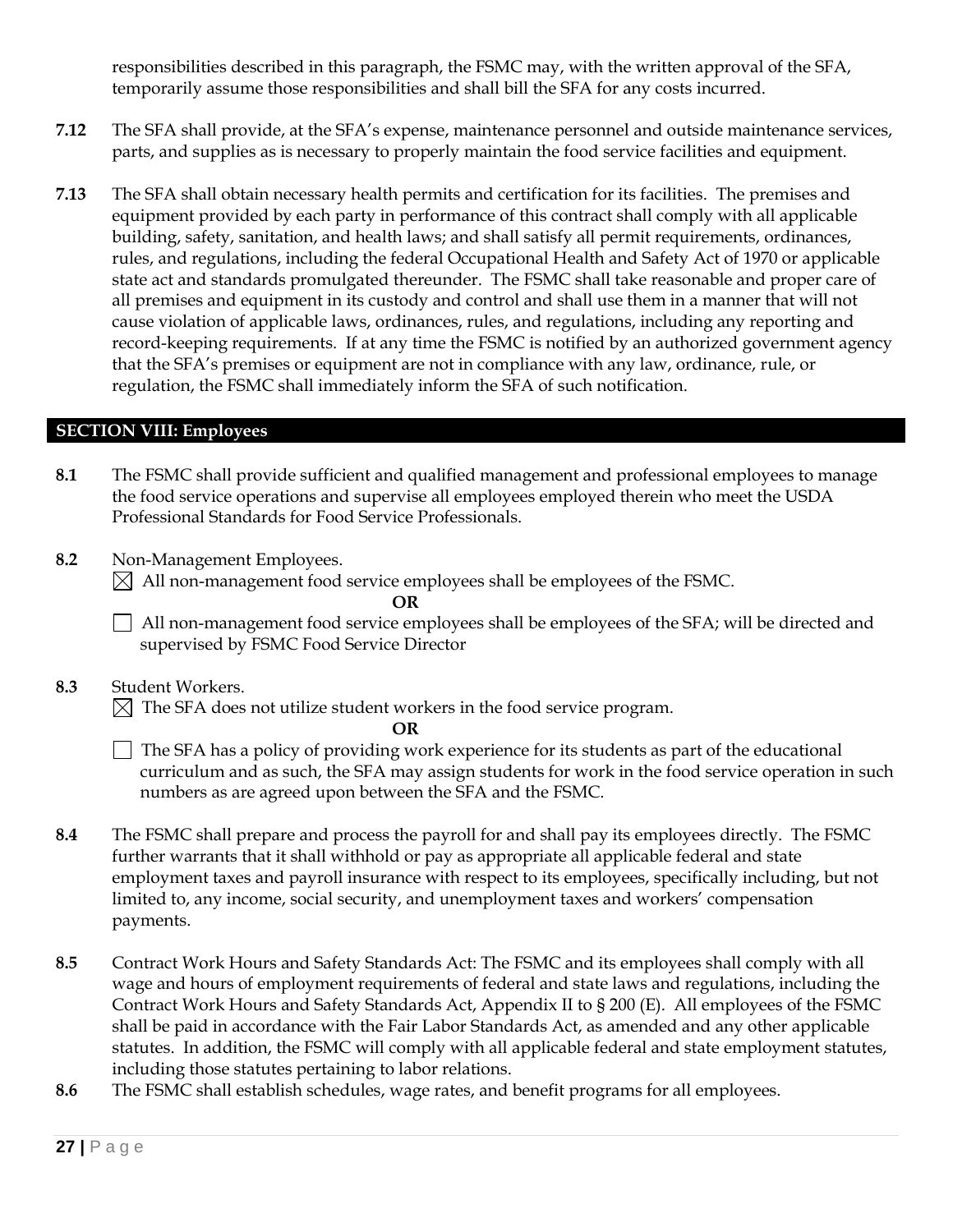- **8.7** The FSMC shall have the sole responsibility to compensate its employees, including all applicable taxes, insurances and worker's compensation and shall be solely responsible for any losses incurred by the SFA, resulting from dishonest, fraudulent or negligent acts on the part of its employees or agents. The FSMC is required to provide a fidelity bond for all FSMC employees.
- **8.8** The FSMC shall procure Workers' Compensation Insurance or shall maintain a system of self-insurance in conformance with applicable state law covering its employees and shall provide proof of such coverage or system to the SFA.
- **8.9** The FSMC shall maintain its own personnel policies and fringe benefits for its employees. The FSMC shall supply with this proposal a full description of the proposed benefit package, including but not limited to, levels of coverage, co-pay features and any other limitations.
- **8.10** The FSMC must provide a resident Food Service Director who will be approved by the SFA and will be responsible for directing the food services program and implementing cooperatively agreed upon strategies for maximizing participation in the Child Nutrition Programs. The Director shall be available to meet with principals, students, and staff to determine ways to improve the program. The Director must also be available to participate in town or Board of Education meetings when food service matters are to be discussed with appropriate notice given.
- **8.11** The FSMC shall instruct its employees to abide by the policies, rules and regulations, with respect to its use of District premises as established by SFA from time to time and which are furnished in writing to the FSMC.
- **8.12** Civil Rights
	- A. The FSMC shall comply with Title VI of the Civil Rights Act of 1964 and the implementing regulations of the USDA issued there under and any additions or amendments thereto. The FSMC shall assure the SFA that it is an equal opportunity employer and does not discriminate on the basis of race, color, creed, gender, physical or mental disability, or any other classification protected by state and federal anti-discrimination statutes. The FSMC shall provide personnel for its obligations under the Contract who have the necessary qualifications.

"The program applicant hereby agrees that it will comply with Title VI of the Civil Rights Act of 1964 (42 U.S.C. § 2000d et seq.), Title IX of the Education Amendments of 1972 (20 U.S.C. § 1681 et seq.), Section 504 of the Rehabilitation Act of 1973 (29 U.S.C. § 794), the Age Discrimination Act of 1975 (42 U.S.C. § 6101 et seq.); all provisions required by the implementing regulations of the Department of Agriculture; Department of Justice Enforcement Guidelines, 28 CFR §§ SO.3 and 42; and FNS directives and guidelines, to the effect that, no person shall, on the grounds of race, color, national origin, sex, age, or disability, be excluded from participation in, be denied benefits of, or otherwise be subject to discrimination under any program or activity for which the program applicant receives federal financial assistance from FNS; and hereby gives assurance that it will immediately take measures necessary to effectuate this agreement."

"By accepting this assurance, the program applicant agrees to compile data, maintain records, and submit reports as required, to permit effective enforcement of nondiscrimination laws and permit authorized USDA personnel during hours of program operation to review such records, books, and accounts as needed to ascertain compliance with the nondiscrimination laws. If there are any violations of this assurance, the Department of Agriculture, FNS, shall have the right to seek judicial enforcement of this assurance. This assurance is binding on the Program applicant, its successors, transferees, and assignees as long as it receives assistance or retains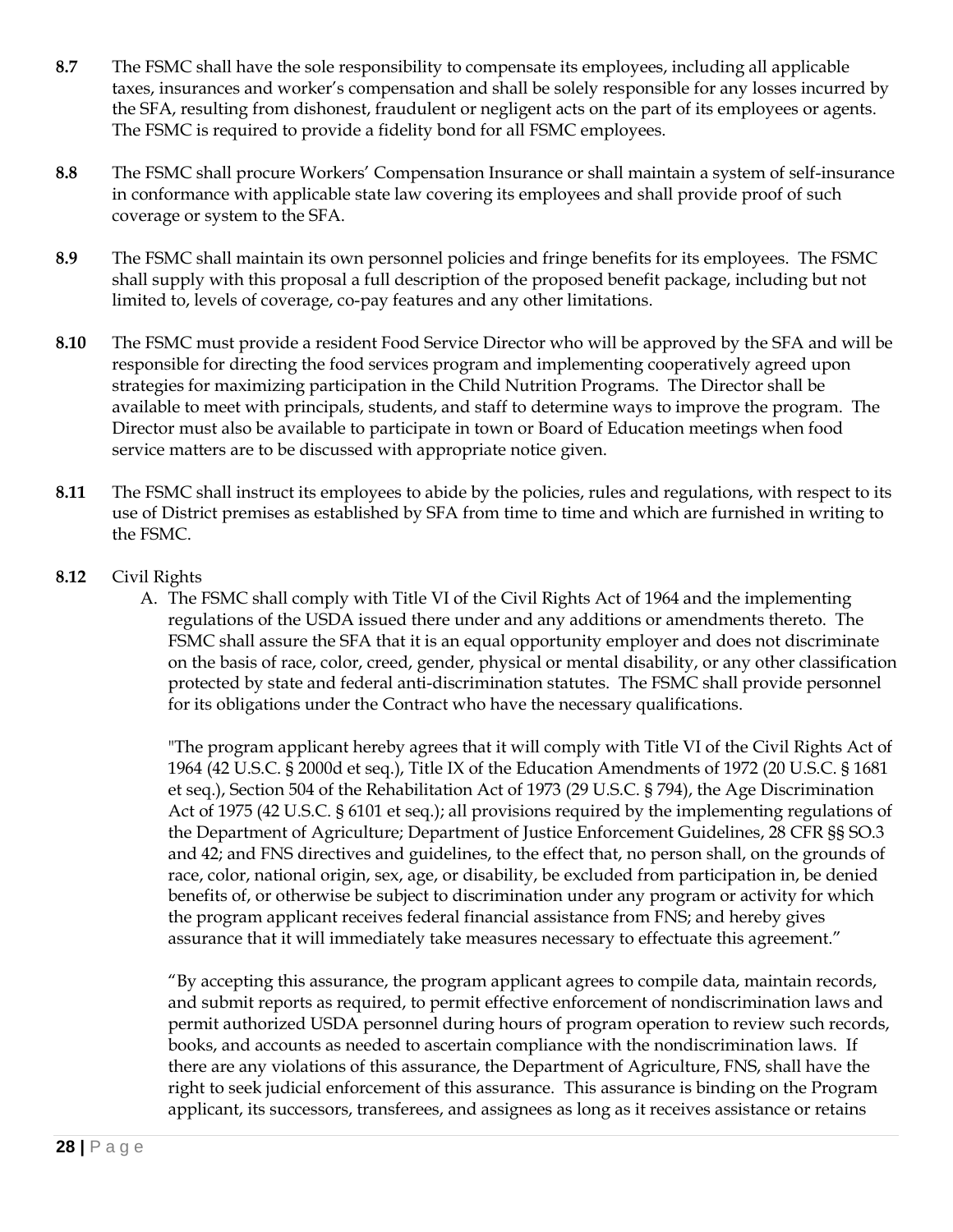possession of any assistance from USDA. The person or persons whose signatures appear below are authorized to sign this assurance on the behalf of the Program applicant."

- B. The SFA and the FSMC shall comply with Executive Order 11246, entitled "Equal Employment Opportunity" as amended by Executive Order 11375, and as supplemented in Department of Labor regulations (41 CFR § 60). [Appendix II to § 200 (C)]
- C. The FSMC and the SFA shall abide by the requirements of 41 CFR §§ 60-1.4(a), 60-300.5(a) and 60-741.5(a). These regulations prohibit discrimination against qualified individuals based on their status as protected veterans or individuals with disabilities, and prohibit discrimination against all individuals based on their race, color, religion, sex, or national origin. Moreover, these regulations require that covered prime contractors and subcontractors take affirmative action to employ and advance in employment individuals without regard to race, color, religion, sex, national origin, protected veteran status or disability.
- **8.13** The FSMC shall be responsible for obtaining any necessary fingerprint clearances for its employees as required by law. The FSMC shall provide all necessary forms and/or documentation for such employees to the SFA.
- **8.14** The FSMC shall ensure that all food service employees comply with the rules of the Connecticut State Department of Education (CSDE) regarding fingerprinting and criminal background checks.

# **SECTION IX: Free and Reduced-Price Lunch Policy and Charging Policy**

- **9.1** The written policy of the SFA requiring feeding of students who qualify for free, reduced-price, or fullprice meals, shall apply to the FSMC's food service operation. The policy is on file in the SFA office. The SFA shall be responsible for the implementation of this policy.
- **9.2** The FSMC will be responsible for implementing policies covering free, reduced-price, and full-price meals and milk programs for those students designated by the SFA as meeting federal and state agency requirements for those programs. All such meals shall be served and accounted for in a manner approved by the SFA so as to protect the anonymity of the recipients. Meals shall be served and proper, accurate student participation records shall be maintained by the FSMC.
- **9.3** Per CSDE Operational Memorandum 4-17, the SFA shall have a written student charging policy,that ensures a "transparent approach to the issue", on file in the SFA office. The SFA shall be responsible for the implementation of this policy and supply the FSMC with a written copy. The FSMC will work with the SFA to administer policy.

# **SECTION X: Meals – Portions, Planning, and Procurement**

- **10.1** The FSMC may recommend meal prices and portions for approval by the SFA. The FSMC shall not alter the prices once approved without prior notice and approval by the SFA. [7 CFR § 210.16(a)(4)] The SFA shall retain control of the quality, extent, and general nature of its food service, and the prices to be charged for all meals.
- **10.2** The FSMC shall submit with the proposal a twenty-one (21) day cycle menu and a Daily Menu Pattern for the SFA's schools. The FSMC must adhere to this cycle for the first twenty-one (21) days of meal service; thereafter, changes may be made with the mutual agreement of the SFA and the FSMC. However, the menu standard as presented in the first twenty-one (21) day menu and the Daily Menu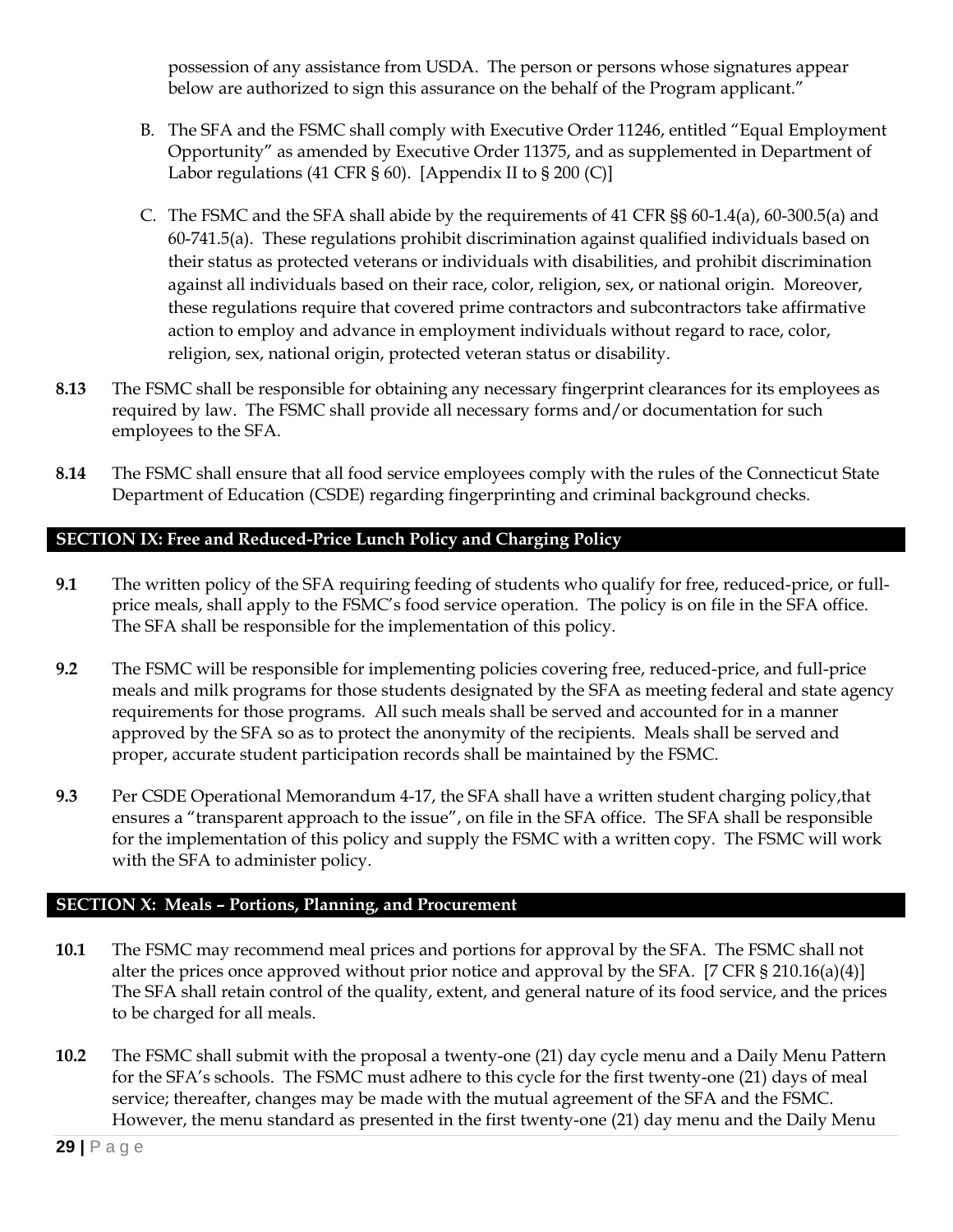Pattern, must be maintained as to type and quality of meal service. The Daily Menu Pattern should clearly indicate the number and type of choices and offerings that will be offered at all grade levels.

- **10.3** The FSMC shall provide, upon request by the SFA, menus to be reviewed by a school lunch committee, approved by the SFA and available for distribution ten (10) days prior to preparation and service of foods.
- **10.4** The FSMC shall be responsible for purchasing standards and specifications to bring about the best quality and price for the food service program. The FSMC shall comply with the grade, purchase unit, style, weight, ingredients, formulations, etc., for foods served as agreed upon with the SFA. The minimum procurement specifications are listed on **Schedule B**.
- **10.5** The FSMC shall serve reimbursable meal pattern lunches pursuant to the NSLP. For purposes of this proposal, lunch prices as per attached listing shall be used as a guide for calculations **(reference 2019- 2020-Schedule C)**.
- **10.6** The FSMC may offer a choice of reimbursable meal pattern lunches and shall provide specified types of service as listed in **Exhibit A**.
- **10.7** The FSMC shall provide condiments and utensils as needed.
- **10.8** The FSMC shall use the SFA's facilities for the preparation of food to be served in the designated serving areas. This may include cafeterias, classrooms, hallways etc.
- **10.9** The FSMC shall promote maximum participation in the Child Nutrition Programs.
- **10.10** BUY AMERICAN PROVISION: The SFA and FSMC shall purchase, to the maximum extent practicable, domestic commodities or products which are either an agricultural commodity produced in the United States (U.S.) or a food product processed in the U.S. substantially using agricultural commodities produced in the U.S. for use in meals served in the SFA's Child Nutrition Programs in compliance with the Buy American Provision under 7 CFR § 210.21(d)(2) and 7 CFR § 250. Exceptions to the Buy American Provision should be used as a last resort; however, an alternative or exception may be approved upon request. To be considered for the alternative or exception, the request must be submitted in writing to a designated official, a minimum of 3 day(s) in advance of delivery. The request must include:
	- A. Alternative substitute (s) that are domestic and meet the required specifications:
		- i. Price of the domestic food alternative substitution (s); and
		- ii. Availability of the domestic alternative substitute (s) in relation to the quantity ordered.
	- B. Reason for exception: limited/lack of availability or price (include price);
		- i. Price of the domestic food product; and
		- ii. Price of non-domestic product that meets the required specification of the domestic product.
- **10.11** The FSMC shall act as the SFA's procurement agent.

# **SECTION XI: Food Inventory and Storage**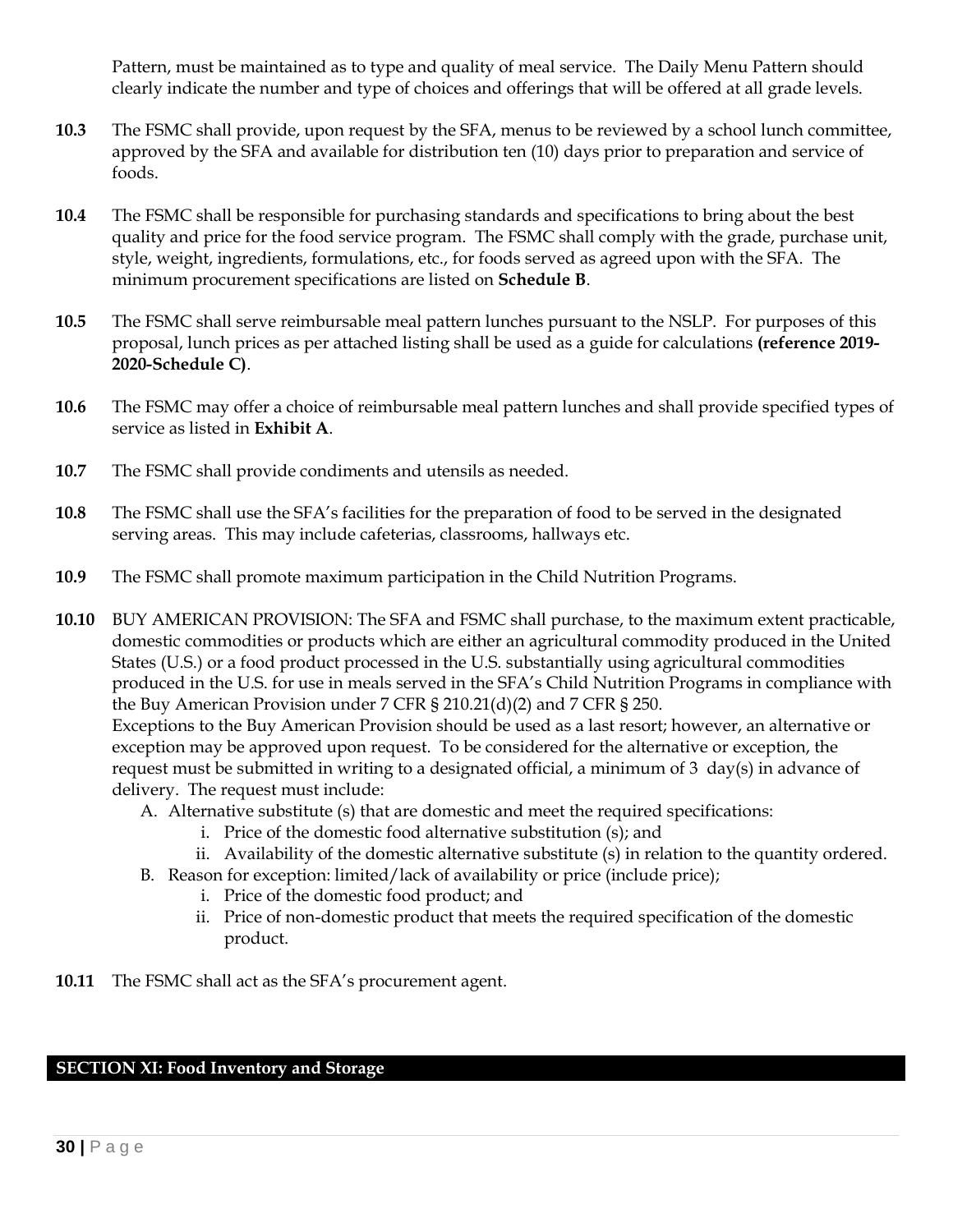- **11.1** The FSMC shall purchase all food and non-food commodities at the lowest price possible, consistent with maintaining quality standards. The SFA retains the right to verify these standards.
- **11.2** Ownership of beginning and ending inventory of food and supplies, including USDA Foods, shall remain with the SFA.
- **11.3** The FSMC shall maintain adequate storage practices, inventory and control of USDA Foods in conformance with SFA's agreement with the CSDE.
- **11.4** The SFA and FSMC shall conduct a joint inventory of existing food and operational supplies at both the beginning and the end of this contract. If the ending inventory is less than the value of the beginning inventory the FSMC will credit the SFA for the difference. The cost of food and operational supplies ordered by the FSMC on behalf of the SFA in performance of this contract shall be paid for by the FSMC and the FSMC shall then be reimbursed for those costs incurred. The inventory of food and operational supplies shall remain the SFA's property.
- **11.5** The SFA and the FSMC shall inventory the equipment and commodities owned by the SFA at the beginning of the contract year, including, but not limited to, consumable and non-consumable flatware, trays, china, glassware and food. The FSMC shall be responsible for reimbursing the SFA for all shortages noted on the year-end inventory.

# **SECTION XII: Financial: Accounting, Reporting Systems, Records, and Payment Terms**

- **12.1** The FSMC shall assume accountability and responsibility for daily bookkeeping and recording functions, including state and federal reimbursements through:
	- A. Weekly Profit and Loss Statements;
	- B. Monthly Profit and Loss Statements;
	- C. Annual Budgeting;
	- D. Perpetual Inventory Costs and Controls;
	- E. Preparation of records for annual audit by SFA;
	- F. USDA Foods Entitlement Bonus Summary Reports; and
	- G. Department of Defense (DoD) Program Reports.
- **12.2** The FSMC shall prepare information necessary for school lunch claims for reimbursement from state and federal agencies and maintain such records, as the SFA will need to support its claims for reimbursement under the Child Nutrition Programs. The SFA shall retain signature authority on the CSDE-SFA Agreement for Child Nutrition Programs (ED-099), including all addenda, free and reduced price policy statement, and claims for reimbursement. The FSMC shall report the claim information to the SFA promptly at the end of each month or more frequently as specified by the SFA. [7 CFR §  $210.16(c)(1)$ ]
- **12.3** The FSMC shall maintain such records (supported by invoices, receipts or other evidence) as the SFA will need to meet monthly reporting responsibilities and shall submit monthly operating statements in a format approved by the SFA no later than the 10th calendar day succeeding the month in which services were rendered; participation records shall be submitted no later than the 10th calendar day succeeding the month in which services were rendered. Reimbursement for direct expenses will only be allowed if previously included in the original or amended budget submitted to the SFA.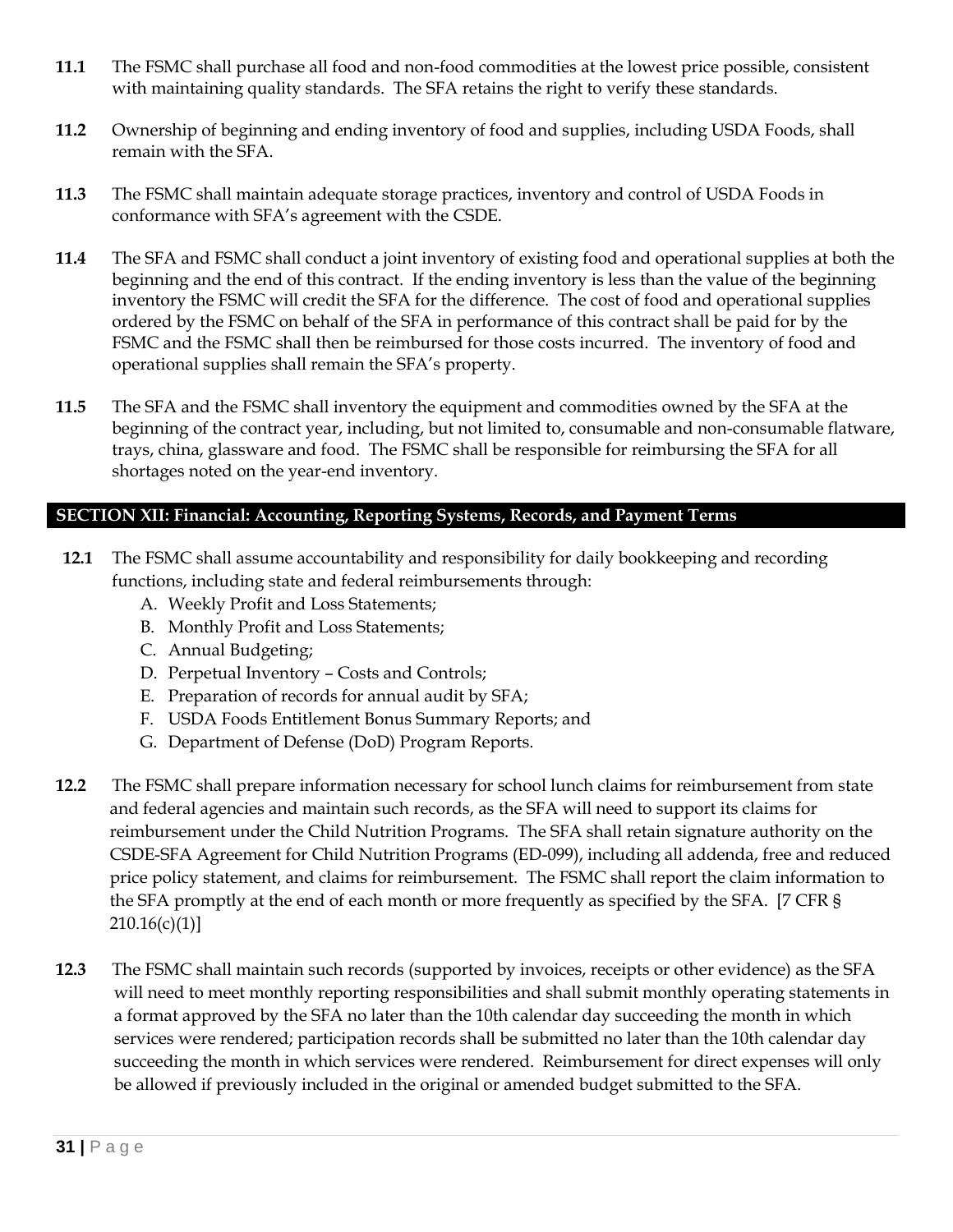- A. The FSMC shall maintain records to support all allowable expenses appearing on the monthly operating statement in an orderly fashion according to expense categories.
- B. The FSMC shall provide monthly and other reports to the SFA, which describes operating costs, meals per labor hour, meals served, etc.
- C. The FSMC shall provide the SFA with a year-end financial statement.
- **12.4** The FSMC shall bill the SFA for the actual direct costs of operation incurred at the close of each month of program operation.
- **12.5** The SFA shall designate by name and title the employee whose responsibility it shall be to manage the SFA/FSMC contract and to ensure the SFA meets all its responsibilities hereunder. This includes but is not limited to monitoring contract performance, completing periodic on-site review forms (minimum of 2 per year per site), reviewing monthly invoices, conducting an audit of invoices (if necessary to ensure SFA is charged correctly), ensuring SFA receives proper credit for USDA Foods, ensuring SFA receives all discounts, rebates and credits, etc.

# Holly McCalla Business Manager

- **12.6** Books and records of the FSMC pertaining to the school feeding operations shall be available at the SFA for a period of three (3) years from the end of the fiscal year to which they pertain, for inspection and audit by either state, or federal representatives and auditors. In instances where audit findings have not been resolved, the records must be retained beyond the 3-year period until resolution of the issues raised by the audit.
- **12.7** The FSMC must exclude all unallowable costs from its billing documents and certify that only allowable costs are submitted for payment and records have been established that maintain the visibility of unallowable costs, including directly associated costs in a manner suitable for contract cost determination and verification. Unallowable costs must not be paid from the non-profit school food service account and must be reflective of actual costs. A percentage of costs charged to the SFA is unallowable.
	- A. Allowable costs will be paid from the nonprofit school food service account to the FSMC net of all discounts, rebates and other applicable credits accruing to or received by the FSMC or any assignee under the contract, to the extent those credits are allocable to the allowable portion of the costs billed to the SFA.
	- B. The FSMC's determination of its allowable costs must be made in compliance with the applicable USDA and Program regulations and Office of Management and Budget cost circulars as detailed in 2 CFR § 200.
	- C. The FSMC must identify the amount of each discount, rebate and other applicable credit, with the exception of the FSMC's prompt payment discounts for payments made to vendors, on bills and invoices presented to the SFA for payment and individually identify the amount as a discount, rebate, or in the case of other applicable credits, the nature of the credit.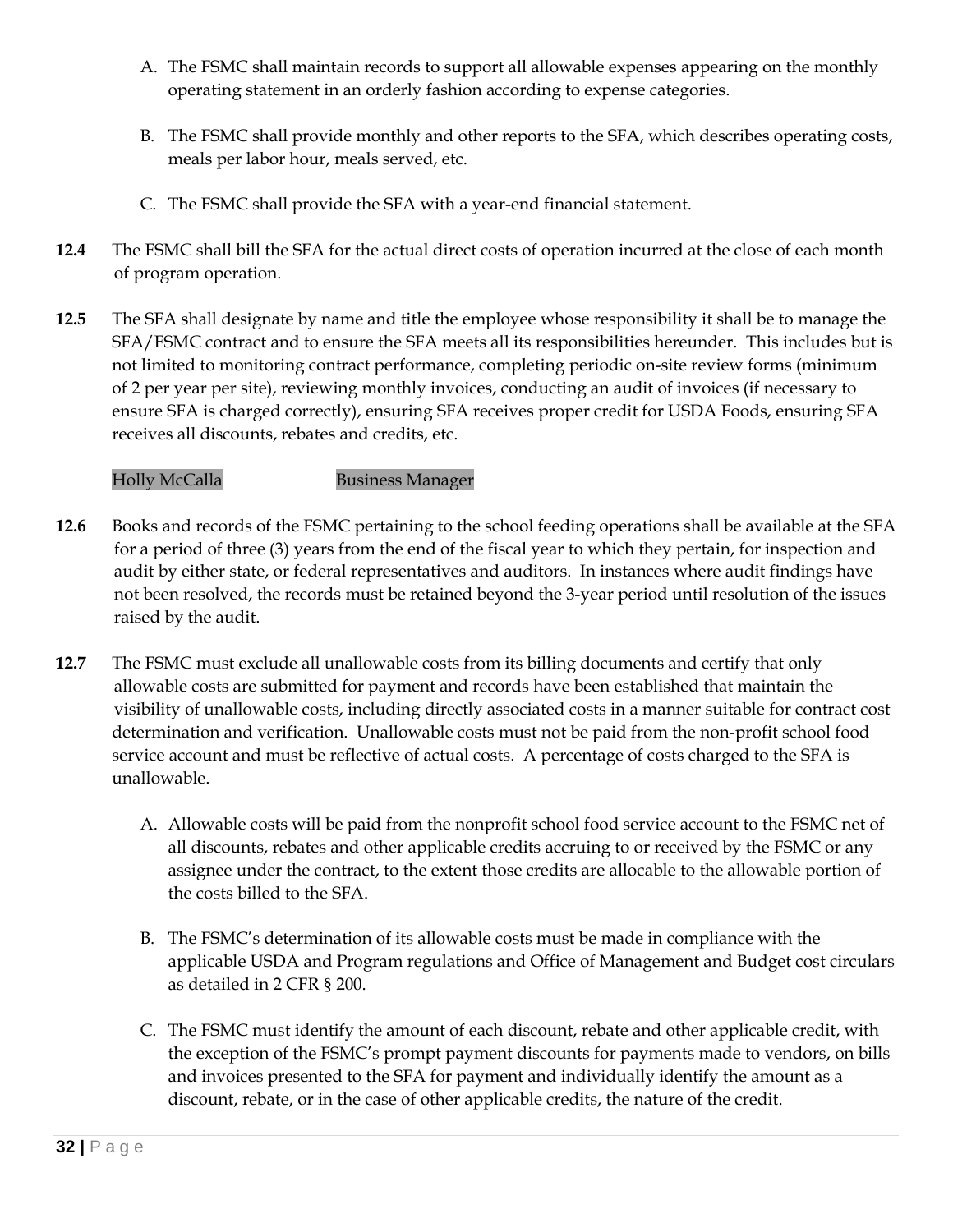- D. The frequency of reporting this information must be monthly.
- E. The FSMC must identify the method by which it will report discounts, rebates and other applicable credits allocable to the contract that are not reported prior to the conclusion of the contract.
- F. The FSMC must maintain documentation of cost and discounts, rebates and other applicable credits, and must furnish such documentation upon request to the school food authority, CSDE, or the USDA. The FSMC shall return the value of all discounts, rebates and all other applicable credits allocable to the contract to the SFA.
- **12.8** Invoice Due Date. Invoices submitted to the SFA by the FSMC will be paid according to the SFA's "Accounts Payable Cut-Off Schedule," attached as Exhibit L. If invoices are received in the SFA's accounting department by the cut-off date, and they are approved, payment will be made on the release date listed on the schedule. The FSMC will be notified immediately of any invoice that is not approved. The SFA reserves the right to request additional supporting documentation for any invoice. The SFA shall pay all amounts when due.
- **12.9** The SFA will not allow the FSMC to charge interest on past due payments at one percent (1%) per month or the maximum contractual interest rate allowed by applicable state law, whichever is less. Any interest payments must be paid from a SFA general fund and must not be paid from the nonprofit school food service account.
- **12.10** The FSMC shall submit supporting documents and invoice to the SFA monthly for the following direct, actual costs, Administrative Fee and Management Fee:
	- A. The actual and direct costs for the wages, taxes, and benefits of the FSMC employees at each site, food service director and other management employees on the FSMC's payroll. Employees are employed by the SFA and paid directly by SFA.
	- B. Direct operating costs paid by the FSMC arising from performance of this contract. Direct operating costs are defined as:
		- food and supply purchases by the FSMC necessary to perform this contract;
		- food service program travel and mileage costs incurred;
		- advertising and promotions within the SFA;
		- the FSMC's insurance necessary for performance of this contract;
		- service business and occupation tax;
		- employee training and development costs;
		- laundry, linen, and uniforms;
		- licenses and permits for performance of this contract; and
		- USDA Foods delivery and storage fees.
	- C. The FSMC's Management Fee (FSMC's profit) for August/September June is:

□ \$Click to enter dollar value per month for ten (10) months. Fee Total: \$ **OR**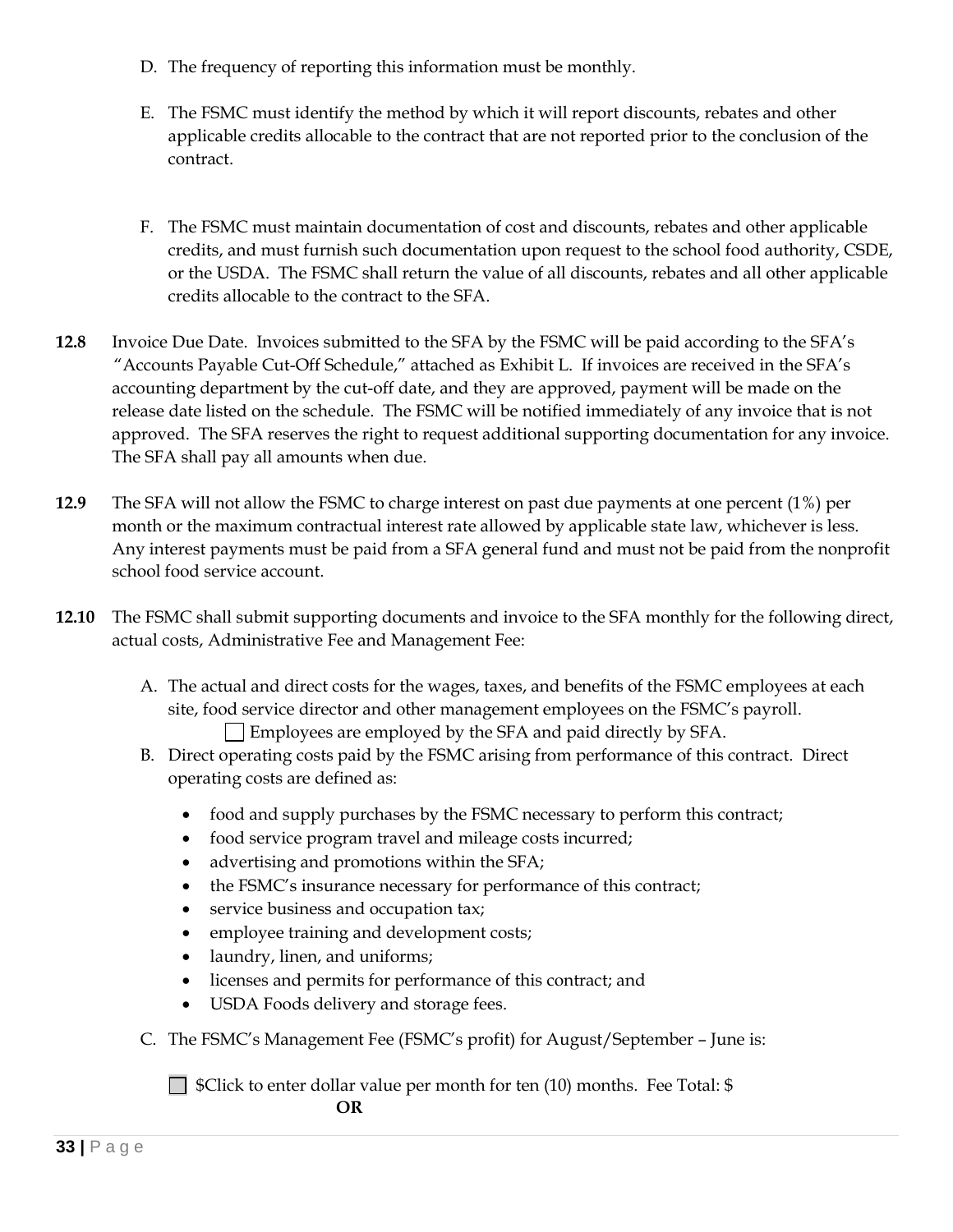

SClick to enter dollar value per meal and meal equivalent.

D. The FSMC's Administrative Fee is:

□ \$Click to enter dollar value per month for ten (10) months. Fee Total: \$

**OR**

SClick to enter dollar value per meal and meal equivalent.

The following functions are the FSMC's responsibility, and will be included in such fees:

- Corporate supervision;
- Financial reporting and analysis;
- Field auditing;
- Marketing Assistance; and
- Purchasing.
- E. Summer Food Program (if applicable)
	- 1. The FSMC's Management Fee (FSMC's profit) is \$N/A per meal.
	- 2. The FSMC's Administrative Fee is \$N/A per meal.
- F. Per Meal Defined: Choose one option below *- only if the per meal equivalent option in 12.11.c or 12.11.d was selected.*
	- For Management Fee and Administrative Fee purposes, each reimbursable lunch shall be considered one (1) meal/meal equivalent, each reimbursable breakfast shall be considered one-half (1/2) of a meal/meal equivalent, and one reimbursable snack shall be considered one-fourth (1/4) of a meal/meal equivalent.

# **OR**

 $\Box$  Per meal/meal equivalent defined in addendum.

For Management Fee and Administrative Fee purposes, the number of meal equivalents shall be determined by dividing the total of all sales except reimbursable meal sales (including cash for adult meals, a la carte meals, and snack bar sales) by the free reimbursement rate *plus* CT Effective USDA Foods rate for the current school year, *plus* the state reimbursement *plus* performance based cash assistance (\$.07).

- G. Expenses paid by the FSMC and not charged to the SFA or the food service operation and are unallowable include:
	- reports filed to the state; and
	- corporate income tax.
- H. Fee Adjustments: Upon mutual written agreement of the SFA and the FSMC, the Management Fee and Administrative Fee may be adjusted annually. Except as otherwise agreed by the SFA and the FSMC, such adjustment shall be by no more than the percentage of change in the Consumer Price Index ("CPI") for all Urban Consumers (CPI-U U.S. city average), Northeast Region, Food Away from Home for the preceding year (April – March). Upon acceptance by the SFA, such increase in fees shall be incorporated into any renewal of this contract.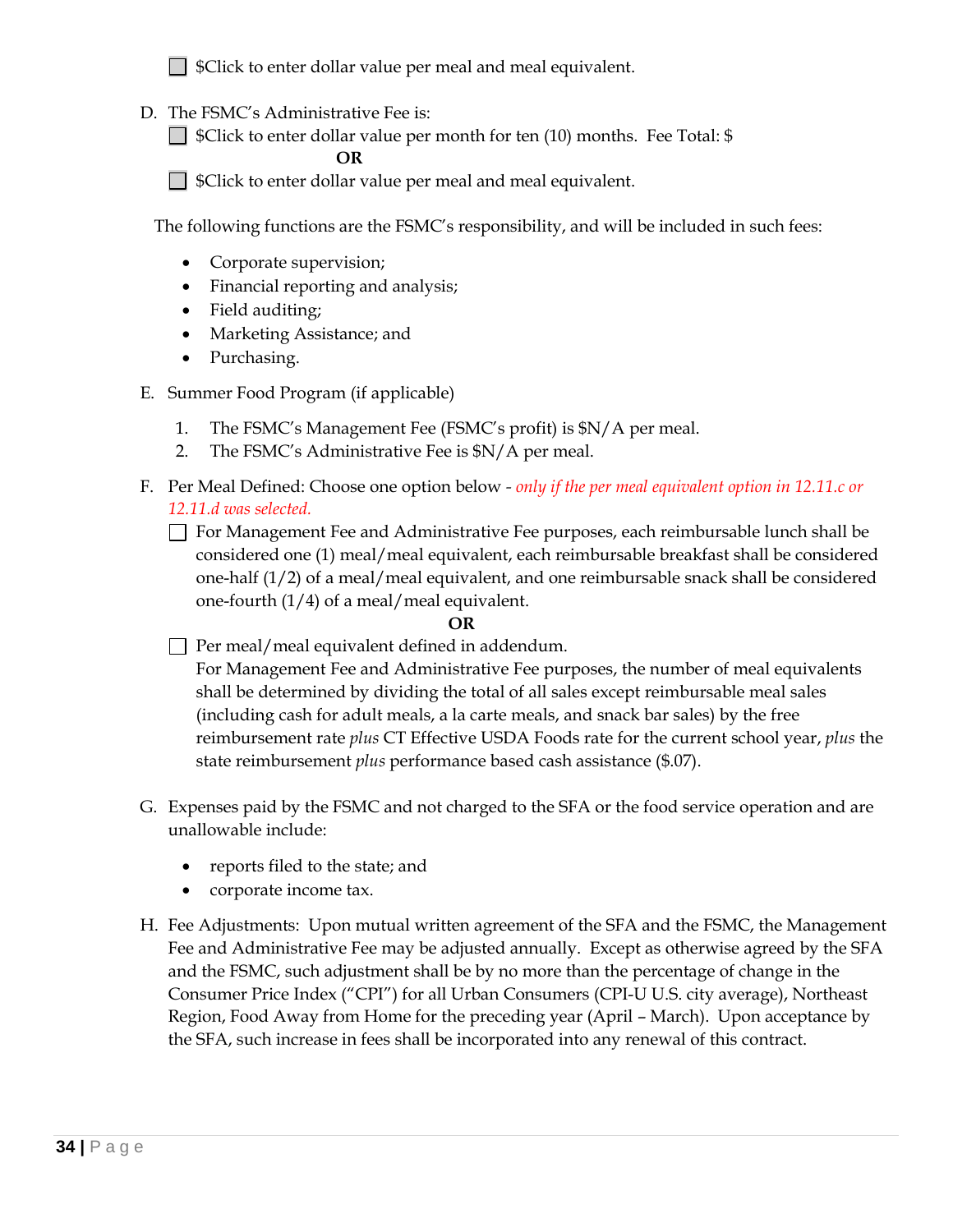- I. If the SFA participates in the FFVP, then the FSMC must provide assurances that it will document and track FFVP expenses separately and make this documentation easily accessible for the SFA to review.
- J. No payment shall be made for meals or snacks that are spoiled or unwholesome at the time of service, or do not meet specifications developed by the SFA, or do not otherwise meet the requirements of this contract. [7 CFR § 210.16 (c)(3).] No deduction in payment shall be made by the SFA unless the SFA notifies the FSMC in writing within hours of the meal service for which the deduction is to be made, specifying the number of meals for which a deduction is to be made and describing the reasons for the deduction.
- K. Every payment obligation of the SFA under this contract is conditioned upon the availability of funds appropriated or allocated for the payment of such obligation. If funds are not allocated and available for the continuance of this contract, this contract may be terminated by the SFA at the end of the period for which funds are available. No liability shall accrue to the SFA in the event this provision is exercised, and the SFA shall not be obligated or liable for any future payments or for any damages as a result of termination under this paragraph. Notwithstanding the forgoing, the SFA shall be liable for the payment of services rendered up through and including the date of termination.
- L. Guarantee: The SFA and the FSMC shall work together to ensure a financially sound and wellrun food service operation. The FSMC shall guarantee that the food service program will achieve financial: (*select one option)*
	- $\boxtimes$  Breakeven; defined as "generated program revenues will be sufficient to cover all actual and direct operating costs incurred.
	- Surplus; defined as "generated program revenues will exceed all actual and direct operating costs incurred.
	- Deficit; defined as "generated program revenues will not be sufficient to cover all actual and direct operating costs incurred. If the contract guarantee is determined to be a deficit, the deficit must be no more than Click to enter dollar value which is payable from the nonprofit school foods service account only if the SFA has a balance greater than its three month operating expenditures. If the account does not have an allowable balance, any deficit must be paid from an account other than the non-profit school food service account (e.g. BOE, general fund, etc.).

Actual and direct operating costs are as described in paragraphs 12.11 A - E above.

- 1. Assumptions
	- a. Attendance/Enrollment
		- Average Daily Attendance (ADA) for 2022-23 shall not be less than:

Or

Student Enrollment for 2022-23 will not be less than Click to enter text

b. The projected number of full feeding days: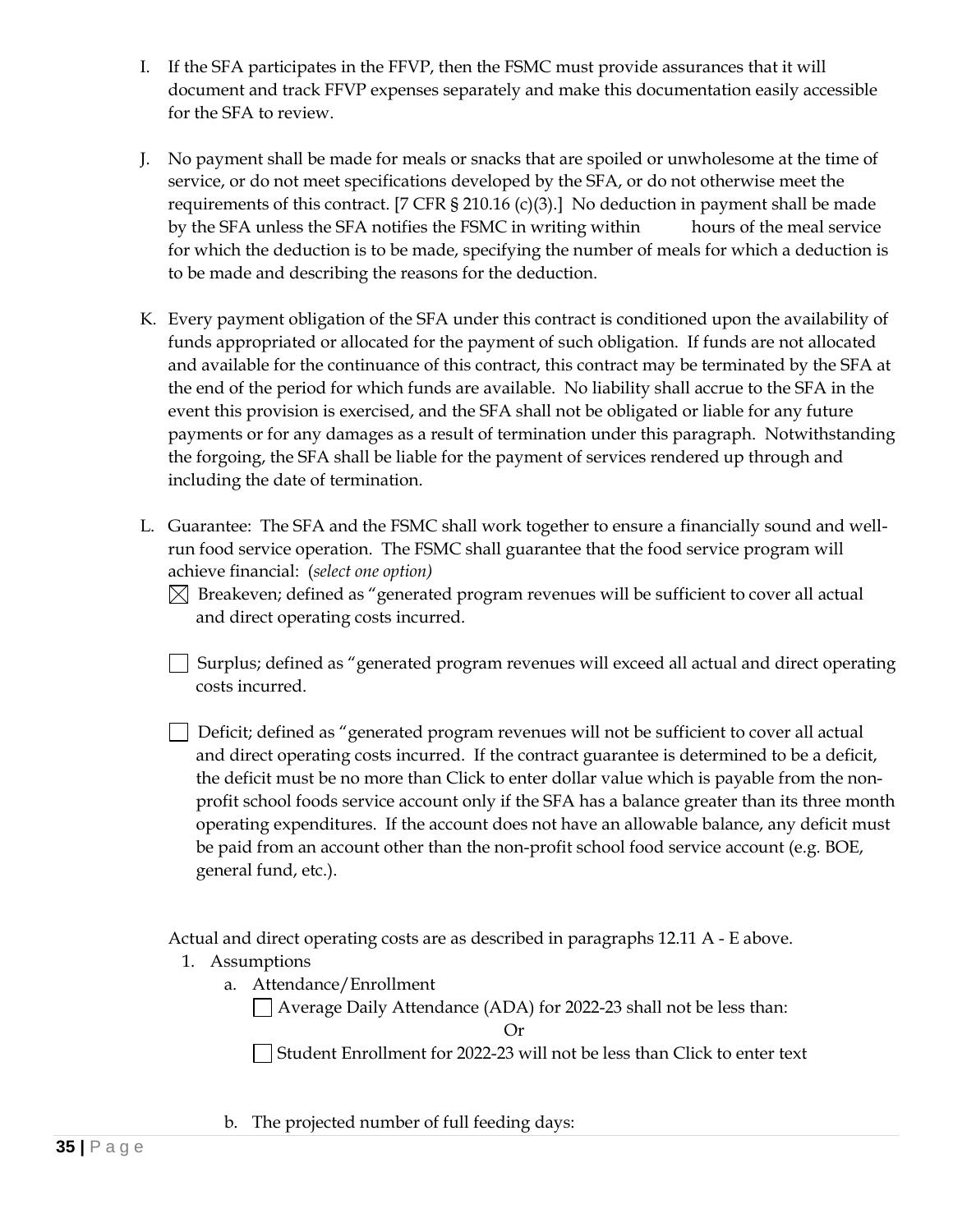| <b>School</b> | <b>Breakfast</b> | Lunch |
|---------------|------------------|-------|
| Elementary    | 183              | 183   |
| Middle        | 183              |       |
| High          | 183              |       |

- c. The value of USDA Foods Planned Assistance Level will not be less than the USDA 2021 effective rate or the previous year's effective rate for an allowable executed renewal.
- M. Renegotiation of Financial Terms. The renegotiation of price terms under this agreement is permitted only upon the occurrence of unpredictable, unexpected conditions beyond the control of the parties. Renegotiation of price terms under such conditions must be mutual, and any changes in price terms must be agreed upon by both parties. Any adjustments so negotiated and agreed upon must accurately reflect the change in conditions. The occurrence of contingencies that are foreseeable and predictable, but not certain, should be calculated into the defined price terms to the extent possible, with the goal of minimizing the need for renegotiation of price terms during the term of the agreement.

If those conditions create a significant and material change in the financial assumptions upon which the price terms of this agreement are based, the SFA must go out to bid for a new contract.

N. Nonperformance. The FSMC shall pay the SFA any over claims due to FSMC negligence or noncompliance with regulations, including those over claims based on review or audit findings. This provision shall be based on the 3-year record retention period as established in 7 CFR 210.23(c).

# **SECTION XIII: Licenses, Fees and Taxes**

- **13.1** The SFA shall obtain and post all applicable health permits for its facilities and assure that all state and local regulations are being met by the FSMC preparing or serving meals at a SFA facility.
- **13.2** The FSMC shall comply with all health and safety regulations required by federal, state or local law and shall have state or local health certification for any facility outside the SFA in which it proposes to prepare meals or meal components and the FSMC shall maintain this health certification for the duration of the contract. The FSMC must meet all applicable state and local health regulations in preparing and serving meals at the SFA facility.
- **13.3** The FSMC shall comply with all building rules and regulations. The SFA shall supply the FSMC with a copy of any written aforementioned documents.

# **SECTION XIV: Performance Bond**

**14.1** As a condition to entry into this contract, the successful vendor shall provide to the SFA a performance bond equaling ten percent (10%) of the contract's value associated with the Summer Food Service Program. This performance bond will guarantee the vendor's faithful performance. For the successful FSMC, the performance bond is required annually, in each year of the contract, to be submitted to the SFA Business Office no later than May 1, each year. A copy of the Performance Bond must be submitted to the CSDE.

As a condition of entry into this contract,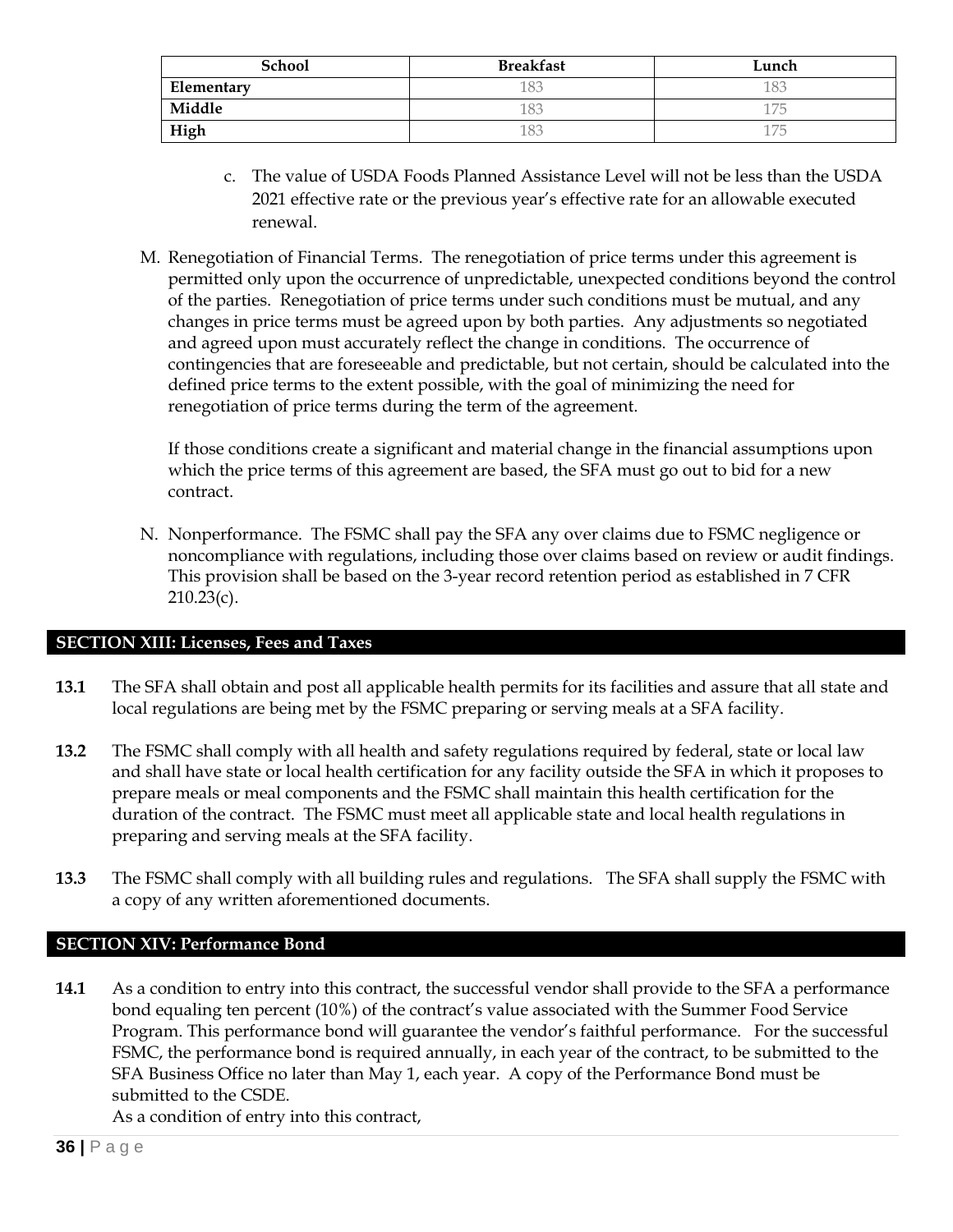the successful vendor shall provide to the SFA a performance bond equaling ten percent (10%) of the contract's value associated with the Summer Food Service Program.

- $\bowtie$  the successful vendor shall provide to the SFA a performance bond equaling 10% (percentage must not be excessive to inhibit full and open competition) of the contract's total value.
	- the successful vendor shall provide to the SFA a performance bond equaling  $\%$  of costs associated with construction.
- the successful vendor shall not be required to submit a performance bond.

This performance bond will guarantee the vendor's faithful performance. For the successful FSMC, the performance bond is required annually, in each year of the contract, to be submitted to the SFA Business Office no later than April 1, each year. A copy of the Performance Bond must be submitted to the CSDE as supporting documentation to any renewal amendment.

**14.2** Click to enter Performance Bond dollar value(Amount of the Performance Bond).

# **SECTION XV: Insurance**

The FSMC shall maintain for the life of the contract, the insurance coverage set forth below for each accident provided by insurance companies authorized to do business in the state of Connecticut with a rating by AM Best of "A" or better. A certificate of insurance indicating these amounts must be submitted at the time of award.

- **15.1** Comprehensive General Liability \$1,000,000 Combined Single Limit includes coverage for:
	- A. Premises-Operations;
	- B. Products/Completed Operations;
	- C. Contractual Insurance;
	- D. Broad Form Property Damage;
	- E. Independent Contractors;
	- F. Personal Injury; and
	- G. Employee Dishonesty.
- **15.2** Automobile Liability

\$1,000,000 combined Single Limit

- **15.3** Worker's Compensation and Employer's Liability
	- A. Worker's compensation Statutory; and
	- B. Employer's Liability \$500,000.
- **15.4** The Regional School District #18 Board of Education and the Town of Lyme and Old Lyme shall be additional named insured's on Comprehensive General Liability, Auto, and Workers' Compensation (Employer's Liability Only) policies.
- **15.5** The contract of insurance shall provide for notice to the SFA of cancellation of insurance policies thirty (30) days before such cancellation is to take effect.
- **15.6** The FSMC agrees to indemnify and hold harmless the Board, the Town of Click to enter text and each of their respective members, employees, officers and agents from and against any claims, demands, losses, costs or liabilities for personal injury or property damage or any other loss which may result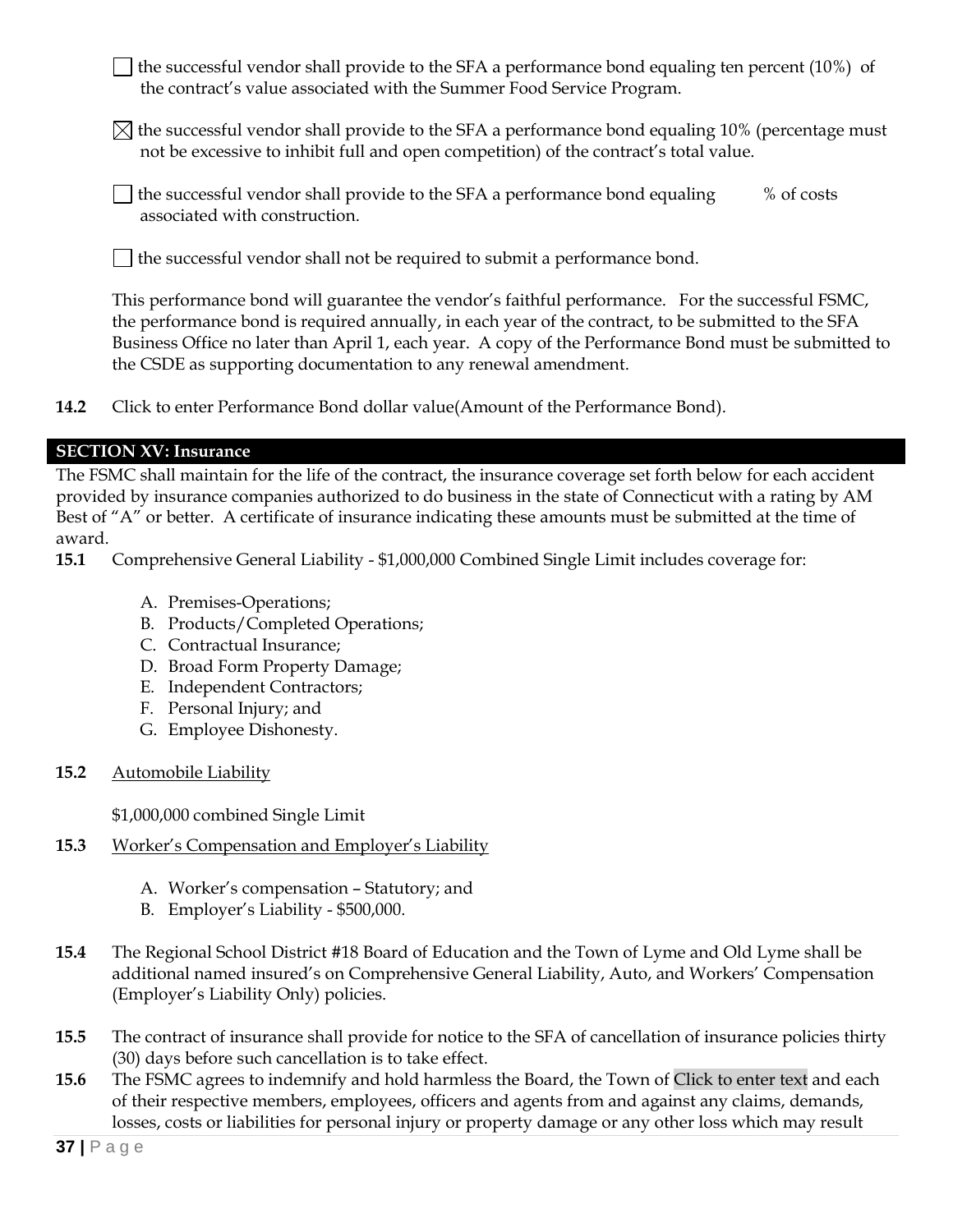from the FSMC's performance or lack of performance of the Contract. Such "losses" shall include all reasonable attorney's fees and costs incurred in the representation of the Board, the Town, or any of their respective members, officers, employees or agents in any suit or claim arising from the FSMC's performance or lack of performance of the Contract or arising from the enforcement of this provision.

- **15.7** The FSMC shall obtain and keep in force during this contract, for the protection of the SFA and the FSMC, Comprehensive General Bodily Injury and Property Damage Liability Insurance in the combined single limit of \$1,000,000 (no less than \$1,000,000). That insurance shall include, but not be limited to, Personal Injury Liability, Broad Form Property Damage Liability, Blanket Contractual Liability, and Products Liability, covering only the operations of the FSMC under this contract, and shall deliver to the SFA a certificate evidencing such policies and coverage within thirty (30) days after the execution of this agreement by the parties. The insurance policies shall contain a covenant by the issuing company that the policies will not be canceled unless a thirty (30) day prior written notice of cancellation is given to the SFA. The policies for \$1,000,000 coverage shall also name the SFA as an Additional Insured, but only with respect to operations of the FSMC under this agreement.
- **15.8** Unless otherwise expressly provided, the SFA and the FSMC shall remain responsible for all claims, liability, loss, and expense, including reasonable costs, collection expenses, and attorney's fees incurred, which arise by reasons of negligent or wrongful act or omission of the party, its agents, or its employees in the performance of its obligations under this agreement.

# **SECTION XVI: Contract Term, Renewal and Termination**

- **16.1** This contract, dated Click to enter date, is between Click to enter FSMC Name, the FSMC and Click to enter SFA Name, the SFA:
	- A. This contract sets forth the terms and conditions upon which the SFA retains the FSMC to manage and operate the SFA's food service for the SFA's students, employees, and visitors.
	- B. The contract shall be for a period of one year with the school year beginning on or about Click to enter date, and ending Click to enter date with up to Choose # of amendments one-year renewal(s) with mutual agreement between the SFA and the FSMC. [7 CFR § 210.16 (d)]
- **16.2** The contract cannot be assigned or otherwise transferred or conveyed by either party without the written consent of the other. Consideration for the contract renewal by the SFA and the FSMC will be made in compliance with the rules and regulations prescribed by the Connecticut Commissioner of Education or State Board of Education and federal regulations, as prescribed by the USDA.
- **16.3** With the exception of payment obligations for prior performance under this contract, neither party shall be liable for the failure to perform their respective obligations under this contract when such failure is caused by fire, explosion, water, act of God, civil disorder, strikes, vandalism, war, riot, sabotage, weather and energy related closings, governmental rules or regulations or other like caused beyond the reasonable control of such party, nor for any real or personal property destroyed or damaged due to such causes. The FSMC shall resume food service operations as soon as possible. [Appendix II to § 200 (B]
- **16.4** The Meal Equivalency Rate used in the contract shall be adjusted annually and must be set no lower than the current free lunch reimbursement rate plus the per meal commodity foods reimbursement.
- **16.5** If both parties agree to a contract renewal, the parties will work together to gather and complete all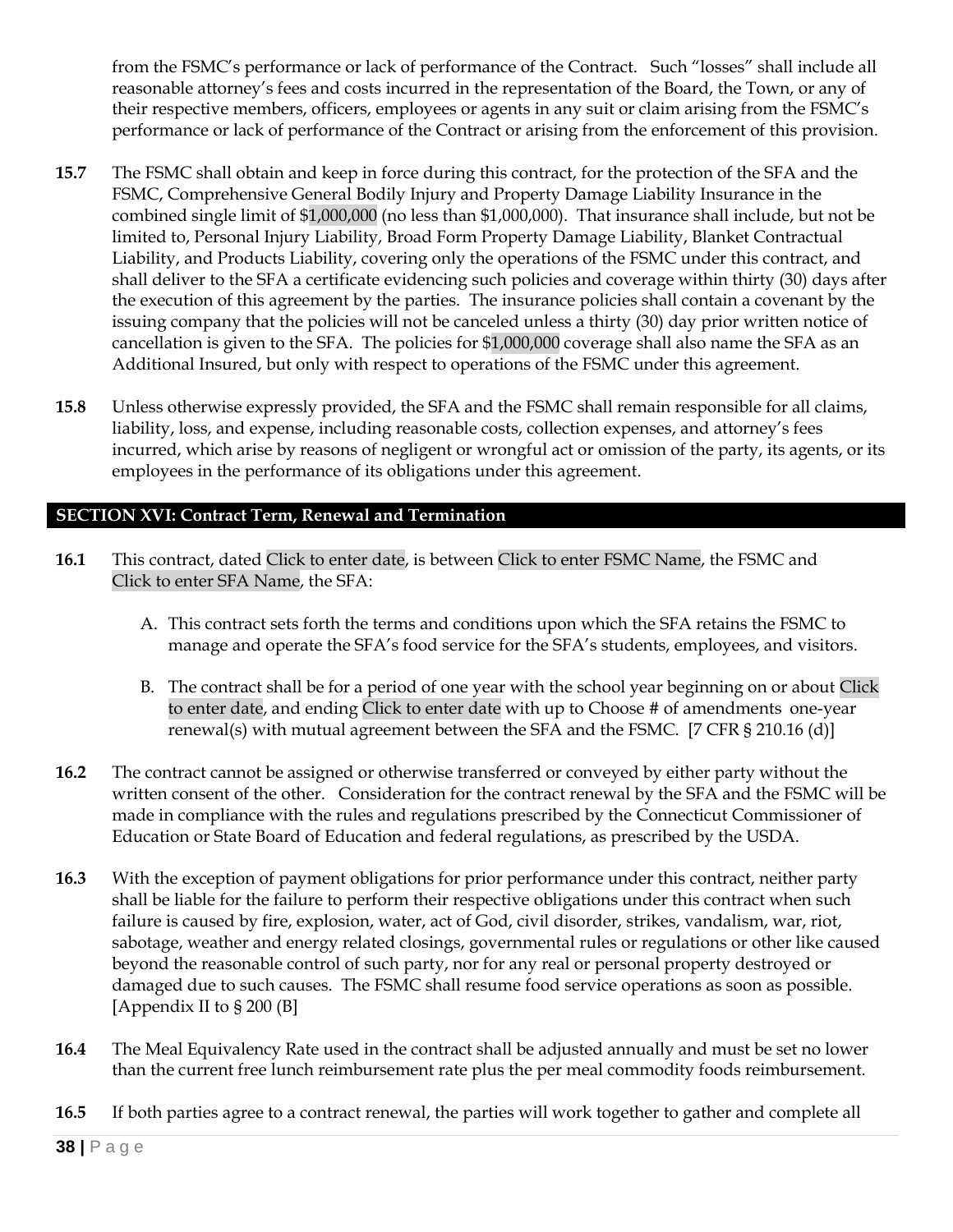required documents for submission. The SFA will be responsible for drafting and submitting all contract renewal documents to the CSDE. Failure of the SFA to submit executed documents by June 30 each year may result in the disallowance of expenditures paid from the non-profit school food service account.

**16.6** Recovery of prior year FSMC losses from current year food service program surpluses is unallowable.

# **TERMINATION**

- **16.7** Either party may terminate the contract for cause by giving sixty (60) days' notice in writing to the other party of its intention to do so. [7 CFR § 210.16 (d)]
- **16.8** If a cure or remedy is found for the termination request by mutual agreement of the contracting parties, the termination or non-renewal letter must be withdrawn in writing by the terminating party within the sixty (60) day period as described in paragraph 16.8 above. This letter should be counter-signed by the receiving party and the letter should become an amendment to this contract. [Appendix II to § 200]
- **16.9** Either party may terminate the contract without cause. The party terminating the contract without cause shall give no less than sixty (60) days written notice to the other party of its intention to terminate the contract without cause.
- **16.10** The right of termination referred to in this contract is not intended to be exclusive, and is in addition to any other rights available to either party at law or in equity. If the FSMC breaches a material provision of the contract and fails to cure such breach within sixty (60) days after receiving written notice of such breach the SFA may elect to pursue any available legal, contractual or administrative remedy or the following sanctions: (i) for a first violation, a written reprimand; (ii) for a second violation, a \$1,000 penalty; and (iii) for a third violation, a \$5,000 penalty. For the purposes of the foregoing, a single violation means an event of the same or similar kind, without regard for the duration or number of personnel, equipment, students or meals involved. [Appendix II to § 200 (A)]
- **16.11** The FSMC shall ensure, upon termination or completion of contract, the SFA is provided with the following documents in accordance with 7 CFR 210.23(c) or the SFA's established record retention timeframe, whichever is greater: production records, menus, all documents to support monthly claims, all documents to support the use of USDA Foods, professional development training records, CEP data, PLE Tool data, all documents related to free/reduced meal application process including certification and verification (if applicable), and access to any documents and or recipes requested for an administrative review.
- **16.12** A waiver of any failure under this contract shall neither be construed as, nor constitute a waiver of, any subsequent failure. This contract supersedes all prior negotiations, representations, or agreements. The Article and Paragraph headings are used solely for convenience and shall not be deemed to limit the subject of the Articles and Paragraphs or be considered in their interpretation. The appendices referred to herein are made part of this contract by the respective references to them. This contract may be executed in several counterparts, each of which shall be deemed an original.
- **16.13** The parties cannot alter any provision in this agreement that is required by any law, rule or regulation. The parties cannot otherwise amend or alter this agreement, except as to minor, non-substantive provisions or issues that do not materially affect the scope of work or the cost of the contract. The parties must mutually agree, in a written document signed by both parties and attached to this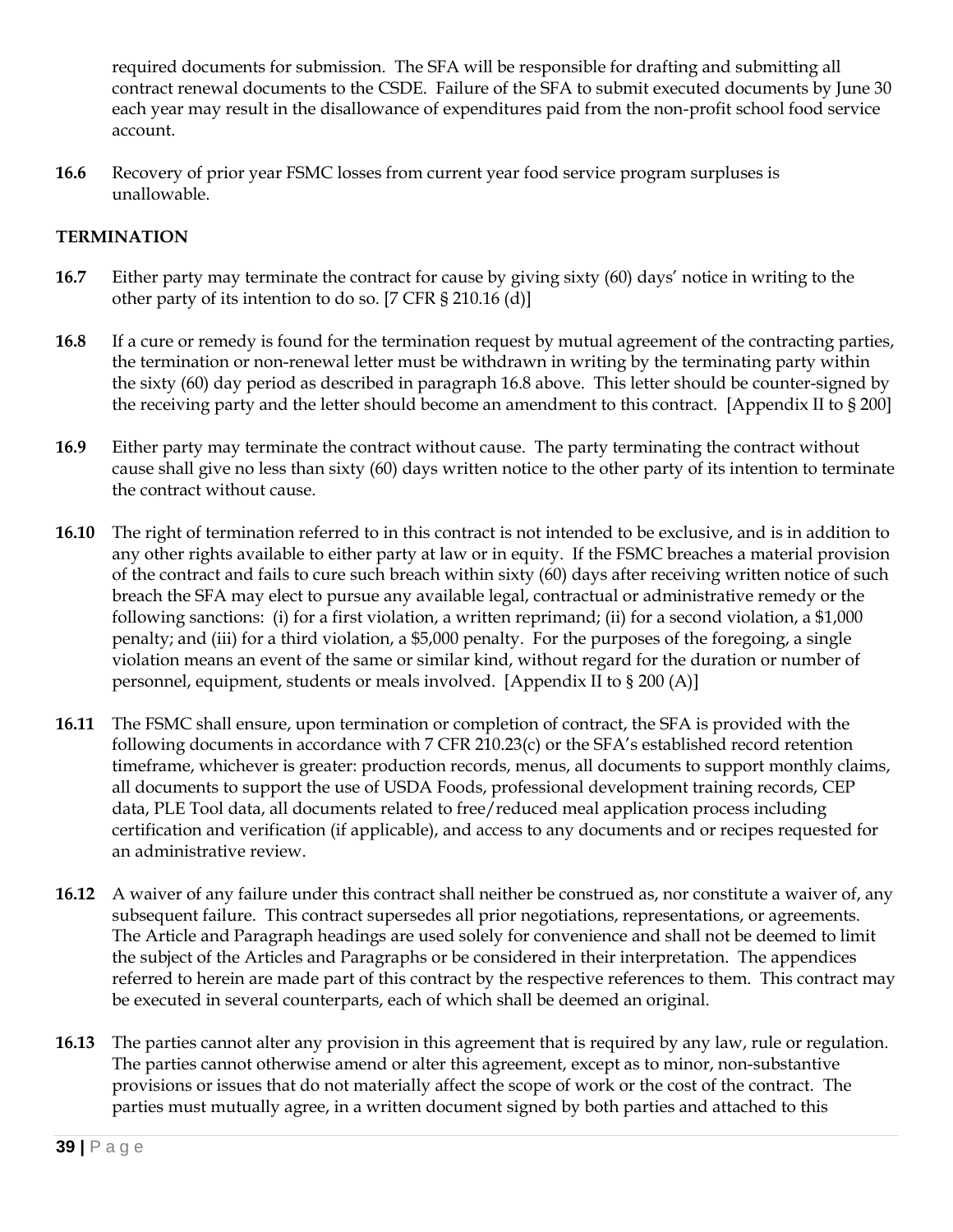contract, to amend, add, or delete an Article or Appendix. Any amendment to this contract shall become effective at the time specified in the amendment once approved by the CSDE and executed by both parties.

- **16.14** Notification of Termination. The CSDE shall be notified immediately of termination action and reason for termination.
- **16.15** The parties agree that the terms of this contract shall be in accordance with the RFP published by the SFA Name Board of Education and any amendments to the RFP, and the proposal submitted by the FSMC which are kept on file at the Section one option and through this reference, are incorporated into this contract. In the event that contradictory statements are contained in the RFP, the FSMC proposal, and this contract, the following order of precedence shall apply: contract, RFP, FSMC proposal.

#### **SECTION XVII: Special and General Conditions**

- **17.1** Confidential/Proprietary Information
	- A. The FSMC and SFA shall designate any information they consider confidential or proprietary, including recipes, surveys and studies, management guidelines, operating manuals, and similar documents which it regularly uses in the operation of their business or which they develop independently during the course of this contract. Information so designated and identified shall be treated as confidential by the FSMC and SFA, and the FSMC and SFA shall exercise the same level of care in maintaining the confidences of the other party as they would employ in maintaining their own confidences. All such materials shall remain the exclusive property of the party that developed them and shall be returned to that party immediately upon termination of this contract. Notwithstanding, the federal awarding agency reserves a royaltyfree, nonexclusive, and irrevocable license to reproduce, publish or otherwise use, and to authorize others to use, for Federal Government purposes: (a) the copyright in any work developed under a grant, subgrant, or contract under a grant or subgrant; and (b) any rights of copyright to which a grantee, subgrantee or a contractor purchases ownership with grant support. [2 CFR § 200.315]
	- B. The FSMCs shall identify any specific information which the FSMC is claiming should not be disclosed to the public, along with a citation to the applicable provision of the Connecticut Freedom of Information Act or other applicable statute on which the FSMC is basing its claim of confidentiality or non-disclosure. Information marked as "not to be disclosed to the public" must meet the standards set forth in the Freedom of Information Act. Provided that nothing herein shall be construed to relieve any SFA or the CSDE from its obligations under any applicable freedom of information laws or other legal obligations concerning document disclosure, including, but not limited to, civil discovery demands. In the event a request for information/documentation is made pursuant to the Connecticut Freedom of Information Act (or other applicable statute or regulation), and the FSMC objects to the release of the requested information, the FSMC shall bear all reasonable costs and fees incurred in asserting such objection.
- **17.2** Student Data Privacy (Public Act No. 16-189) See document within Exhibit M. In performance of this contract, the FSMC and SFA must complete and submit it to be in compliance with the Student Data Privacy Act (Public Act No. 16-189).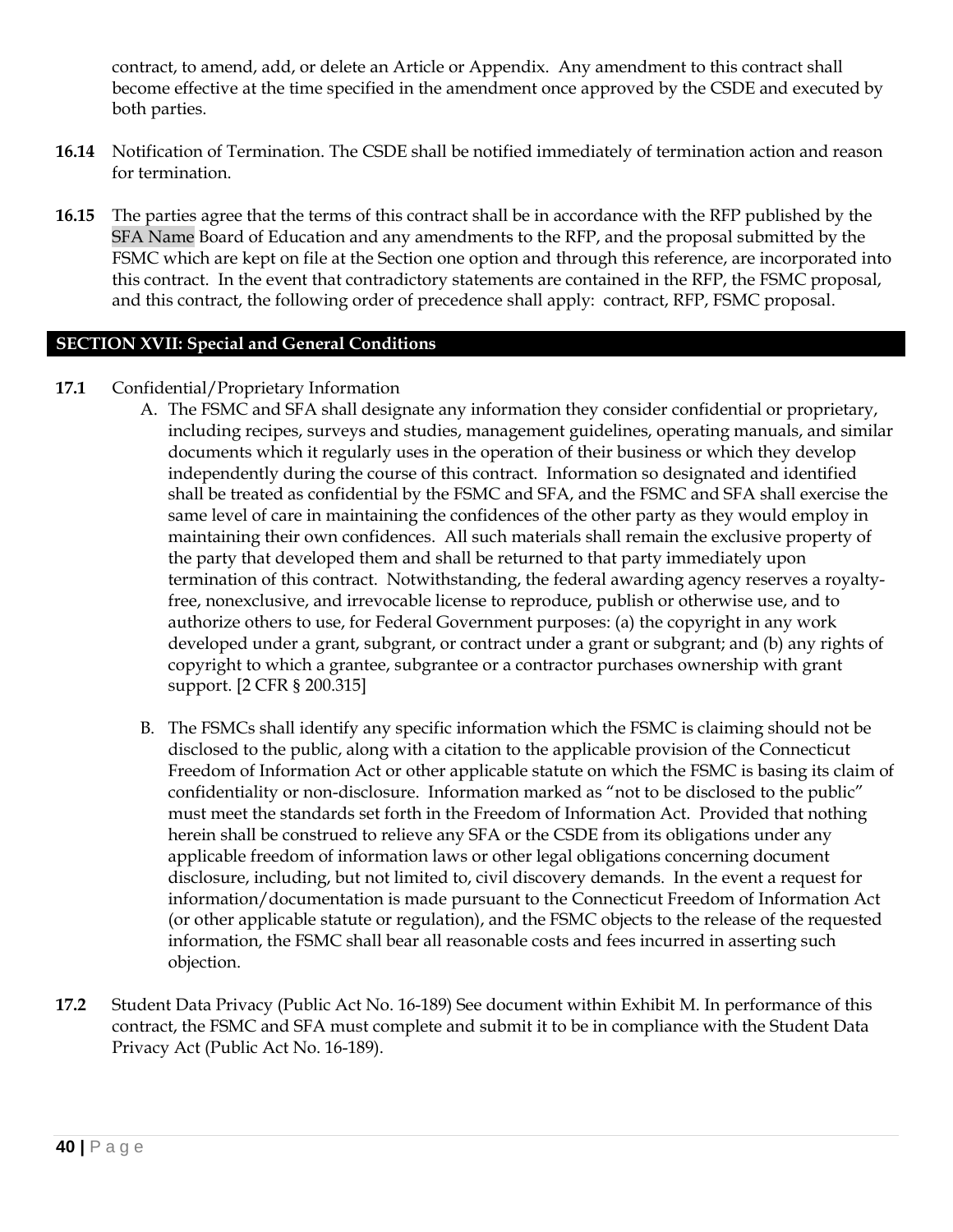- **17.3** The FSMC will comply with any Special and General Conditions attached hereto and in all respects made a part of this RFP. The RFP is incorporated and made a part of the contract. In the event of a conflict between the terms of the contract and the RFP, the terms of the contract shall prevail.
- **17.4** The FSMC shall adhere to all applicable laws, especially all Pure Food laws, and all related regulations prescribed by the Federal Government, the state of Connecticut, and the local department of health. The FSMC will comply with the rules and regulations as set up by the SFA and with state and/or own laws, etc., covering and controlling food services at the facilities.
- **17.5** No alterations, changes or improvements shall be made to the areas granted to the FSMC without obtaining prior written permission of the SFA with the final decision as to the alterations, changes or improvements reserved solely for the SFA.
- **17.6** Notice/Communication: Any notice or communication required or permitted under this contract shall be in writing and shall be delivered personally or sent by United States registered or certified mail, postage prepaid and return receipt requested, addressed to the other party as follows:
	- A. Notices to the SFA: Click to enter text Click to enter text Click to enter text Click to enter text
	- B. Notices to the FSMC: Click to enter text Click to enter text Click to enter text Click to enter text And Click to enter text Click to enter text Click to enter text Click to enter text

E-mail communication may also be allowable under the terms of this contract. Other persons or places may also be designated, in writing, by either of the parties, during the term of this contract. Notices shall be effective when received. Sent notices will be considered received forty-eight (48) hours after they are deposited in the United States mail.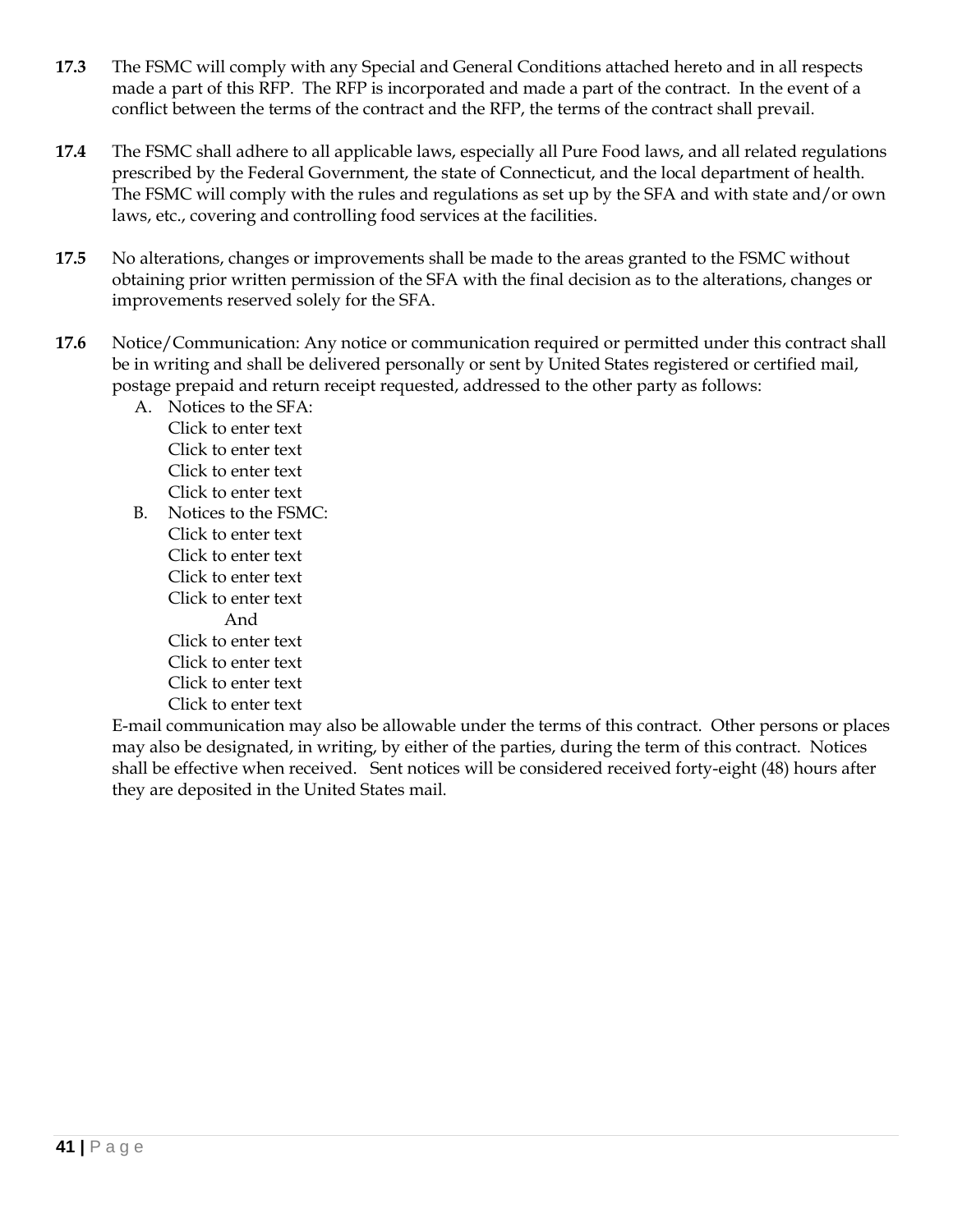| Signature of Food Service Management Company's Authorized<br>Representative    | Title | Date |
|--------------------------------------------------------------------------------|-------|------|
| Printed Name of Food Service Management Company's<br>Authorized Representative |       |      |
| Signature of School Food Authority's Authorized<br>Representative              | Title | Date |
| Printed Name of School Food Authority's Authorized<br>Representative           |       |      |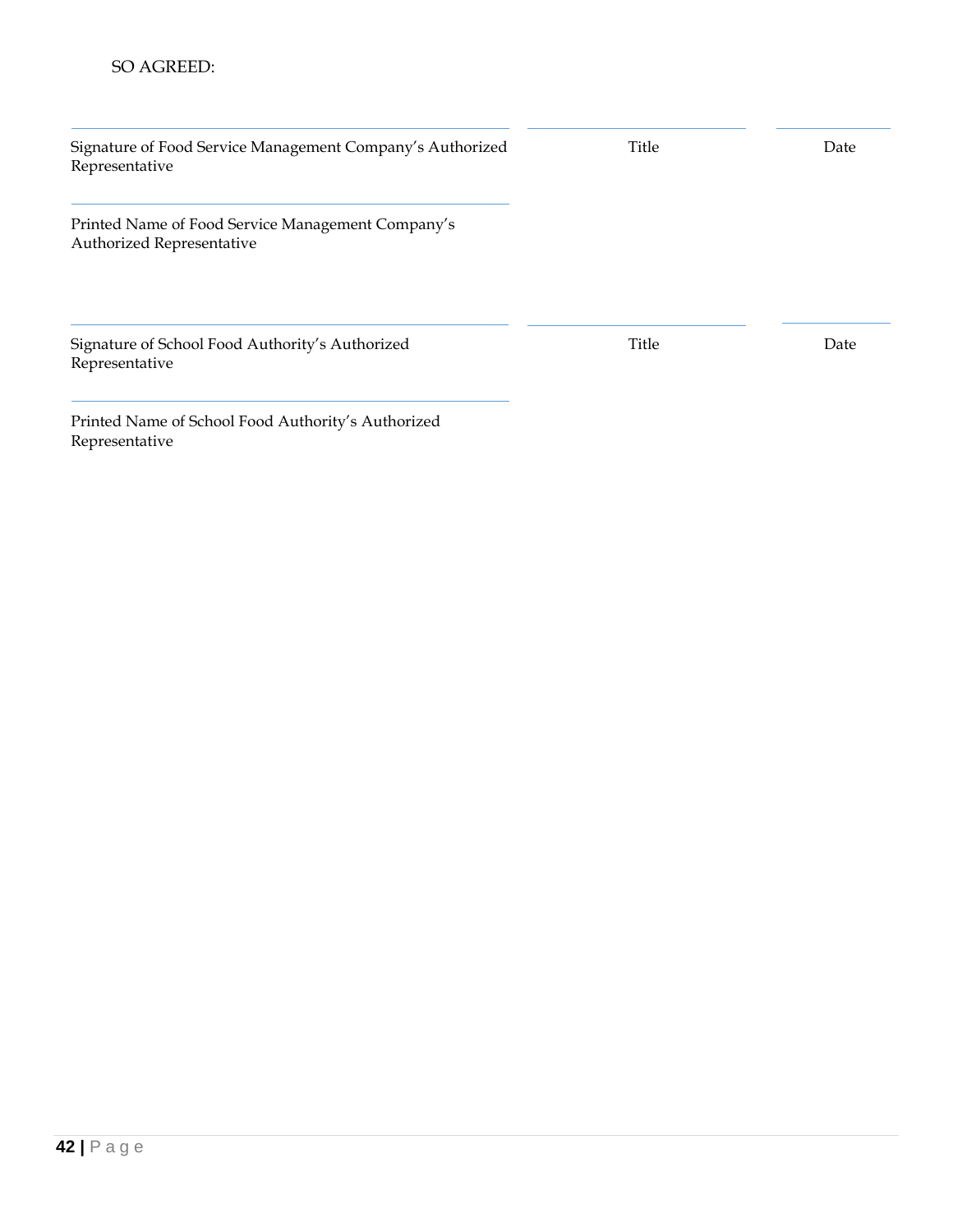#### **Schedule A Cost Responsibility Survey**

| <b>FOOD</b>                               | <b>FSMC</b> | SFA |
|-------------------------------------------|-------------|-----|
| Food Purchasing<br>Processing of Invoices |             |     |
| Payment of Invoices                       |             |     |

| 1 U.V.L |  |
|---------|--|
|         |  |
|         |  |

| Processing of Invoices             |
|------------------------------------|
| Payment of Invoices                |
| <b>USDA Administrative Charges</b> |
| <b>USDA Processing Charges</b>     |
| <b>USDA Delivery Charges</b>       |

# **LABOR FSMC EMPLOYEES** Payment of Hourly Regular Full-Time Wages Payroll Taxes of Hourly Employees Fringe Benefits and Insurance of Hourly Employees Preparation of Hourly Employees' Payroll Processing of Hourly Employees' Payroll Workers' Compensation for Hourly Employees **ADDITIONAL ITEMS**  $\boxtimes$ China/Silver/Glassware – Original Purchase to Inventory  $\Box$ Level Required for Operation China/Silver/Glassware – Replacement During Operation Telephone – Local Telephone – Long Distance Removal of Trash and Garbage from Kitchen IMOMO Removal of Trash and Garbage from Premises Replacement of Expendable Equipment (Pots, Pans, etc.) Replacement of Non-Expendable Equipment Products and Public Liability Insurance Cost of Repairing Equipment Uniforms Local Travel (Intra-District and Banking Reimbursement)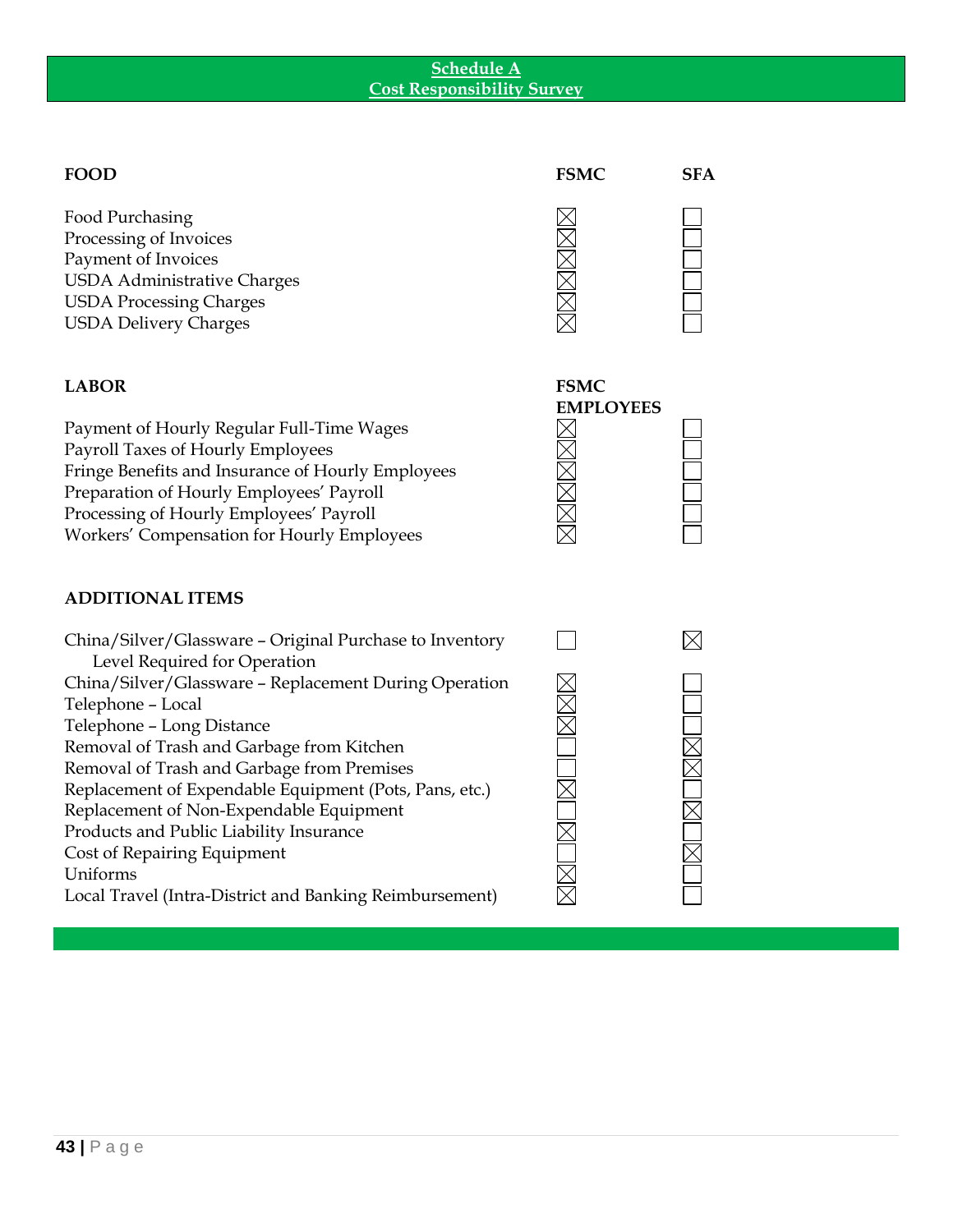| <b>SUPPLIES</b>                                                                                                                                                                                                                                    | <b>FSMC</b> | <b>SFA</b> |
|----------------------------------------------------------------------------------------------------------------------------------------------------------------------------------------------------------------------------------------------------|-------------|------------|
| Detergent and Cleaning Supplies<br>Paper Supplies<br>Menu Paper and Printing<br>Postage<br>Taxes/Licenses<br>Pest control<br><b>Utilities</b>                                                                                                      |             |            |
| <b>CLEANING</b>                                                                                                                                                                                                                                    |             |            |
| Ceiling, Light Fixtures and Fans<br>Dishwashing<br>Equipment<br>Hoods<br>Floors<br><b>Rest Rooms</b><br>Vent from Hoods to Outside<br>Walls<br>Kitchen/Serving Area Equipment<br>Cafeteria/Serving Area Equipment<br>Dining Area/Tables and Chairs |             |            |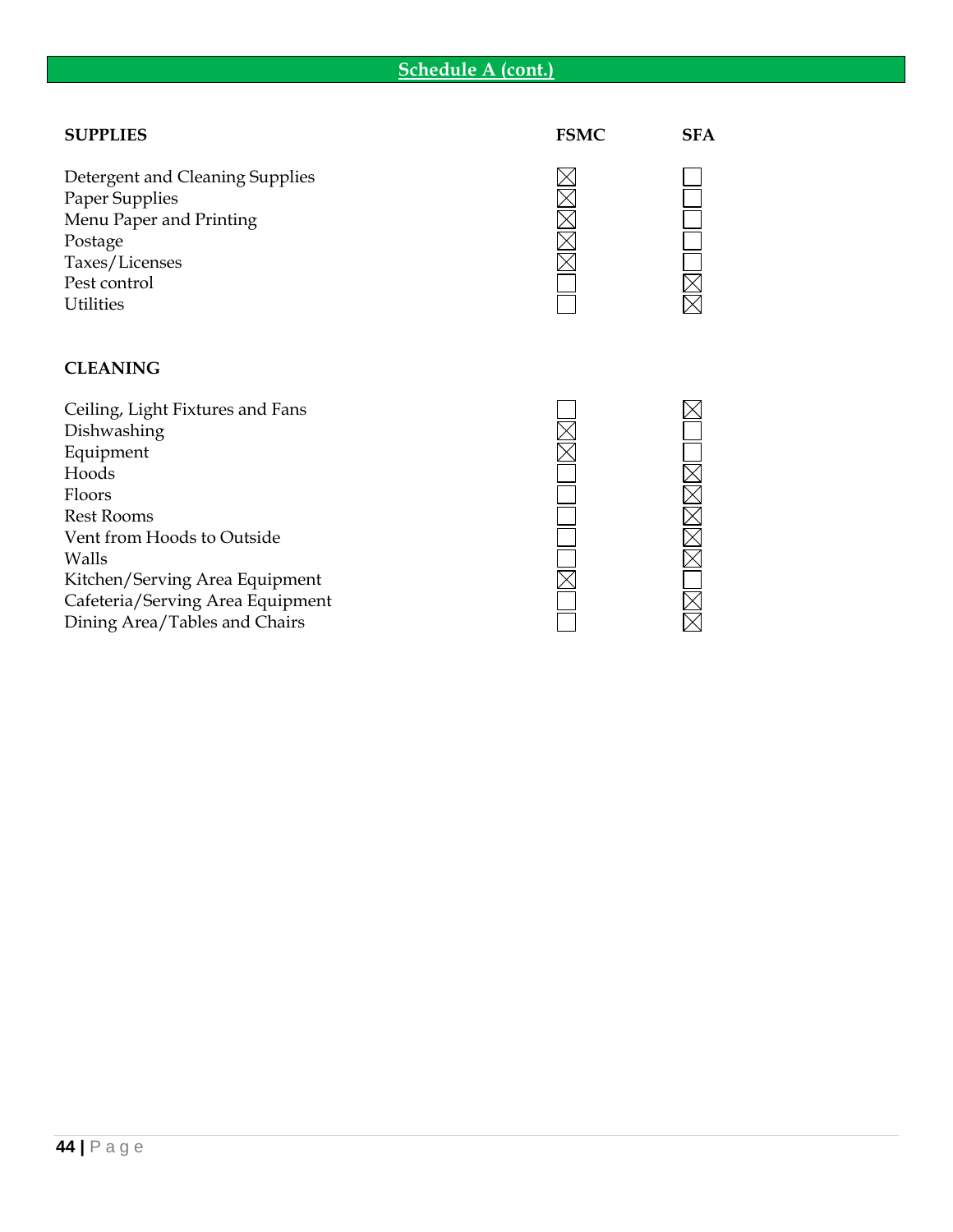#### **Schedule B Procurement Specifications**

| <b>PRODUCT</b>                       | <b>MINIMUM REQUIREMENTS</b>      |
|--------------------------------------|----------------------------------|
|                                      |                                  |
| Dairy Products                       | Grade A                          |
| Meat                                 | <b>USDA Grade Choice</b>         |
| Fish                                 | U.S. Government Inspected        |
| Poultry                              | <b>USDA Grade A</b>              |
| Canned Fruits & Vegetables           | U.S. Grade A Choice              |
| Fresh Fruits & Vegetables            | U.S. No. 1 Grade                 |
| Frozen Fruit & Vegetables            | <b>USDA Grade A</b>              |
| <b>Bread</b>                         | Packaged bread and buns to be    |
|                                      | manufacturer dated for freshness |
| Milk                                 | Grade A                          |
| <b>Ice Cream</b>                     | Grade A                          |
| Boars' Head Deli Meats or equivalent | SFA Defined Minimum Requirement  |
| <b>SFA Defined Product</b>           | SFA Defined Minimum Requirement  |
| <b>SFA Defined Product</b>           | SFA Defined Minimum Requirement  |
| <b>SFA Defined Product</b>           | SFA Defined Minimum Requirement  |
| <b>SFA Defined Product</b>           | SFA Defined Minimum Requirement  |
| <b>SFA Defined Product</b>           | SFA Defined Minimum Requirement  |
| <b>SFA Defined Product</b>           | SFA Defined Minimum Requirement  |
| <b>SFA Defined Product</b>           | SFA Defined Minimum Requirement  |
| <b>SFA Defined Product</b>           | SFA Defined Minimum Requirement  |
| <b>SFA Defined Product</b>           | SFA Defined Minimum Requirement  |
| <b>SFA Defined Product</b>           | SFA Defined Minimum Requirement  |
| <b>SFA Defined Product</b>           | SFA Defined Minimum Requirement  |
| <b>SFA Defined Product</b>           | SFA Defined Minimum Requirement  |
| <b>SFA</b> Defined Product           | SFA Defined Minimum Requirement  |
| <b>SFA Defined Product</b>           | SFA Defined Minimum Requirement  |
| <b>SFA Defined Product</b>           | SFA Defined Minimum Requirement  |
| <b>SFA Defined Product</b>           | SFA Defined Minimum Requirement  |

| FARM TO SCHOOL GEOGRAPHIC PREFERENCE: Within 100 mile radius of 49 Lyme St. Old Lyme, CT |                      |  |
|------------------------------------------------------------------------------------------|----------------------|--|
| SPECIFIC PRODUCTS                                                                        | MINIMUM REQUIREMENTS |  |
| Apples, Strawberries                                                                     | <b>U.S. No. 1</b>    |  |
| Broccoli, Cauliflower                                                                    | <b>U.S. No. 1</b>    |  |
| Cabbage, Spinach                                                                         | <b>U.S. No. 1</b>    |  |
| Sweet Corn                                                                               | <b>U.S. No. 1</b>    |  |
| Cucumbers, Tomatoes                                                                      | <b>U.S. No. 1</b>    |  |
| Eggplant                                                                                 | U.S. No. 1           |  |
| Onions                                                                                   | U.S. No. 1           |  |
| Pears                                                                                    | U.S. No. 1           |  |
| Peppers                                                                                  | U.S. No. 1           |  |
| Potatoes                                                                                 | U.S. No. 1           |  |
| Snap Beans                                                                               | U.S. No. 1           |  |
| Squash                                                                                   | <b>U.S. No. 1</b>    |  |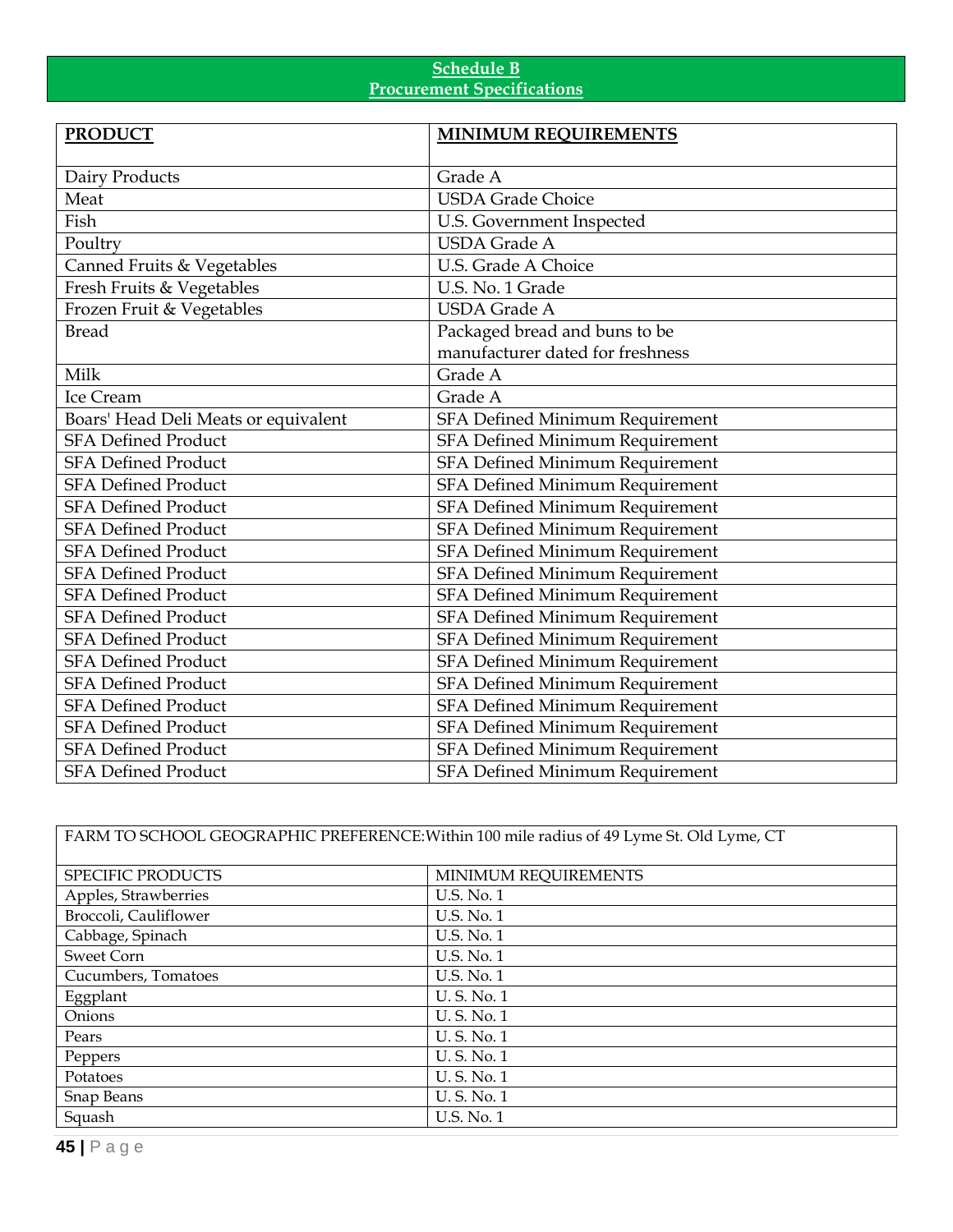#### **Schedule C Meal Price List**

| <b>SCHEDULE C</b><br><b>PRICE LIST 2019-20</b> |                |                                  |                |      |               |                  |       |             |
|------------------------------------------------|----------------|----------------------------------|----------------|------|---------------|------------------|-------|-------------|
|                                                |                | <b>BREAKFAST</b><br><b>LUNCH</b> |                |      | <b>ADULTS</b> |                  |       |             |
| <b>SCHOOL</b>                                  | <b>REDUCED</b> | PAID                             | <b>REDUCED</b> | PAID | <b>MILK</b>   | <b>BREAKFAST</b> | LUNCH | <b>MILK</b> |
| ELEMENTARY SCHOOLS:                            | .30            | 2.50                             | .40            | 3.00 | .50           | 3.75             | 4.75  | .50         |
| MIDDLE SCHOOLS:                                | $\overline{0}$ | $\mathbf{0}$                     | .40            | 3.50 | .50           | 3.75             | 4.75  | .50         |
| <b>HIGH SCHOOLS:</b>                           | .30            | 3.00                             | .40            | 3.50 | .50           | 3.75             | 4.75  | .50         |